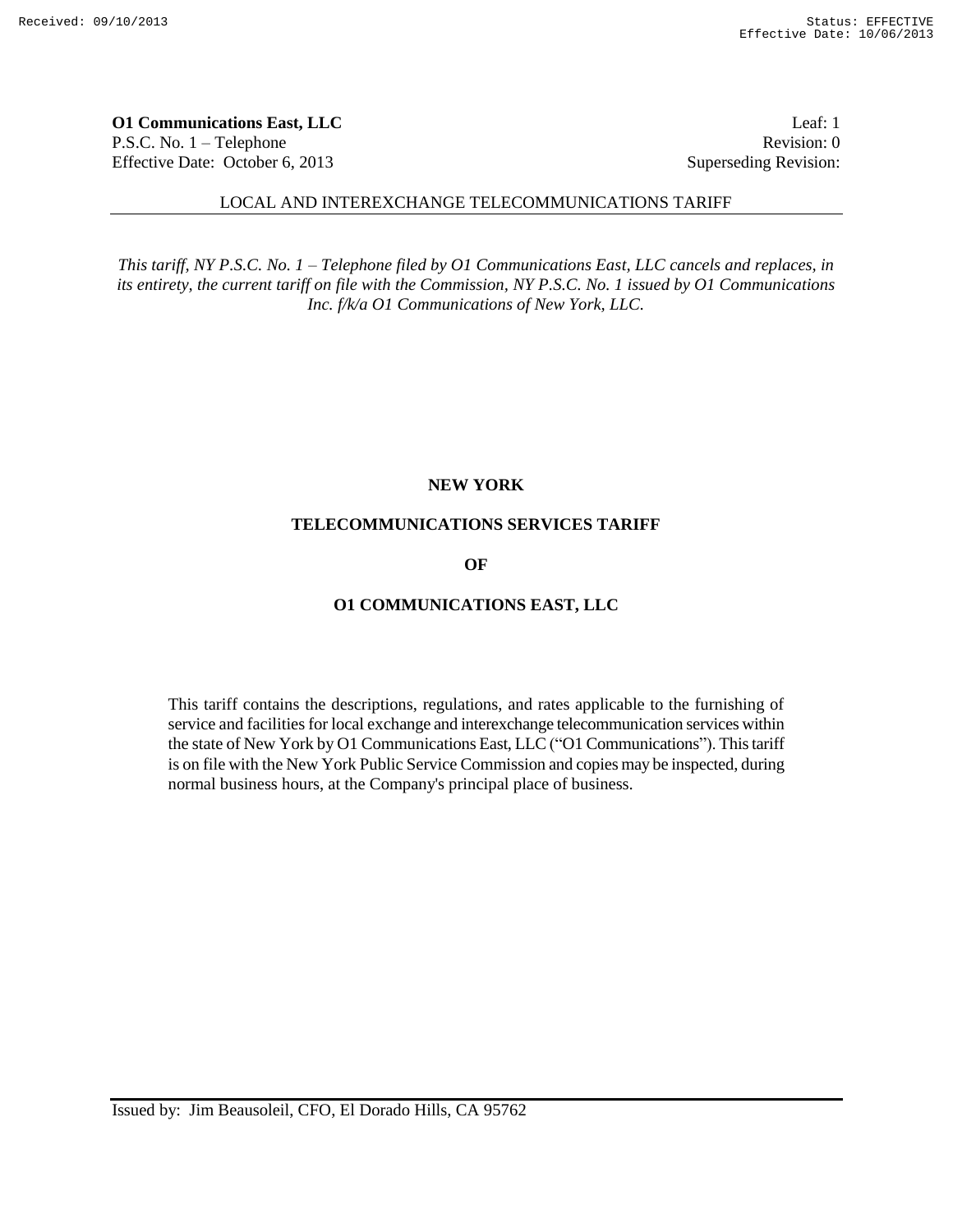**O1 Communications East, LLC** Leaf: 2 P.S.C. No. 1 – Telephone Revision: 0 Effective Date: October 6, 2013 Superseding Revision:

# LOCAL AND INTEREXCHANGE TELECOMMUNICATIONS TARIFF

| <b>TABLE OF CONTENTS</b> |  |
|--------------------------|--|
|                          |  |

|                                | Leaf:          |
|--------------------------------|----------------|
| <b>Title Page</b>              |                |
| <b>Table of Contents</b>       | $\overline{2}$ |
| <b>Explanation of Symbols</b>  | 3              |
| Application of Tariff          | 4              |
| Definitions                    | 5              |
| <b>Rules and Regulations</b>   | 10             |
| <b>Service Areas</b>           | 46             |
| Service Charges and Surcharges | 47             |
| Local Exchange Service         | 53             |
| <b>Supplemental Services</b>   | 57             |
| <b>Toll Services</b>           | 67             |
| <b>Contract Pricing</b>        | 68             |
| <b>Special Arrangements</b>    | 69             |
| Special Services and Programs  | 70             |
| <b>ADDENDUM - PRICE LIST</b>   | 1              |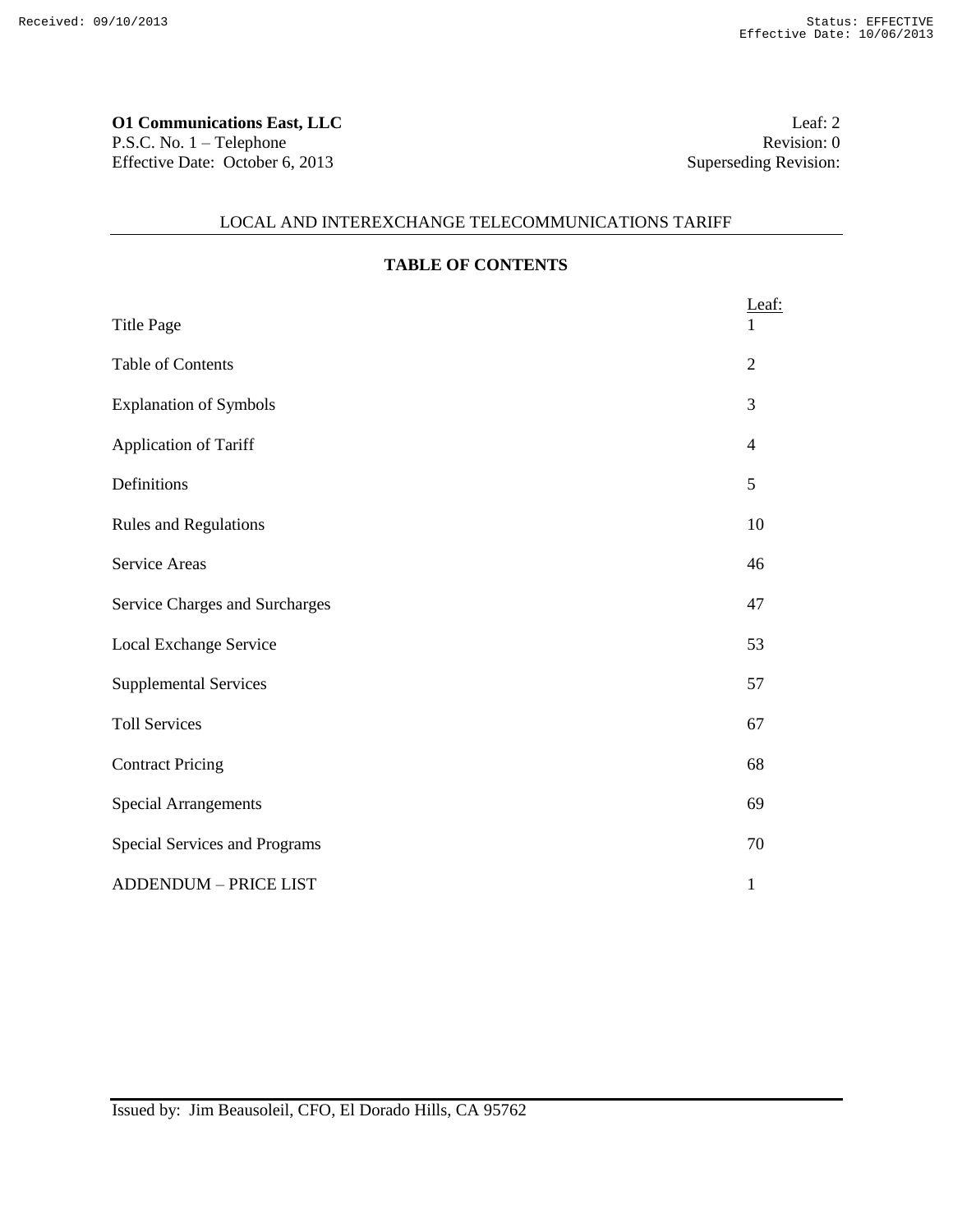**O1 Communications East, LLC** Leaf: 3 P.S.C. No. 1 – Telephone Revision: 0 Effective Date: October 6, 2013 Superseding Revision:

## LOCAL AND INTEREXCHANGE TELECOMMUNICATIONS TARIFF

## **EXPLANATION OF SYMBOLS**

The following symbols are used for the purposes indicated below:

- **(C) -** To signify changed listing, rule, or condition that may affect rates or charges.
- **(D) -** To signify discontinued material, including listing, rate, rule, or condition.
- **(I) -** To signify an increase.
- **(M) -** To signify material relocated from or to another part of tariff schedule with no change in text, rate, rule or condition.
- **(N) -** To signify new material including listing, rate, rule or condition.
- **(R) -** To signify a reduction.
- **(S) -** To signify reissued material.
- **(T) -** To signify change in wording of text but not change in rate, rule, or condition.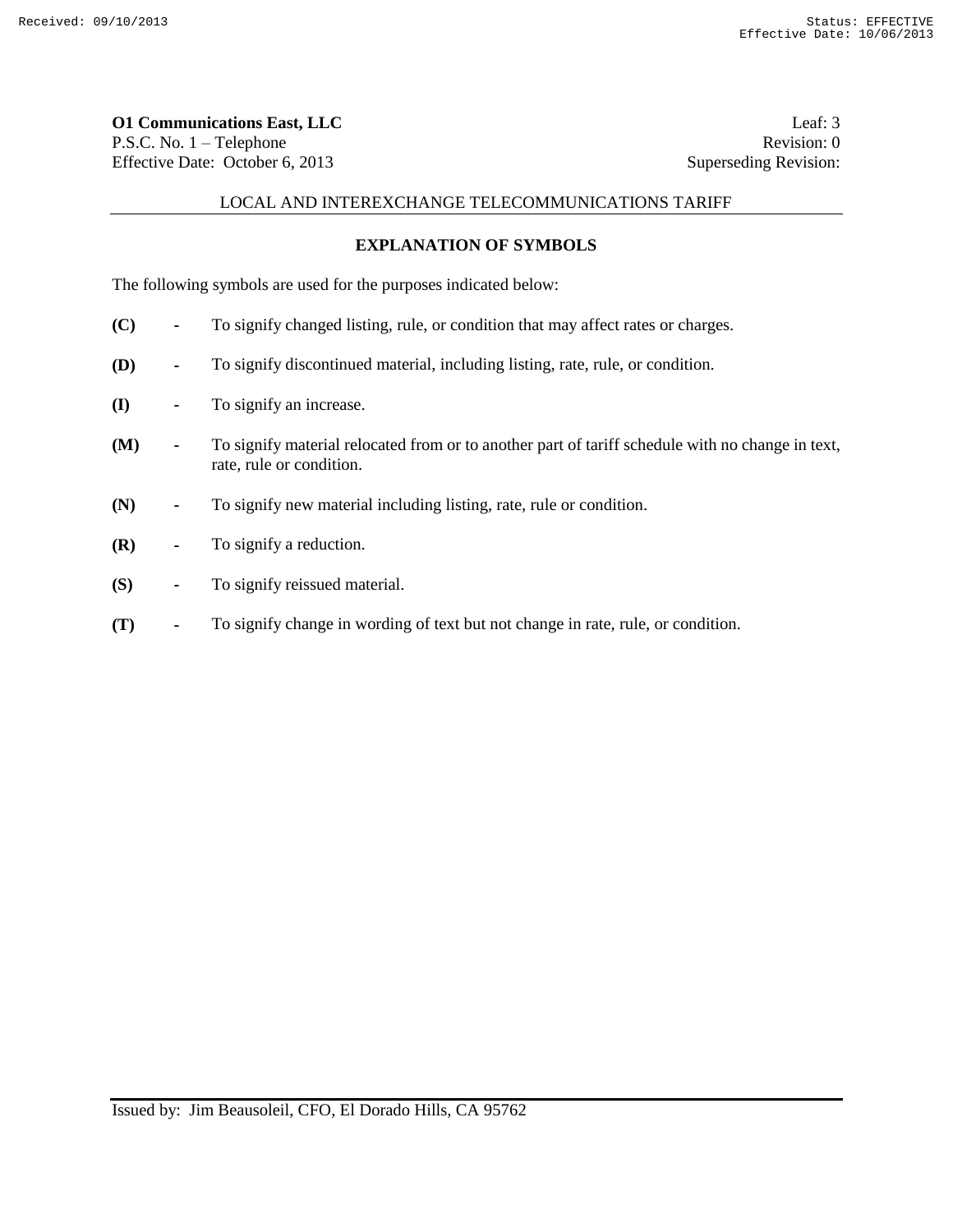**O1 Communications East, LLC** Leaf: 4 P.S.C. No. 1 – Telephone Revision: 0 Effective Date: October 6, 2013 Superseding Revision:

## LOCAL AND INTEREXCHANGE TELECOMMUNICATIONS TARIFF

# **APPLICATION OF TARIFF**

This tariff sets forth the service offerings, rates, terms and conditions applicable to the furnishing of intrastate end-user local exchange communications services by O1 Communications East, LLC, hereinafter referred to as the Company, to Customers within the state of New York. Services are furnished subject to the availability of facilities and subject to the terms and conditions set forth herein.

This tariff is on file with the New York Public Service Commission. In addition, this tariff is available for review at the main office of O1 Communications East, LLC, at 5190 Golden Foothill Pkwy, El Dorado Hills, CA 95762.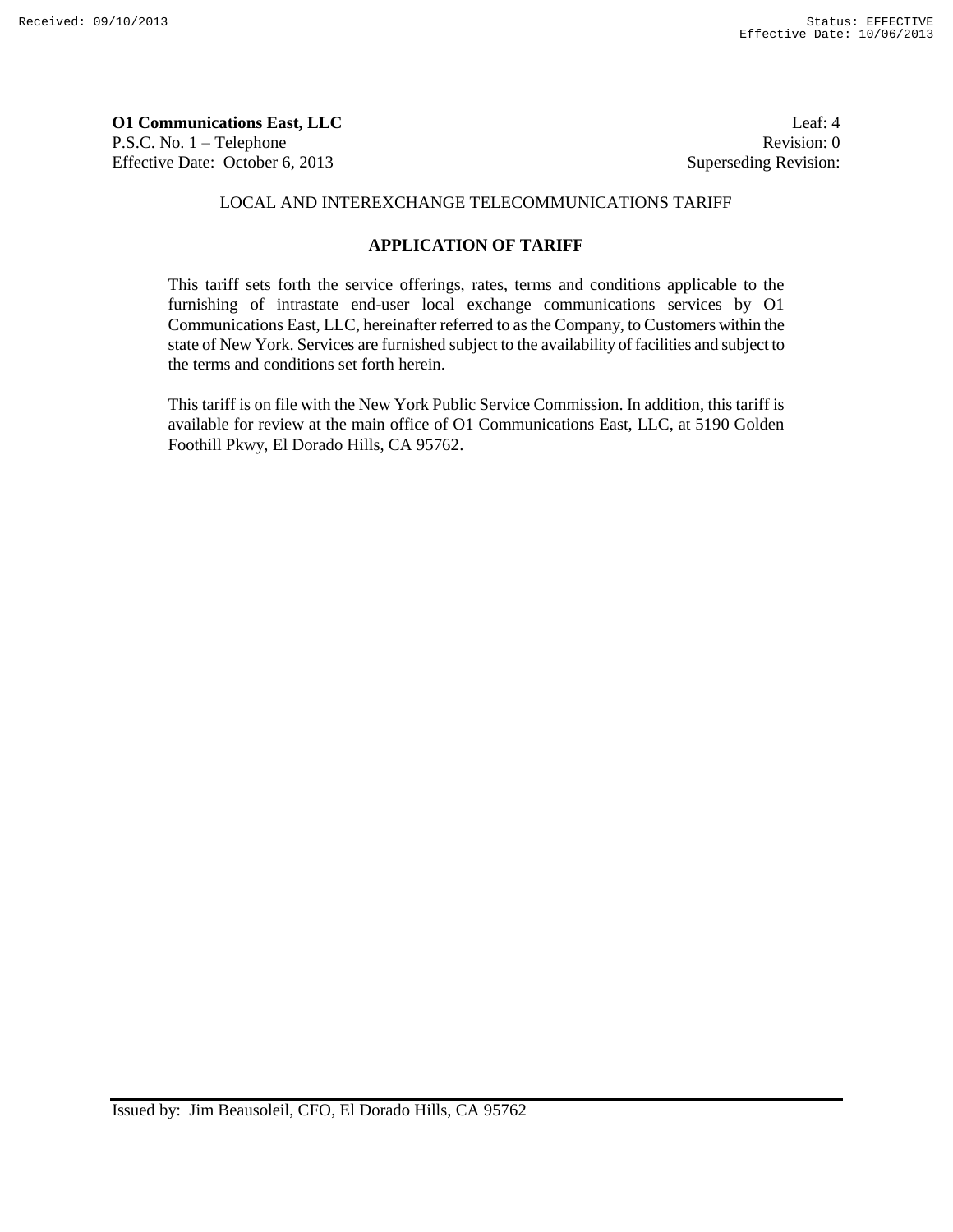**O1 Communications East, LLC** Leaf: 5 P.S.C. No. 1 – Telephone Revision: 0 Effective Date: October 6, 2013 Superseding Revision:

# LOCAL AND INTEREXCHANGE TELECOMMUNICATIONS TARIFF

## **SECTION 1 - DEFINITIONS**

**Advance Payment** - Payment of all or part of a charge required before the start of service.

**Authorization Code** - A numerical code, one or more of which may be assigned to a Customer, to enable Carrier to identify the origin of service of the Customer so it may rate and bill the call. All authorization codes shall be the sole property of Carrier and no Customer shall have any property or other right or interest in the use of any particular authorization code. Automatic numbering identification (ANI) may be used as or in connection with the authorization code.

**Authorized User** - A person, corporation or other entity that is authorized by the Company Customer to utilize service provided by the Company to the customer. The customer is responsible for all charges incurred by an Authorized

**Automatic Numbering Identification (ANI)** - A type of signaling provided by a local exchange telephone company which automatically identifies the local exchange line from which a call originates.

**Commission -** The New York Public Utilities Commission unless otherwise indicated.

**Common Carrier** - An authorized company or entity providing telecommunications services to the public

**Company -** O1 Communications East, LLC, the issuer of this tariff.

**Customer** - The person, firm or corporation that orders service and is responsible for the payment of charges and compliance with the terms and conditions of this tariff.

**Customer Premises** - A location designated by the Customer for the purposes of connecting to the Company's services.

**Customer Terminal Equipment** - Terminal equipment provided by the Customer.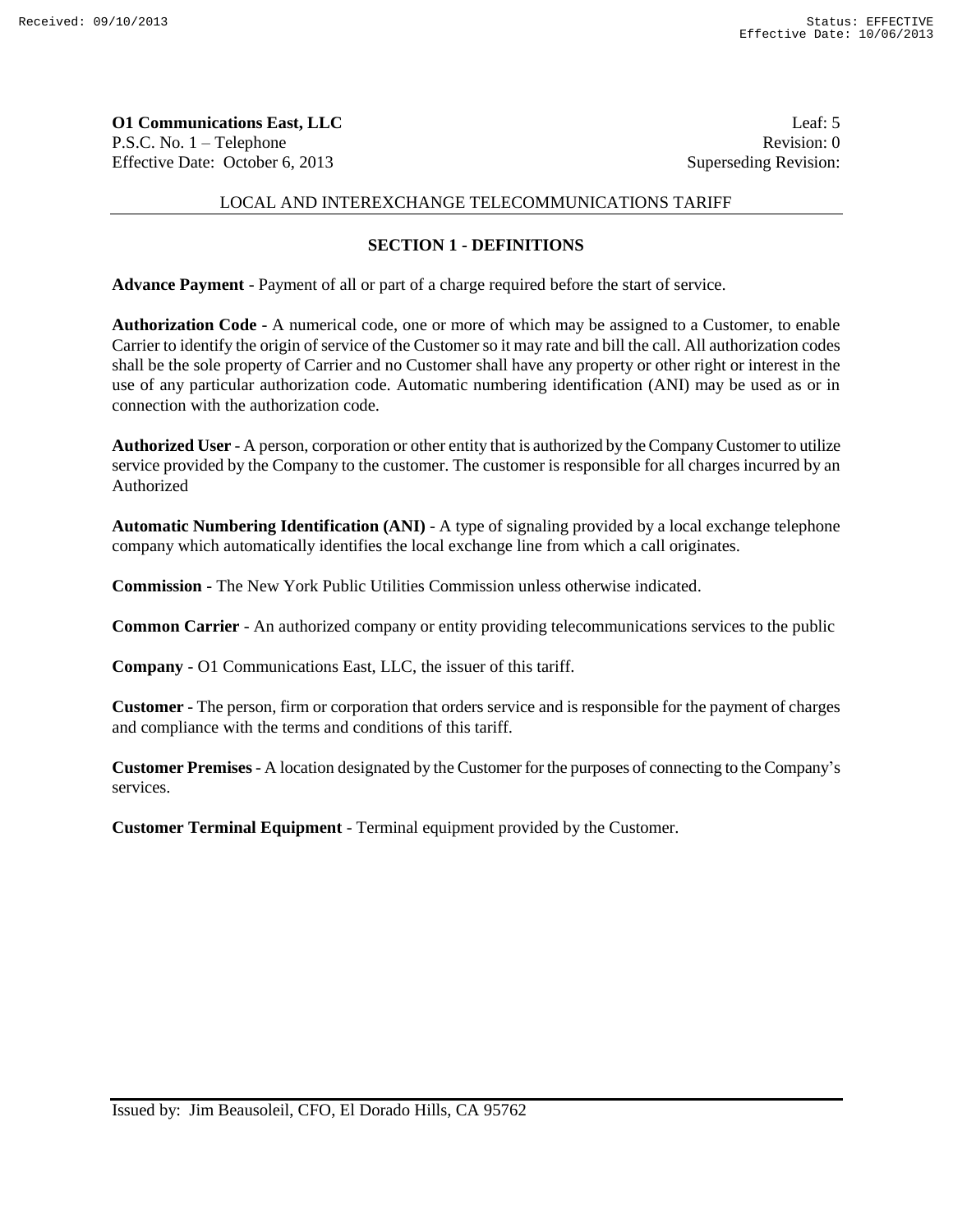**O1 Communications East, LLC** Leaf: 6 P.S.C. No. 1 – Telephone Revision: 0 Effective Date: October 6, 2013 Superseding Revision:

## LOCAL AND INTEREXCHANGE TELECOMMUNICATIONS TARIFF

# **SECTION 1 - DEFINITIONS, (CONT'D.)**

**Deposit -** Refers to a cash or equivalent of cash security held as a guarantee for payment of the charges.

**End Office** - The LEC switching system office or serving wire center where Customer station loops are terminated for purposes of interconnection to each other and/or to trunks.

**Equal Access** - A form of dialed access provided by local exchange companies whereby interexchange calls dialed by the Customer are automatically routed to the Company network. Presubscribed Customers may also route interexchange calls to the Company network by dialing an access code supplied by the Company.

**Exchange Telephone Company or Telephone Company** - Denotes any individual, partnership, association, joint-stock company, trust, or corporation authorized by the appropriate regulatory bodies to engage in providing public switched communication service throughout an exchange area, and between exchange areas within the LATA.

**Individual Case Basis (ICB)** - A service arrangement in which the regulations, rates and charges are developed based on the specific circumstances of the Customer's situation.

**IXC or Interexchange Carrier -** A long distance telecommunications services provider.

**Interruption** - The inability to complete calls due to equipment malfunctions or human errors. Interruption shall not include, and no allowance shall be given for service difficulties such as slow dial tone, circuits busy or other network and/or switching capability shortages. Nor shall Interruption include the failure of any service or facilities provided by a common carrier or other entity other than the Carrier. Any Interruption allowance provided within this Tariff by Carrier shall not apply where service is interrupted by the negligence or willful act of the Customer, or where the Carrier, pursuant to the terms of this Tariff, terminates service because of non-payment of bills, unlawful or improper use of the Carrier's facilities or service, or any other reason covered by this Tariff or by applicable law.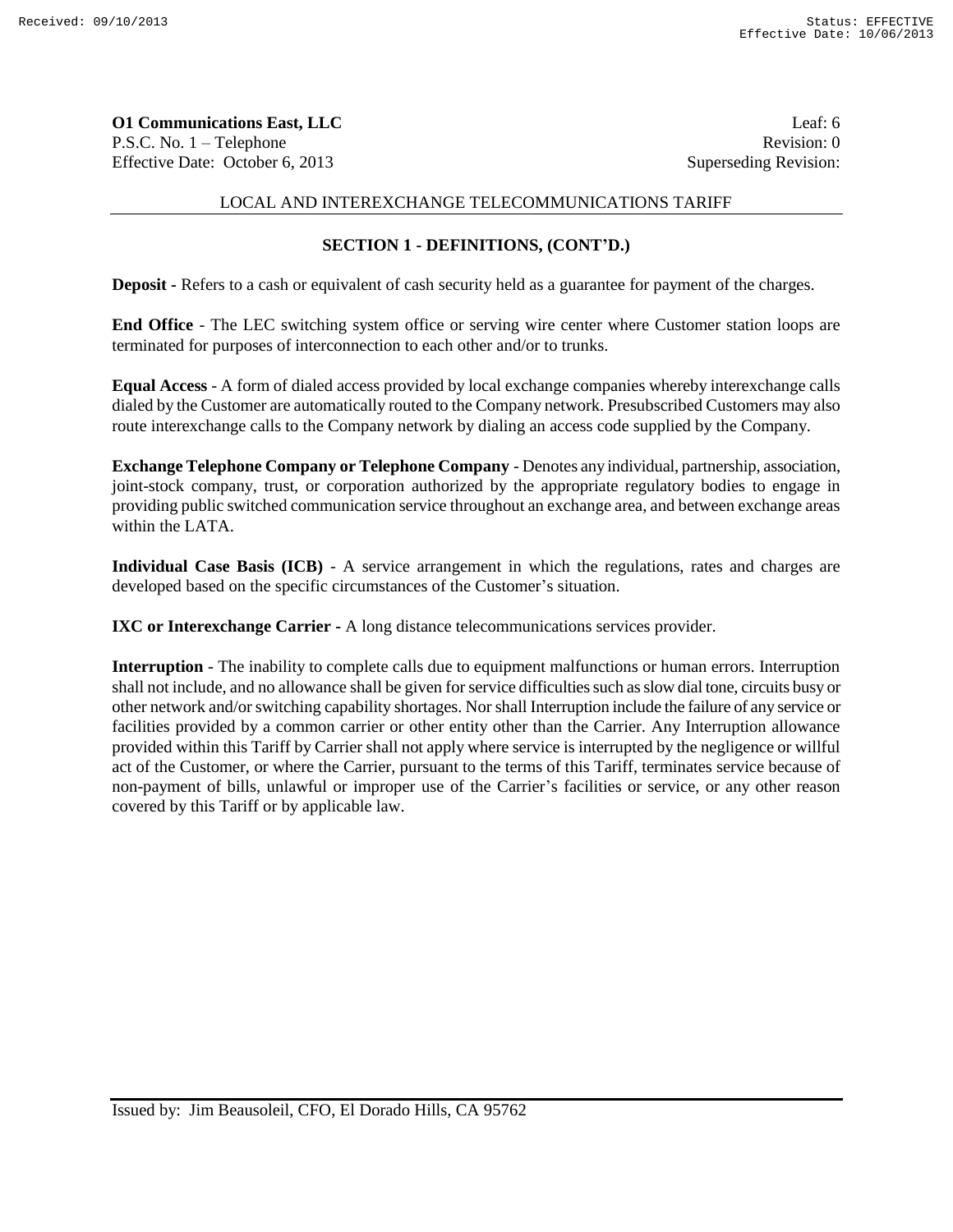**O1 Communications East, LLC** Leaf: 7 P.S.C. No. 1 – Telephone Revision: 0 Effective Date: October 6, 2013 Superseding Revision:

## LOCAL AND INTEREXCHANGE TELECOMMUNICATIONS TARIFF

# **SECTION 1 - DEFINITIONS, (CONT'D.)**

**Joint User** - A person, firm or corporation designated by the Customer as a user of local exchange service furnished to the Customer by the Company, and to whom a portion of the charges for such facilities are billed under a joint use arrangement.

**LATA** - A Local Access and Transport Area established pursuant to the Modification of Final Judgment entered by the United States District Court for the District of Columbia in Civil Action No. 82-0192; or any other geographic area designated as a LATA in the National Exchange Carrier Association, Inc. Tariff F.C.C. No. 4, or its successor tariff(s).

**LEC** - Local Exchange Company refers to the dominant, monopoly local telephone company in the area also served by the Company.

**Local Calling** - A completed call or telephonic communication between a calling Station and any other Station within the local service area of the Calling Station.

**Monthly Recurring Charges** - The monthly charges to the Customer for services, facilities and equipment, which continue for the agreed upon duration of the service.

**MOU** - Minutes of Use.

**NECA** - National Exchange Carriers Association.

**O1 Communications –** O1 Communications East, LLC

**Non-Recurring Charge ("NRC") -** The initial charge, usually assessed on a one-time basis, to initiate and establish service.

**PIN** - Personal Identification Number. See Authorization Code.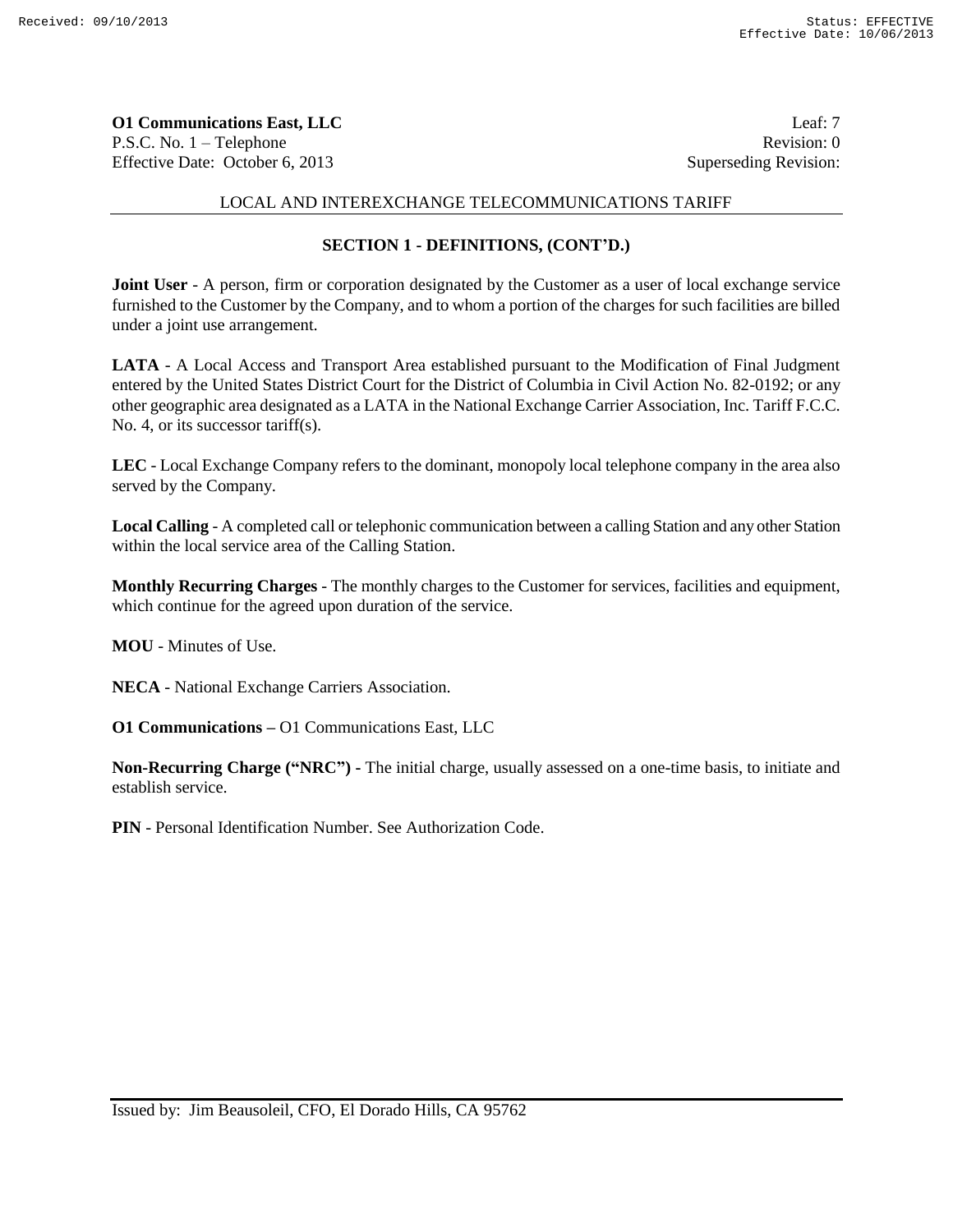**O1 Communications East, LLC** Leaf: 8 P.S.C. No. 1 – Telephone Revision: 0 Effective Date: October 6, 2013 Superseding Revision:

# LOCAL AND INTEREXCHANGE TELECOMMUNICATIONS TARIFF

# **SECTION 1 - DEFINITIONS, (CONT'D.)**

**Premises** - The space occupied by a Customer or authorized user in a building or buildings or contiguous property not separated by a public right of way.

**Recurring Charges** - Monthly charges to the Customer for services, and equipment, which continues for the agreed upon duration of the service.

**Service** - Any means of service offered herein or any combination thereof.

**Service Order** - The written or verbal request for Company services by the Customer and the Company in the format devised by the Company. A Service Order initiates the respective obligations of the parties as set forth therein and pursuant to this tariff.

**Services** - The Company telecommunications services offered on the Company network.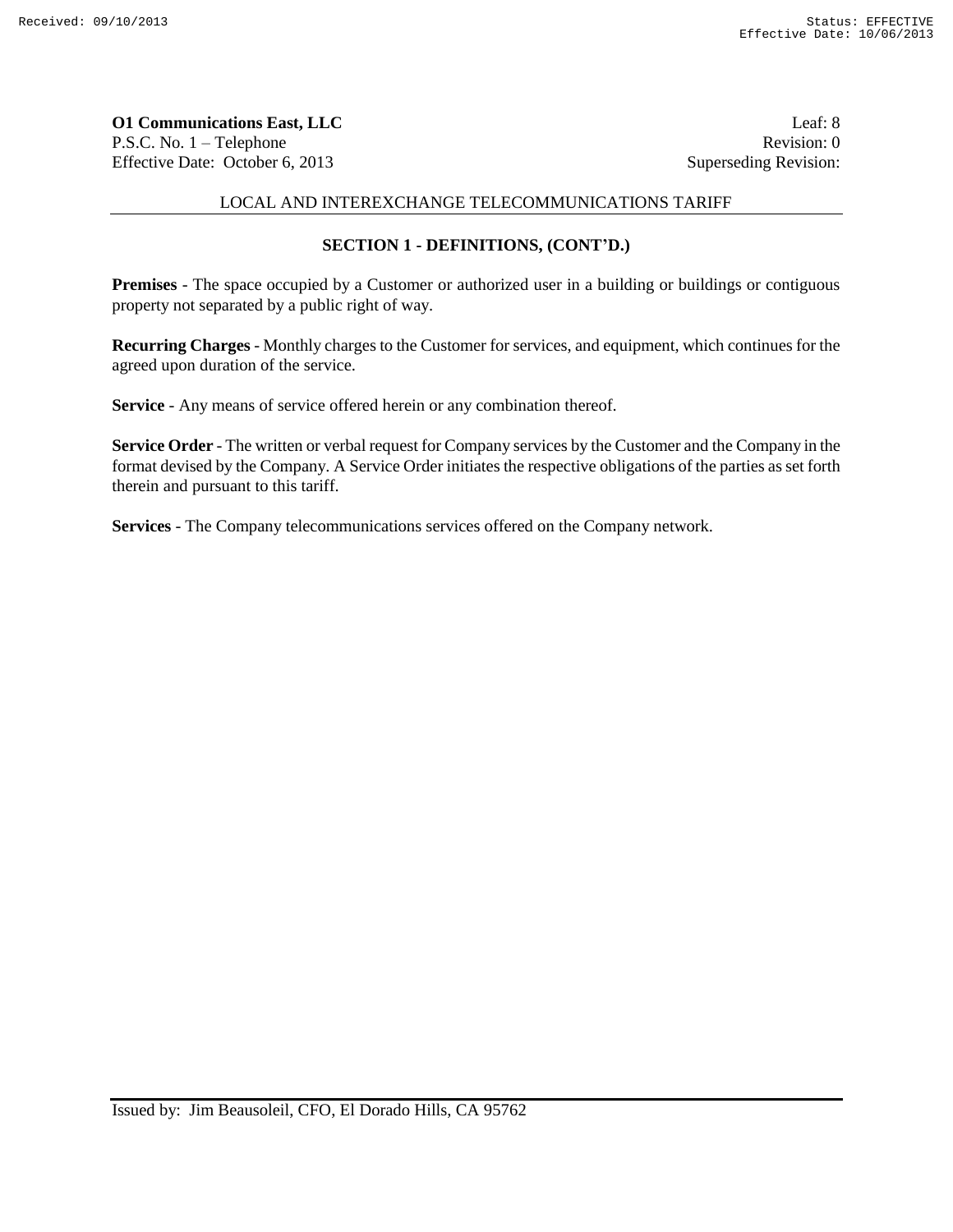**O1 Communications East, LLC** Leaf: 9 P.S.C. No. 1 – Telephone Revision: 0 Effective Date: October 6, 2013 Superseding Revision:

## LOCAL AND INTEREXCHANGE TELECOMMUNICATIONS TARIFF

# **SECTION 1 - DEFINITIONS, (CONT'D.)**

**Station -** The network control signaling unit and any other equipment provided at the Customer premises that enables the Customer to establish communications connections and to effect communications through such connections.

**Subscriber -** The person, firm, partnership, corporation, or other entity that orders telecommunications service from the Company. Service may be ordered by, or on behalf of, those who own, lease or otherwise manage the pay telephone, PBX, or other switch vehicle from which an End User places a call utilizing the services of the Company.

**Switched Access Origination/Termination** - Where access between the Customer and the interexchange carrier is provided on local exchange company Feature Group circuits and the connection to the Customer is a LEC-provided business access line. The cost of switched Feature Group access is billed to the interexchange carrier.

**Terminal Equipment** - Any telecommunications equipment other than the transmission or receiving equipment installed at a Company location.

**Usage Charges** - Charges for minutes or messages traversing over local exchange facilities.

**User or End User** - A Customer, Joint User, or any other person authorized by a Customer to use service provided under this tariff.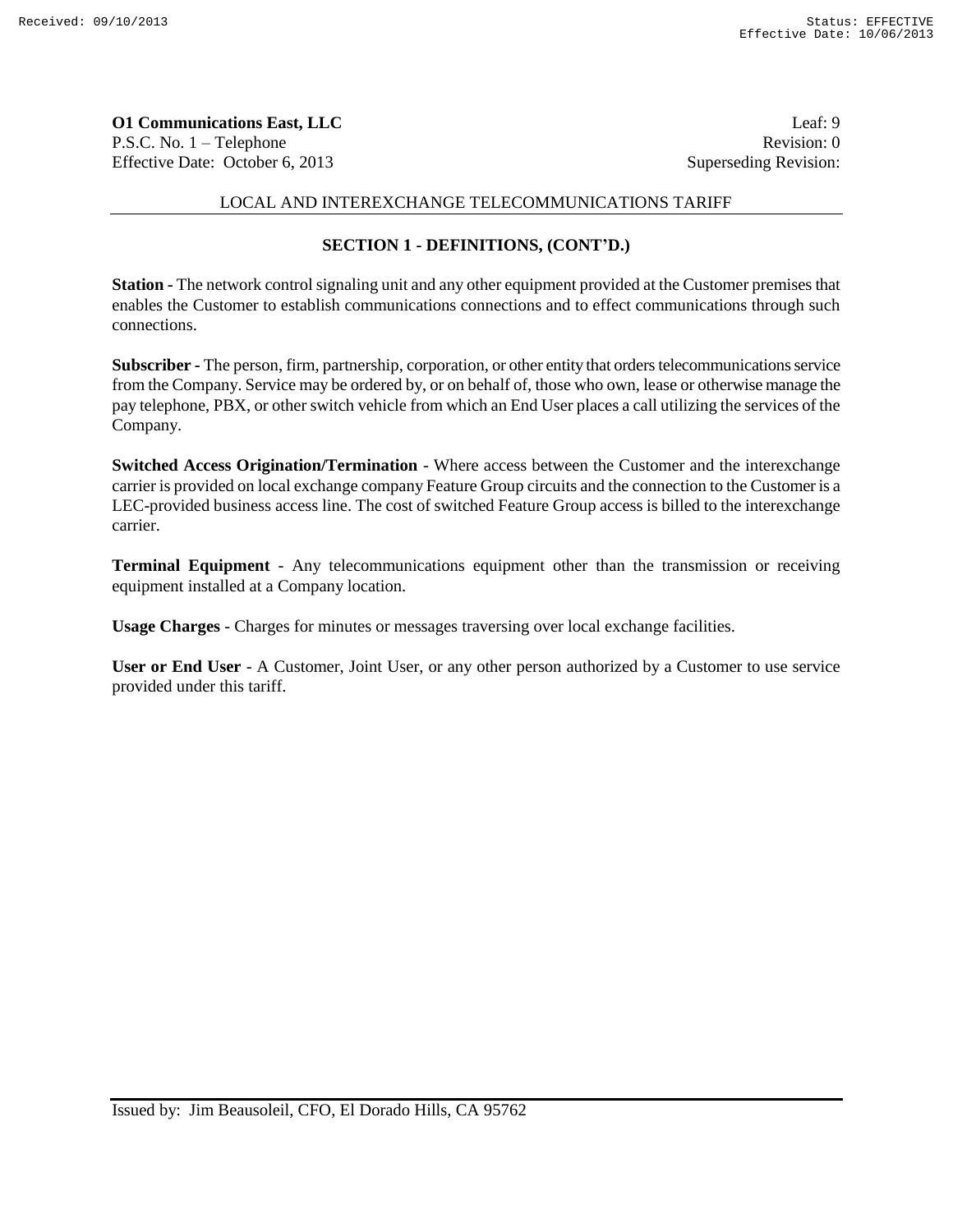**O1 Communications East, LLC** Leaf: 10 P.S.C. No. 1 – Telephone Revision: 0 Effective Date: October 6, 2013 Superseding Revision:

### LOCAL AND INTEREXCHANGE TELECOMMUNICATIONS TARIFF

## **SECTION 2 - RULES AND REGULATIONS**

### **2.1 Undertaking of the Company**

#### **2.1.1 Scope**

The Company undertakes to furnish communications service pursuant to the terms of this tariff in connection with one-way and/or two-way transmission between points within the state of New York.

The Company is responsible under this tariff only for the services and facilities provided hereunder, and it assumes no responsibility for any service provided by any other entity that purchases access to the Company network in order to originate or terminate its own services, or to communicate with its own customers.

The Company arranges for installation, operation, and maintenance of the communications services provided in this tariff for Customers in accordance with the terms and conditions set forth under this tariff. The Company may act as the Customer's agent for ordering access connection facilities provided by other carriers or entities, when authorized by the Customer, to allow connection of a Customer's location to the Company network. The Customer shall be responsible for all charges due for such service arrangement.

## **2.1.2 Shortage of Equipment or Facilities**

- **A**. The Company reserves the right to limit or to allocate the use of existing facilities, or of additional facilities offered by the Company, when necessary because of lack of facilities, or due to some other cause beyond Company control.
- **B.** The furnishing of service under this tariff is subject to the availability on a continuing basis of all the necessary facilities and is limited to the capacity of the Company facilities as well as facilities the Company may obtain from other carriers to furnish service from time to time as required at the sole discretion of the Company.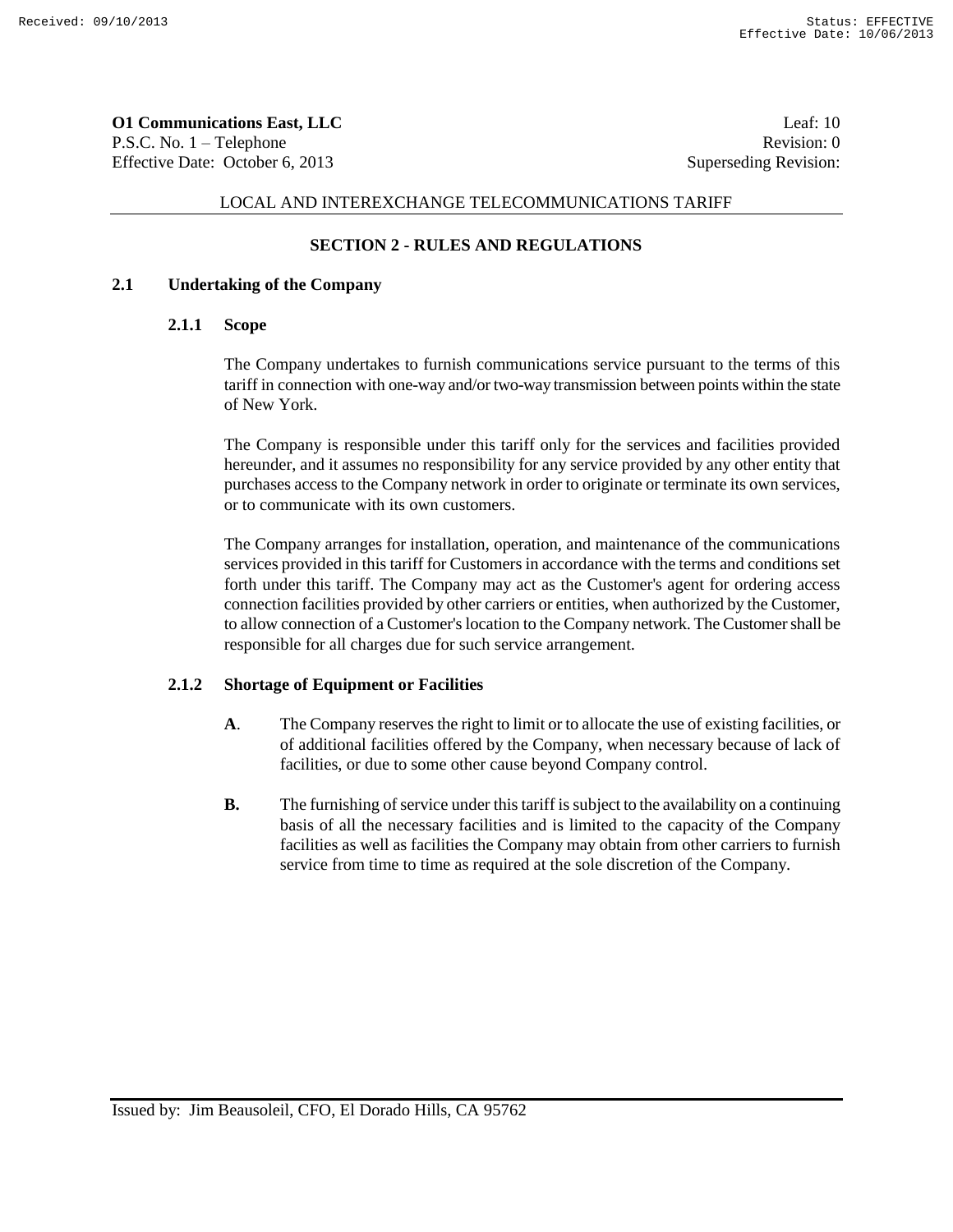**O1 Communications East, LLC** Leaf: 11 P.S.C. No. 1 – Telephone Revision: 0 Effective Date: October 6, 2013 Superseding Revision:

# LOCAL AND INTEREXCHANGE TELECOMMUNICATIONS TARIFF

# **SECTION 2 - RULES AND REGULATIONS, (CONT'D.)**

## **2.1 Undertaking of the Company, (Cont'd.)**

## **2.1.3 Terms and Conditions**

- **A.** Except as otherwise stated in this tariff, Customers may be required to enter into written service orders which shall contain or reference a specific description of the service ordered, the rates to be charged, the duration of the services, and the terms and conditions in this tariff. Customers will also be required to execute any other documents as may be reasonably requested by the Company to provide service.
- **B.** At the expiration of the initial term specified in each Service Order, or in any extension thereof, service shall continue on a month-to-month basis, unless otherwise specified by the written Service Order, at the then current rates unless terminated by either party upon notice. Any termination shall not relieve the Customer of its obligation to pay any charges incurred under the service order and this tariff prior to termination. The rights and obligations which by their nature extend beyond the termination of the term of the service order shall survive such termination.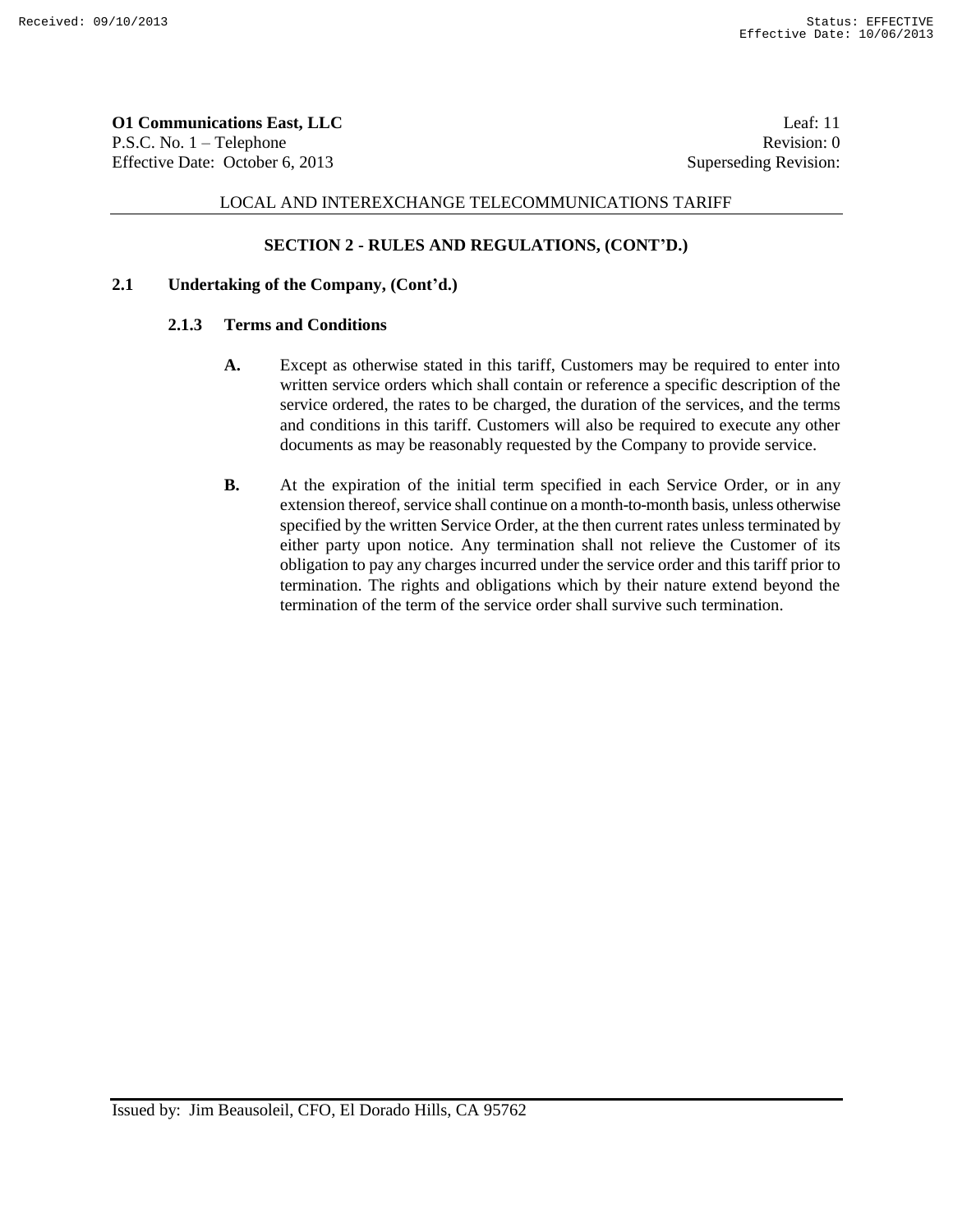**O1 Communications East, LLC** Leaf: 12 P.S.C. No. 1 – Telephone Revision: 0 Effective Date: October 6, 2013 Superseding Revision:

### LOCAL AND INTEREXCHANGE TELECOMMUNICATIONS TARIFF

# **SECTION 2 - RULES AND REGULATIONS, (CONT'D.)**

## **2.1 Undertaking of the Company, (Cont'd.)**

#### **2.1.3 Terms and Conditions, (Cont'd.)**

- **C.** Service may be terminated by Company upon written notice to the Customer if:
	- **1.** the Customer is using the service in violation of this tariff; or
	- **2.** the Customer is using the service in violation of the law; or
	- **3.** the Customer is in violation of written Service Order terms.
- **D.** This tariff shall be interpreted and governed by the laws of the State of New York regardless of its choice of laws provision.
- **E.** Any other telephone company may not interfere with the right of any person or entity to obtain service directly from the Company. No person or entity shall be required to make any payment, incur any penalty, monetary or otherwise, or purchase any services in order to have the right to obtain service directly from the Company.
- **F.** To the extent that either the Company or any other telephone company exercises control over available cable pairs, conduit, duct space, raceways, or other facilities needed by the other to reach a person or entity, the party exercising such control shall make them available to the other on terms equivalent to those under which the Company makes similar facilities under its control available to its Customers. At the reasonable request of either party, the Company and the other telephone company shall join the attempt to obtain from the owner of the property access for the other party to serve a person or entity.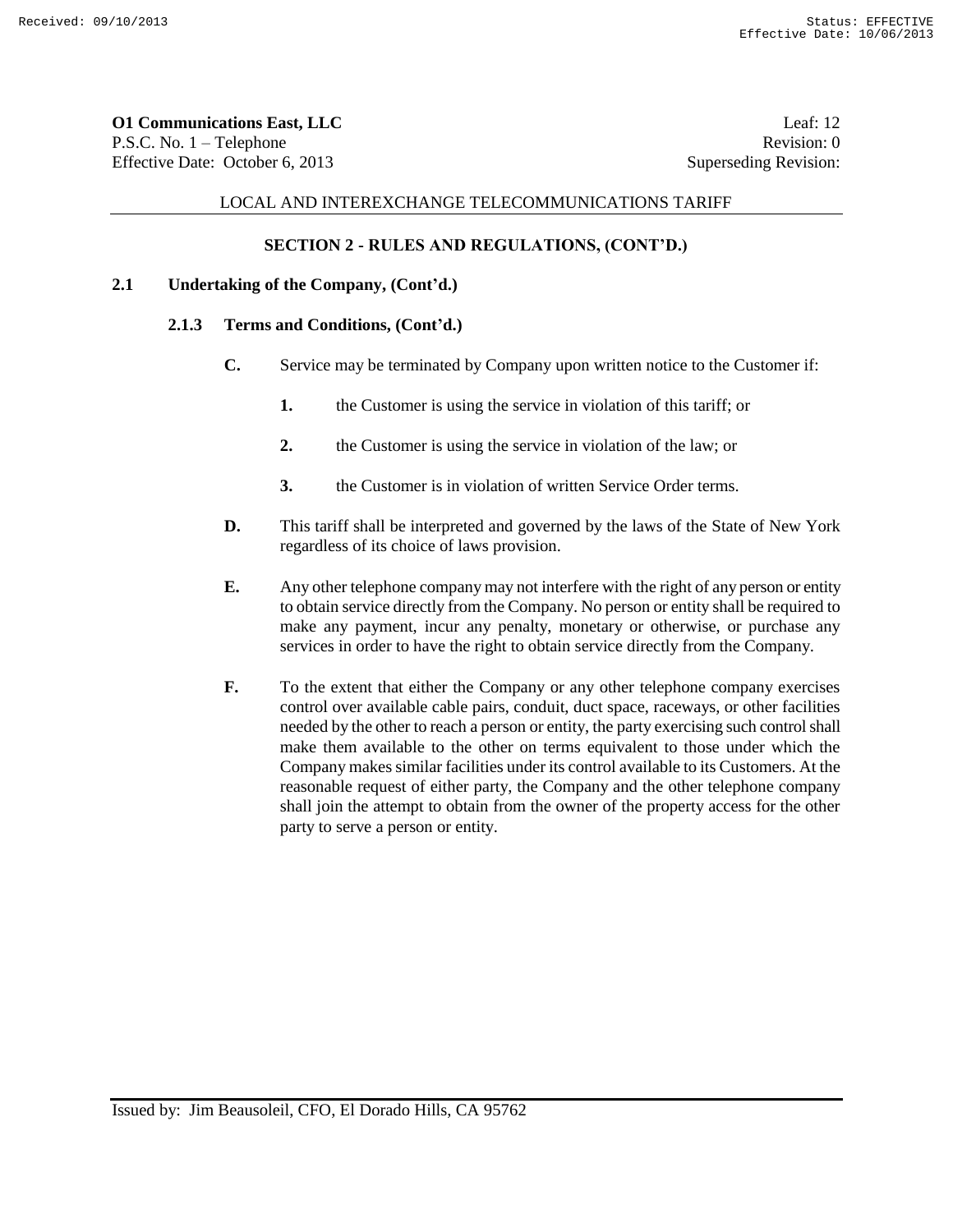**O1 Communications East, LLC** Leaf: 13 P.S.C. No. 1 – Telephone Revision: 0 Effective Date: October 6, 2013 Superseding Revision:

# LOCAL AND INTEREXCHANGE TELECOMMUNICATIONS TARIFF

### **SECTION 2 - RULES AND REGULATIONS, (CONT'D.)**

## **2.1 Undertaking of the Company, (Cont'd.)**

#### **2.1.4 Limitations on Liability**

- **A.** Except as otherwise stated in this section, the liability of the Company for damages arising out of either: (1) the furnishing of its services, including but not limited to mistakes, omissions, interruptions, delays, or errors, or other defects, representations, or use of these services or (2) the failure to furnish its service, whether caused by acts or omission, shall be limited to a maximum of two months of the Customer's basic service.
- **B.** Except as provided for in A. preceding, the Company shall not be liable to a Customer or third party for any direct, indirect, special, incidental, reliance, consequential, exemplary or punitive damages, including, but not limited to, loss of revenue or profits, for any reason whatsoever, including, but not limited to, any act or omission, failure to perform, delay, interruption, failure to provide any service or any failure in or breakdown of facilities associated with the service.
- **C.** The liability of the Company for errors in billing that result in overpayment by the Customer shall be limited to a credit equal to the dollar amount erroneously billed or, in the event that payment has been made and service has been discontinued, to a refund of the amount erroneously billed.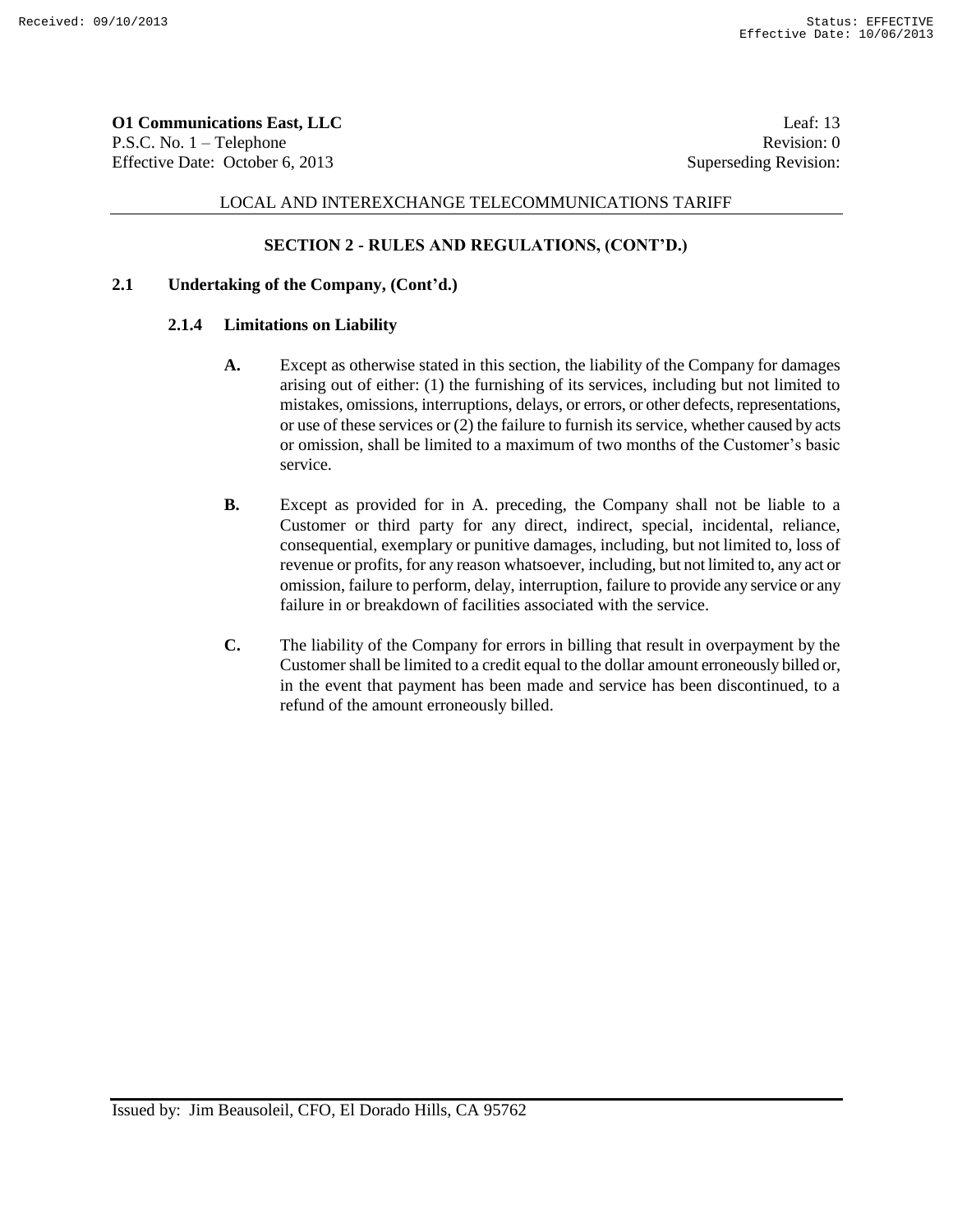**O1 Communications East, LLC** Leaf: 14 P.S.C. No. 1 – Telephone Revision: 0 Effective Date: October 6, 2013 Superseding Revision:

## LOCAL AND INTEREXCHANGE TELECOMMUNICATIONS TARIFF

# **SECTION 2 - RULES AND REGULATIONS, (CONT'D.)**

### **2.1 Undertaking of the Company, (Cont'd.)**

### **2.1.4 Limitations on Liability, (Cont'd.)**

- **D.** The Company shall be indemnified and saved harmless by the Customer from and against all loss, liability, damage and expense, due to:
	- **1.** Any act or omission of: (a) the Customer, (b) any other entity furnishing service, equipment or facilities for use in conjunction with services or facilities provided by the Company; or (c) common carriers or warehousemen, except as contracted by the Company;
	- **2.** Any delay or failure of performance or equipment due to causes beyond the Company control, including but not limited to, acts of God, fires, floods, earthquakes, hurricanes, or other catastrophes; national emergencies, insurrections, riots, wars or other civil commotions; strikes, lockouts, work stoppages or other labor difficulties; criminal actions taken against the Company; unavailability, failure or malfunction of equipment or facilities provided by the Customer or third parties; and any law, order, regulation or other action of any governing authority or agency thereof;
	- **3.** Any unlawful or unauthorized use of Company facilities and services;
	- **4.** Libel, slander, invasion of privacy or infringement of patents, trade secrets, or copyrights arising from or in connection with the material transmitted by means of Company-provided facilities or services; or by means of the combination of Company-provided facilities or services;
	- **5.** Breach in the privacy or security of communications transmitted over Company facilities;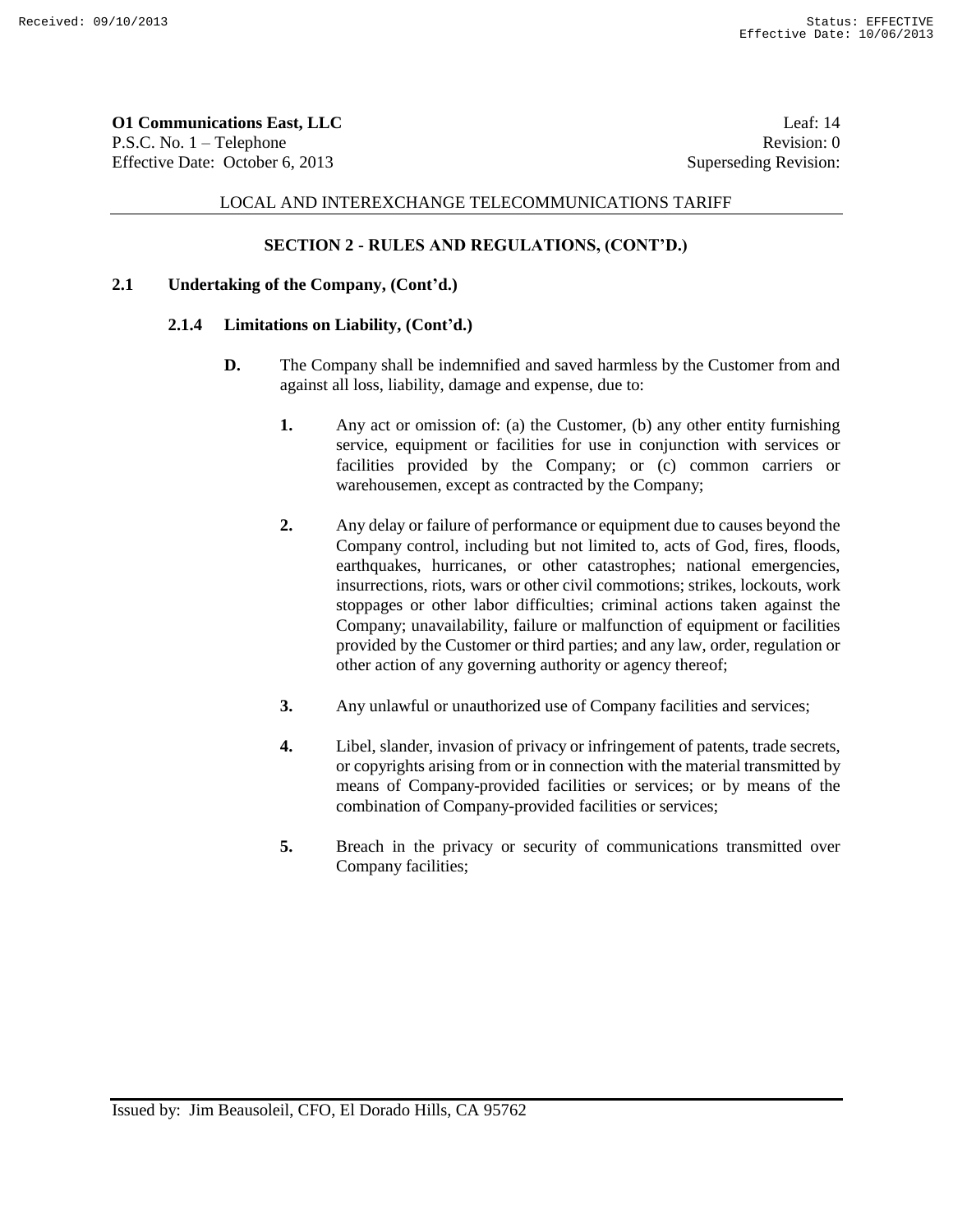**O1 Communications East, LLC** Leaf: 15 P.S.C. No. 1 – Telephone Revision: 0 Effective Date: October 6, 2013 Superseding Revision:

### LOCAL AND INTEREXCHANGE TELECOMMUNICATIONS TARIFF

### **SECTION 2 - RULES AND REGULATIONS, (CONT'D.)**

### **2.1 Undertaking of the Company, (Cont'd.)**

#### **2.1.4 Limitations on Liability, (Cont'd.)**

- **D. (Cont'd.)**
	- **6.** Changes in any of the facilities, operations or procedures of the Company that render any equipment, facilities or services provided by the Customer obsolete, or require modification or alteration of such equipment, facilities or services, or otherwise affect their use or performance, except where reasonable notice is required by the Company and is not provided to the Customer, in which event the Company liability is limited as set forth in Section 2.1.4.A.
	- **7.** Defacement of or damage to Customer premises resulting from the furnishing of services or equipment on such premises or the installation or removal thereof;
	- **8.** Injury to property or injury or death to persons, including claims for payments made under Workers' Compensation law or under any plan for employee disability or death benefits, arising out of, or caused by, any act or omission of the Customer, or the construction, installation, maintenance, presence, use or removal of the Customer's facilities or equipment connected, or to be connected to Company facilities;
	- **9.** Any non-completion of calls due to network busy conditions;
	- **10.** Any calls not actually attempted to be completed during any period that service is unavailable;
	- **11.** And any other claim resulting from any act or omission of the Customer or patron(s) of the Customer relating to the use of Company services or facilities.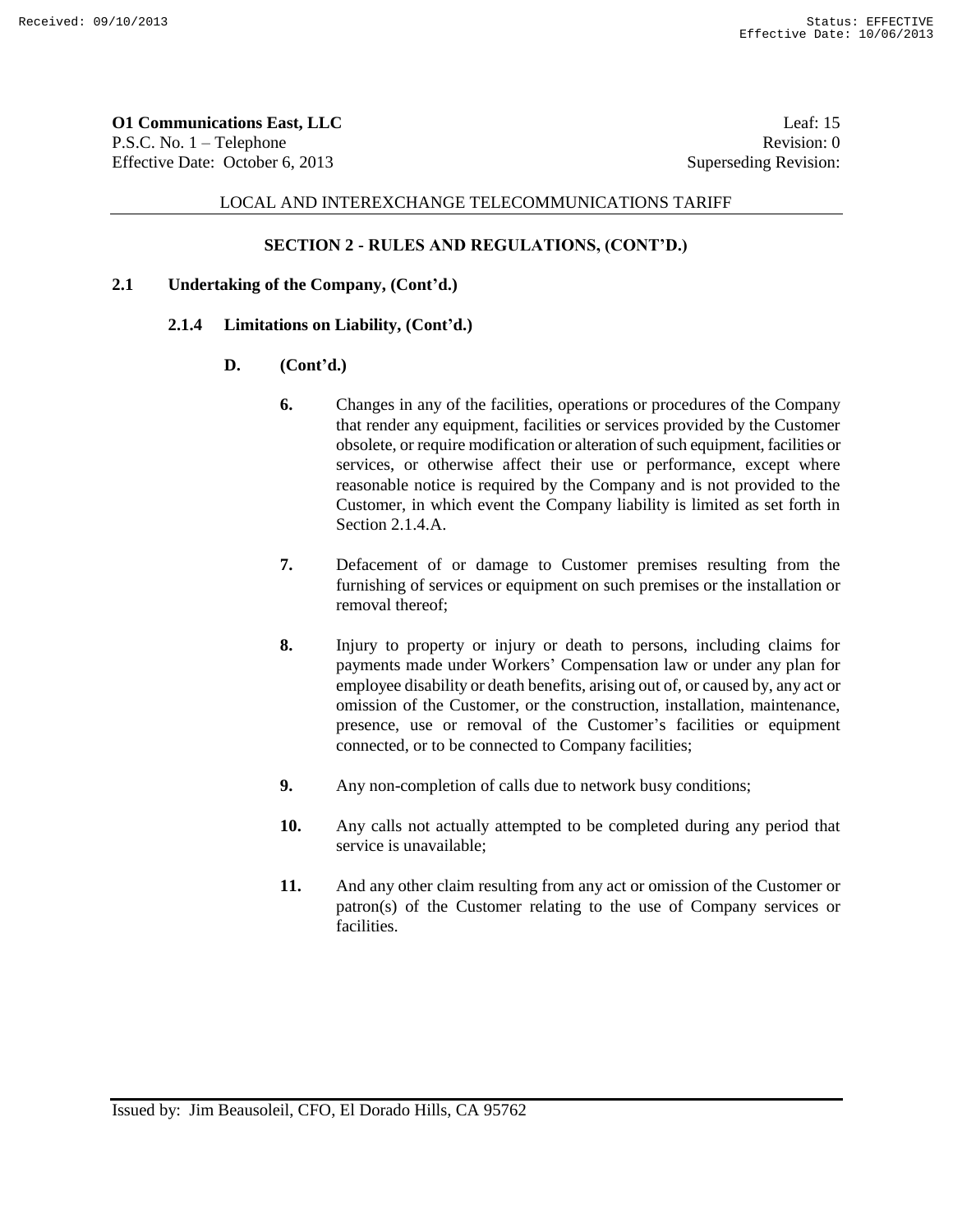**O1 Communications East, LLC** Leaf: 16 P.S.C. No. 1 – Telephone Revision: 0 Effective Date: October 6, 2013 Superseding Revision:

## LOCAL AND INTEREXCHANGE TELECOMMUNICATIONS TARIFF

## **SECTION 2 - RULES AND REGULATIONS, (CONT'D.)**

## **2.1 Undertaking of the Company, (Cont'd.)**

#### **2.1.4 Limitations on Liability, (Cont'd.)**

- **E.** The Company does not guarantee nor make any warranty with respect to installations provided by it for use in an explosive atmosphere.
- **F.** The Company makes no warranties or representations, EXPRESS OR IMPLIED, either in fact or by operation of law, statutory or otherwise, including warranties of merchantability or fitness for a particular use, except those expressly set forth herein.
- **G.** Failure by the Company to assert its rights pursuant to one provision of this rate sheet does not preclude the Company from asserting its rights under other provisions.
- **H.** Directory Errors In the absence of gross negligence or willful misconduct, no liability for damages arising from errors or mistakes in or omissions of directory listings, or errors or mistakes in or omissions of listing obtainable from the directory assistance operator, including errors in the reporting thereof, shall attach to the Company. An allowance for errors or mistakes in or omissions of published directory listings or for errors or mistakes in or omissions of listing obtainable from the directory assistance operator shall be at the monthly tariff rate for each listing, or in the case of a free or no-charge directory listing, credit shall equal two times the monthly tariff rate for an additional listing, for the life of the directory or the charge period during which the error, mistake or omission occurs.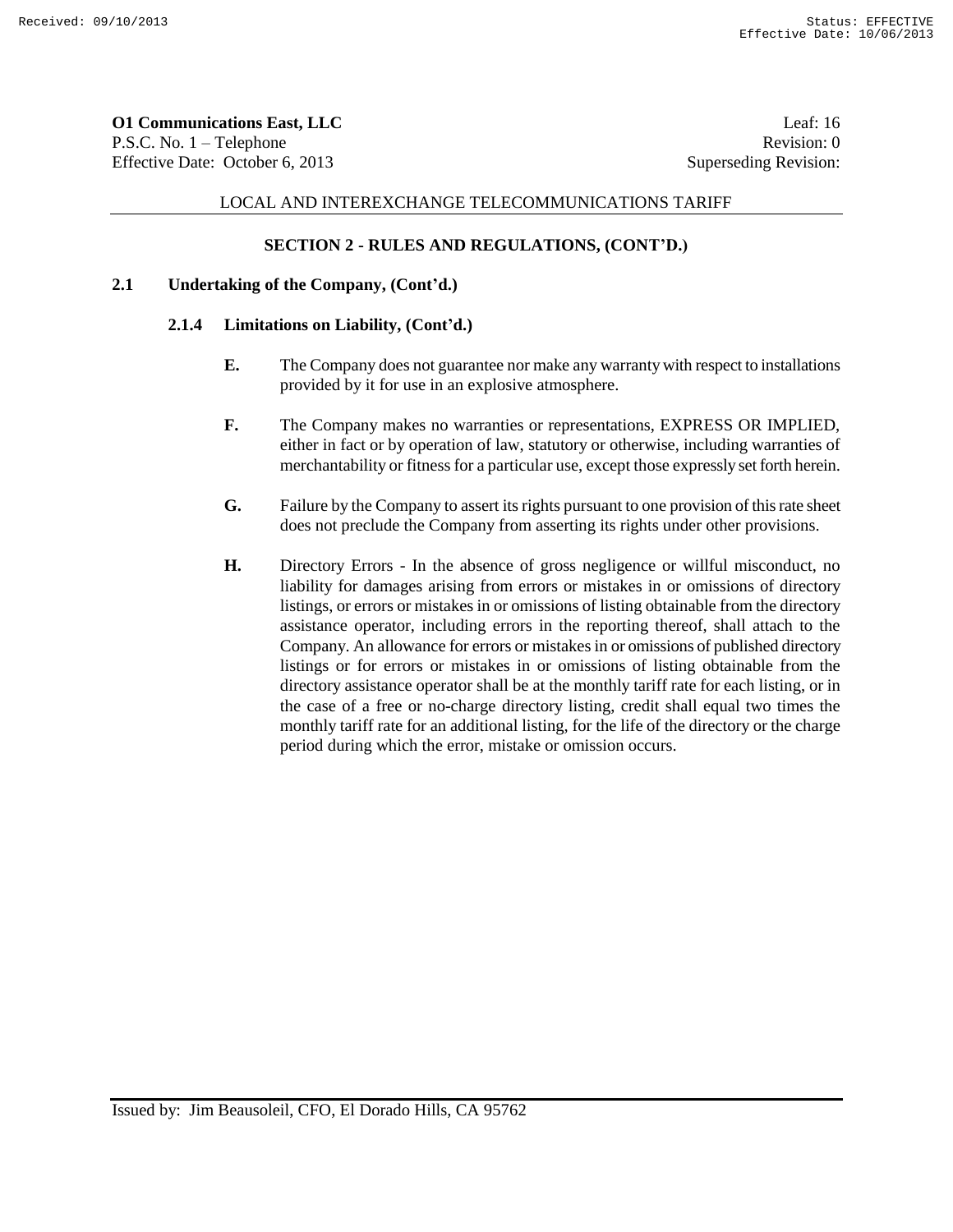**O1 Communications East, LLC** Leaf: 17 P.S.C. No. 1 – Telephone Revision: 0 Effective Date: October 6, 2013 Superseding Revision:

### LOCAL AND INTEREXCHANGE TELECOMMUNICATIONS TARIFF

### **SECTION 2 - RULES AND REGULATIONS, (CONT'D.)**

### **2.1 Undertaking of the Company, (Cont'd.)**

#### **2.1.4 Limitations on Liability, (Cont'd.)**

#### **I. With respect to Emergency Number 911 Service**

- **1.** This service is offered solely as an aid in handling assistance calls in connection with fire, police and other emergencies. The Company is not responsible for any losses, claims, demands, suits or any liability whatsoever, whether suffered, made instituted or asserted by the Customer or by any other party or person for any personal injury or death of any person or persons, and for any loss, damage or destruction of any property, whether owned by the Customer or others, caused or claimed to have been caused by: (1) mistakes, omissions, interruptions, delays, errors or other defects in the provision of service, of (2) installation, operation, failure to operate, maintenance, removal, presence, condition, local or use of any equipment and facilities furnishing this service.
- **2.** Neither is the Company responsible for any infringement, nor invasion of the right of privacy of any person or persons, caused or claimed to have been caused directly or indirectly, by the installation, operation, failure to operate, maintenance, removal, presence, condition, occasion or use of emergency 911 service features and the equipment associated therewith, or by any services furnished by the Company, including, but not limited to the identification of the telephone number, address or name associated with the telephone used by the party or parties accessing emergency 911 service, and which arise out of the negligence or other wrongful act of the Company, the Customer, its users, agencies or municipalities, or the employees or agents of any one of them.
- **3.** When a Customer with a nonpublished telephone number, as defined herein, places a call to the emergency 911 service, the Company will release the name and address of the calling party, where such information can be determined, to the appropriate local governmental authority responsible for emergency 911 service upon request of such governmental authority. By subscribing to service under this rate sheet, the Customer acknowledges and agrees with the release of information as described above.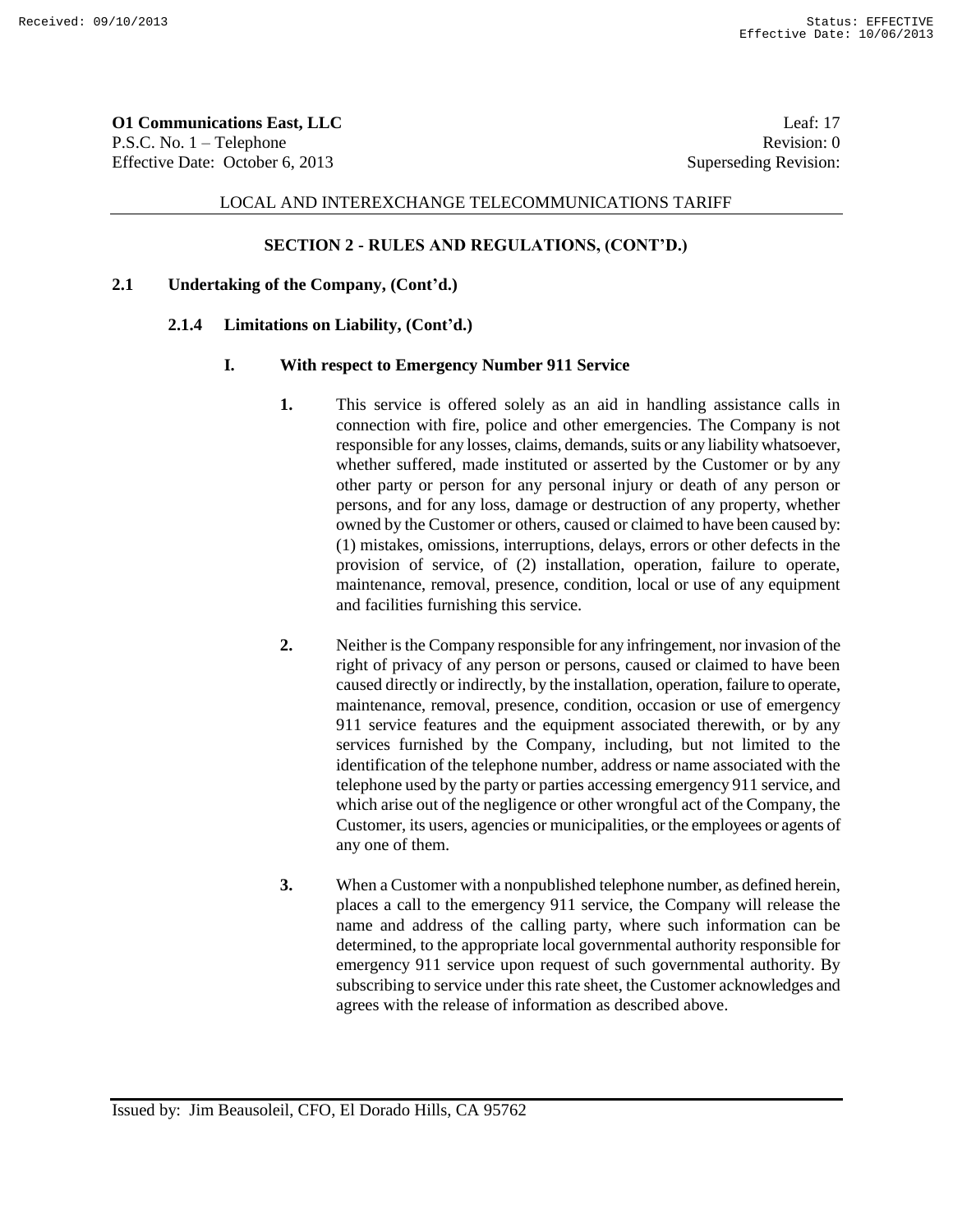**O1 Communications East, LLC** Leaf: 18 P.S.C. No. 1 – Telephone Revision: 0 Effective Date: October 6, 2013 Superseding Revision:

## LOCAL AND INTEREXCHANGE TELECOMMUNICATIONS TARIFF

### **SECTION 2 - RULES AND REGULATIONS, (CONT'D.)**

### **2.1 Undertaking of the Company, (Cont'd.)**

#### **2.1.5 Notification of Service-Affecting Activities**

The Company will provide the Customer reasonable notification of service-affecting activities that may occur in normal operation of its business. Such activities may include, but are not limited to, equipment or facilities additions, removals or rearrangements and routine preventative maintenance. Generally, such activities are not specific to an individual Customer but affect many Customers' services. No specific advance notification period is applicable to all service activities. The Company will work cooperatively with the Customer to determine the reasonable notification requirements. With some emergency or unplanned service-affecting conditions, such as an outage resulting from cable damage, notification to the Customer may not be possible.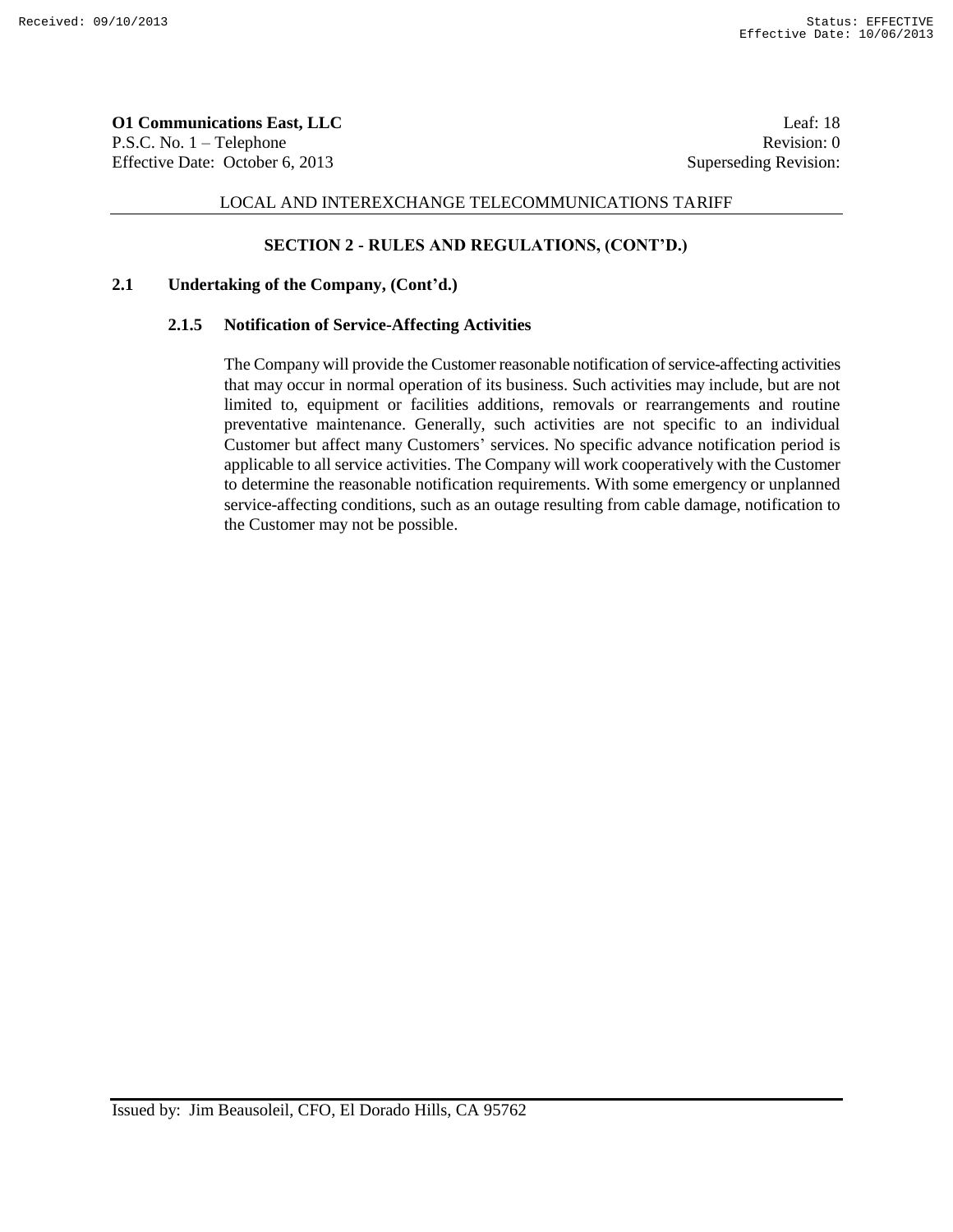**O1 Communications East, LLC** Leaf: 19 P.S.C. No. 1 – Telephone Revision: 0 Effective Date: October 6, 2013 Superseding Revision:

## LOCAL AND INTEREXCHANGE TELECOMMUNICATIONS TARIFF

### **SECTION 2 - RULES AND REGULATIONS, (CONT'D.)**

### **2.1 Undertaking of the Company, (Cont'd.)**

#### **2.1.6 Provision of Equipment and Facilities**

- **A.** The Company shall use reasonable efforts to make available services to a Customer on or before a particular date, subject to the provisions of and compliance by the Customer with, the regulations contained in this tariff. The Company does not guarantee availability by any such date and shall not be liable for any delays in commencing service to any Customer.
- **B.** The Company shall use reasonable efforts to maintain only the facilities and equipment that it furnishes to the Customer. The Customer may not, nor may the Customer permit others to, rearrange, disconnect, remove, attempt to repair, or otherwise interfere with any of the facilities or equipment installed by the Company, except upon the written consent of the Company.
- **C.** The Company may substitute, change or rearrange any equipment or facility at any time and from time to time, but shall not thereby alter the technical parameters of the service provided the Customer.
- **D.** Equipment the Company provides or installs at the Customer Premises for use in connection with the services the Company offers shall not be used for any purpose other than that for which it was provided.
- **E.** The Customer shall be responsible for the payment of service charges as set forth herein for visits by Company agents or employees to the Premises of the Customer when the service difficulty or trouble report results from the use of equipment or facilities provided by any party other than the Company, including but not limited to the Customer.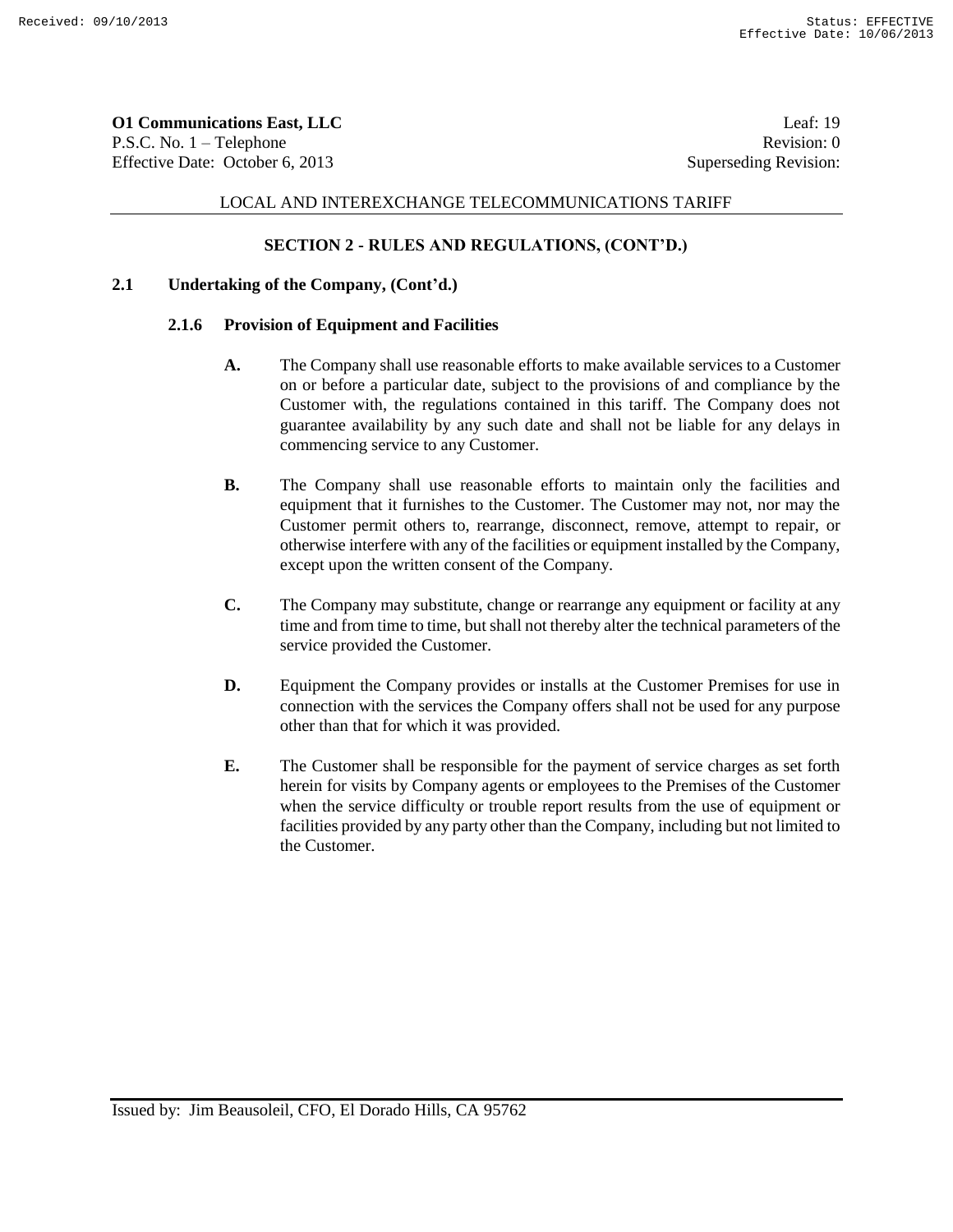**O1 Communications East, LLC** Leaf: 20 P.S.C. No. 1 – Telephone Revision: 0 Effective Date: October 6, 2013 Superseding Revision:

## LOCAL AND INTEREXCHANGE TELECOMMUNICATIONS TARIFF

# **SECTION 2 - RULES AND REGULATIONS, (CONT'D.)**

## **2.1 Undertaking of the Company, (Cont'd.)**

## **2.1.6 Provision of Equipment and Facilities, (Cont'd.)**

- **F.** The Company shall not be responsible for the installation, operation, or maintenance of any Customer-provided communications equipment. Where such equipment is connected to the facilities furnished pursuant to this tariff, the responsibility of the Company shall be limited to the furnishing of facilities offered under this tariff and to the maintenance and operation of such facilities. Subject to this responsibility, the Company shall not be responsible for:
	- **1.** the transmission of signals by Customer-provided equipment or for the quality of, or defects in, such transmission; or
	- **2.** the reception of signals by Customer-provided equipment.

## **2.1.7 Non-routine Installation**

At the Customer's request, installation and/or maintenance may be performed outside Company regular business hours or in hazardous locations. In such cases, charges based on cost of the actual labor, material, or other costs incurred by or charged to the Company will apply. If installation is started during regular business hours, but, at the Customer's request, extends beyond regular business hours into time periods including, but not limited to, weekends, holidays, and/or night hours, additional charges may apply.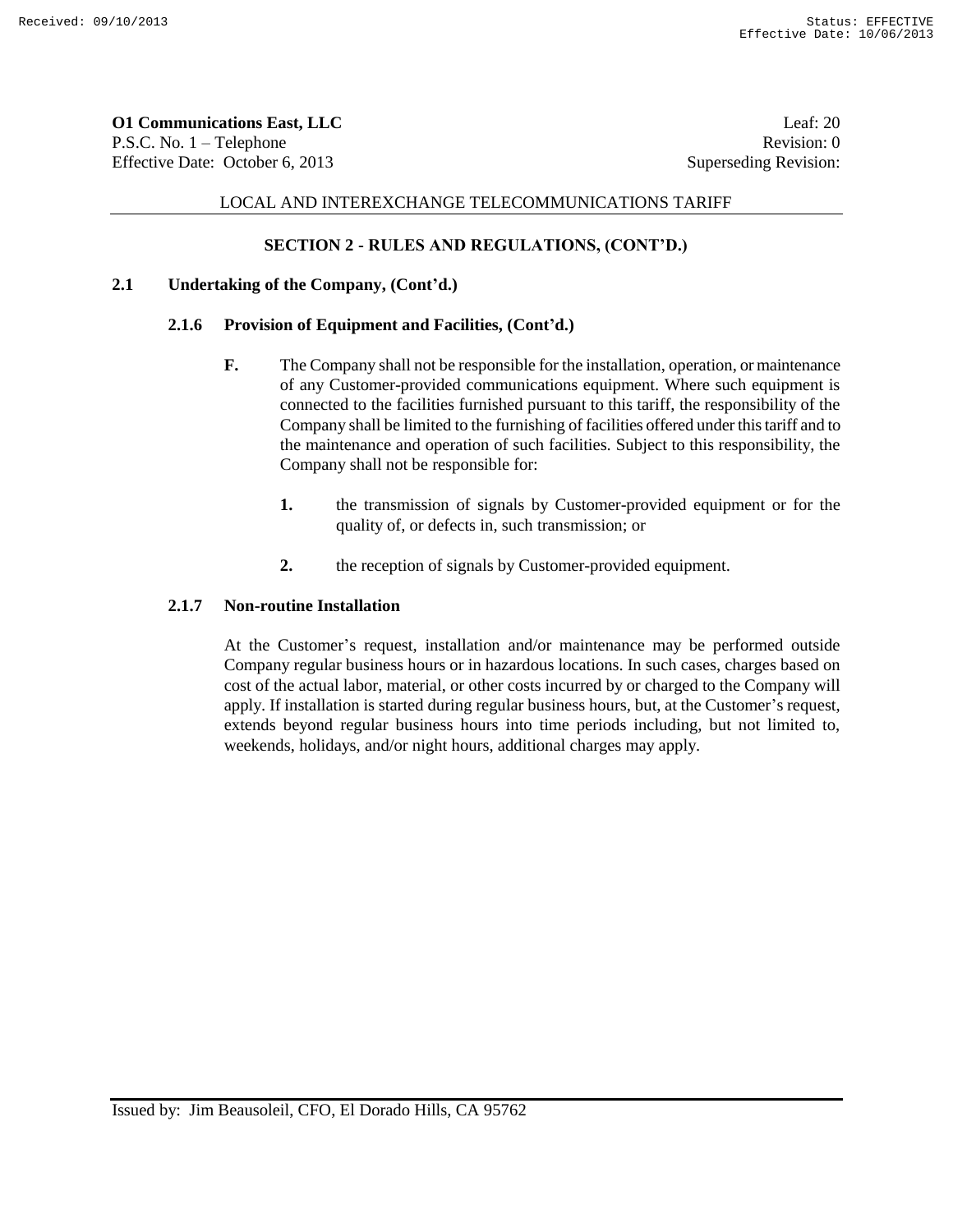**O1 Communications East, LLC** Leaf: 21 P.S.C. No. 1 – Telephone Revision: 0 Effective Date: October 6, 2013 Superseding Revision:

### LOCAL AND INTEREXCHANGE TELECOMMUNICATIONS TARIFF

# **SECTION 2 - RULES AND REGULATIONS, (CONT'D.)**

## **2.1 Undertaking of the Company, (Cont'd.)**

# **2.1.8 Special Construction**

Subject to the agreement of the Company and to all of the regulations contained in this tariff, special construction of facilities may be undertaken on a reasonable efforts basis at the request of the Customer. Special construction is that construction undertaken:

- **A.** where facilities are not presently available, and there is no other requirement for the facilities so constructed;
- **B.** of a type other than that which the Company would normally utilize in the furnishing of its services;
- **C.** over a route other than that which the Company would normally utilize in the furnishing of its services;
- **D.** in a quantity greater than that which the Company would normally construct;
- **E.** on an expedited basis;
- **F.** on a temporary basis until permanent facilities are available;
- **G.** involving abnormal costs; or
- **H.** in advance of its normal construction.

### **2.1.9 Ownership of Facilities**

Title to all facilities provided in accordance with this tariff remains in the Company, its partners, agents, contractors or suppliers.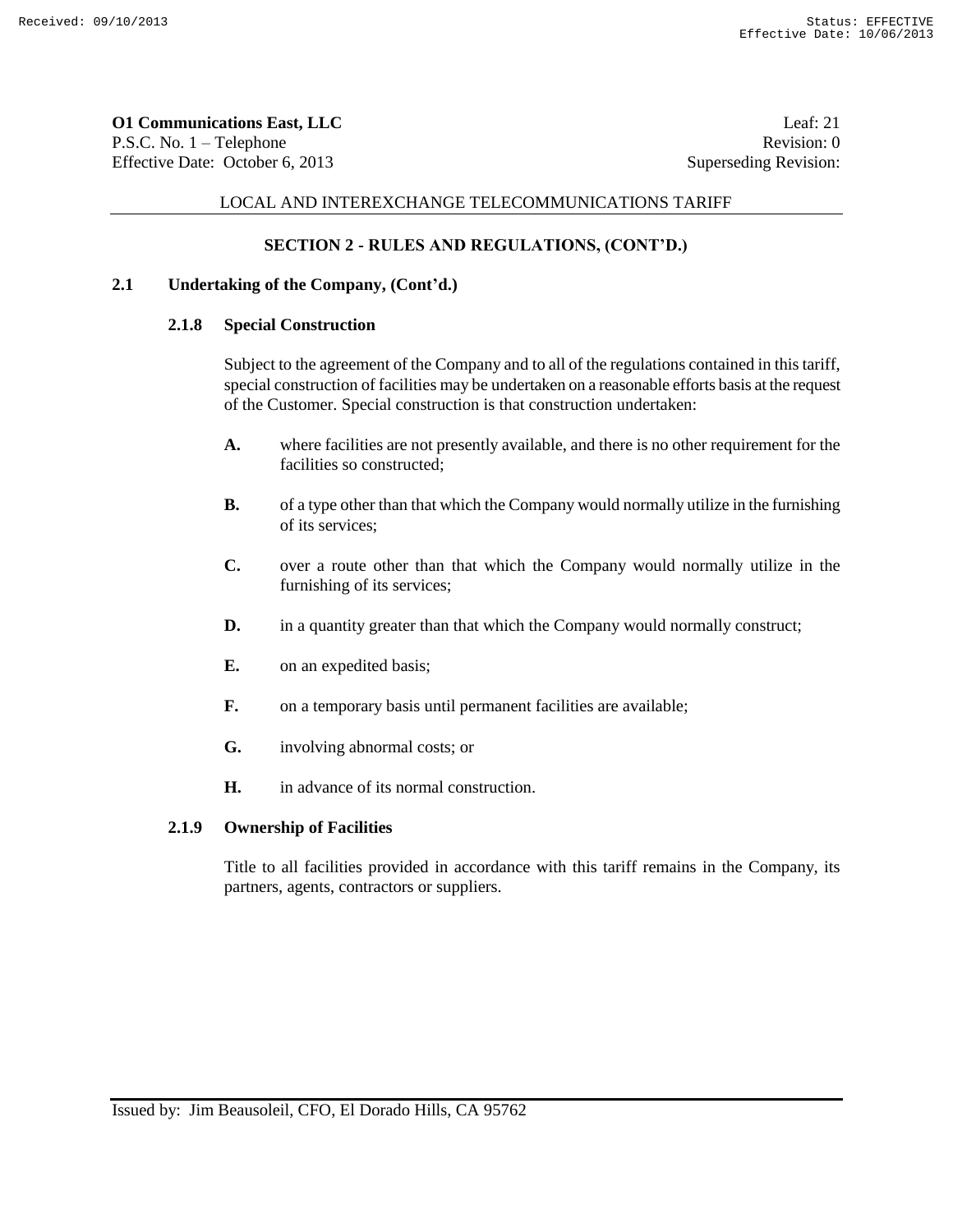**O1 Communications East, LLC** Leaf: 22 P.S.C. No. 1 – Telephone Revision: 0 Effective Date: October 6, 2013 Superseding Revision:

# LOCAL AND INTEREXCHANGE TELECOMMUNICATIONS TARIFF

# **SECTION 2 - RULES AND REGULATIONS, (CONT'D.)**

## **2.2 Prohibited Uses**

- **2.2.1** The services the Company offers shall not be used for any unlawful purpose or for any use as to which the Customer has not obtained all required governmental approvals, authorizations, licenses, consents and permits.
- **2.2.2** The Company may require applicants for service who intend to use Company offerings for resale and/or for shared use to file a letter with the Company confirming that their use of the Company offerings complies with relevant laws and Commission regulations, policies, orders, and decisions.
- **2.2.3** The Company may block any signals being transmitted over its Network by Customers who cause interference to the Company or other users. Customer shall be relieved of all obligations to make payments for charges relating to any blocked Service and shall indemnify the Company for any claim, judgment or liability resulting from such blockage.
- **2.2.4** A Customer, joint user, or authorized user may not assign, or transfer in any manner, the service or any rights associated with the service without the written consent of the Company. The Company will permit a Customer to transfer its existing service to another entity if the existing Customer has paid all charges owed to the Company for regulated communications services. Such a transfer will be treated as a disconnection of existing service and installation of new service, and non-recurring installation charges as stated in this tariff will apply.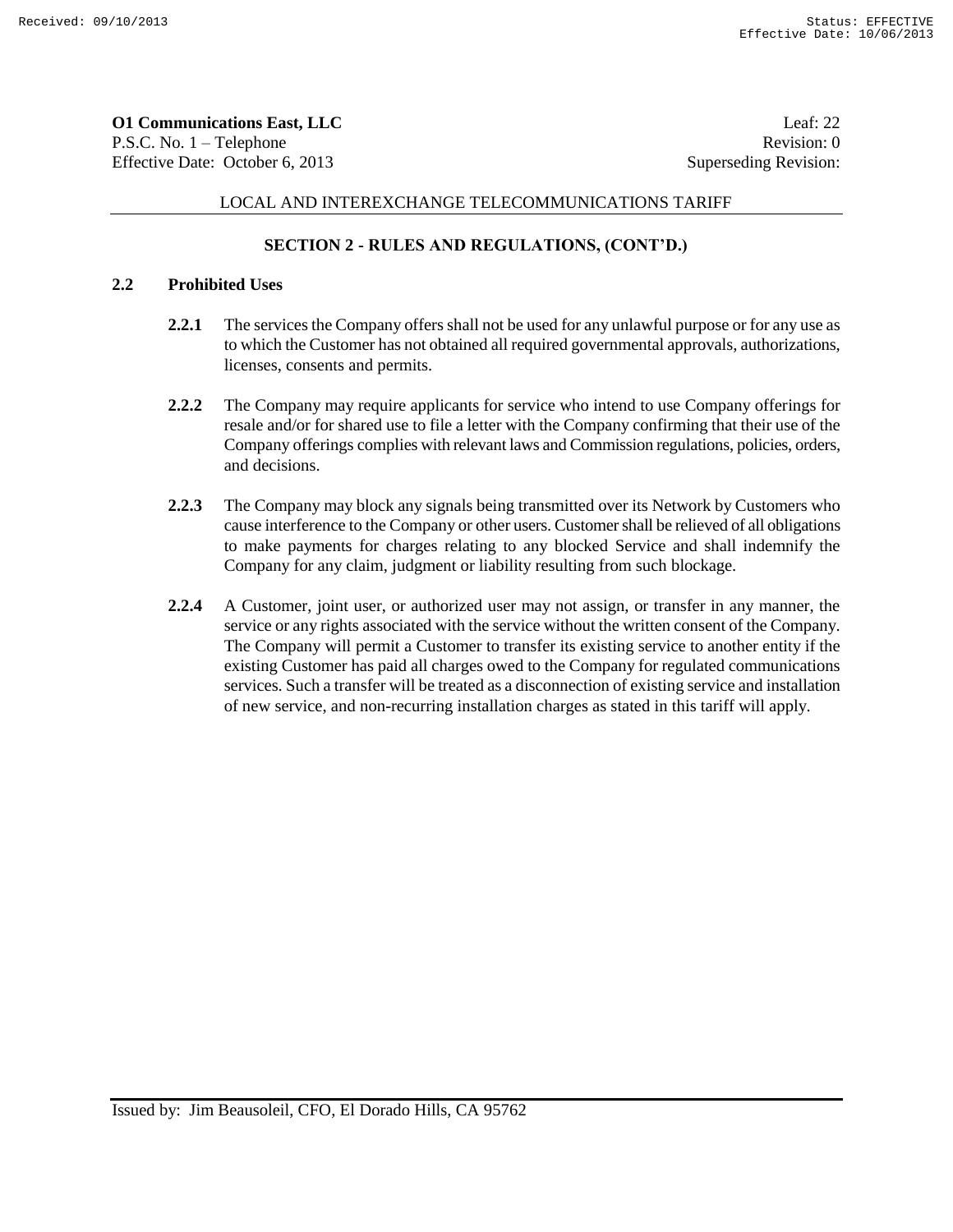**O1 Communications East, LLC** Leaf: 23 P.S.C. No. 1 – Telephone Revision: 0 Effective Date: October 6, 2013 Superseding Revision:

### LOCAL AND INTEREXCHANGE TELECOMMUNICATIONS TARIFF

## **SECTION 2 - RULES AND REGULATIONS, (CONT'D.)**

## **2.3 Obligations of the Customer**

#### **2.3.1 General**

The Customer is responsible for making proper application for service; placing any necessary order, complying with tariff regulations; payment of charges for services provided. Specific Customer responsibilities include, but are not limited to the following:

- **A.** the payment of all applicable charges pursuant to this tariff and written Service Orders;
- **B.** damage to or loss of Company facilities or equipment caused by the acts or omissions of the Customer; or the noncompliance by the Customer, with these regulations; or by fire or theft or other casualty on the Customer Premises, unless caused by the negligence or willful misconduct of the employees or agents of the Company;
- **C.** providing at no charge, as specified from time to time by the Company, any needed personnel, equipment space and power to operate Company facilities and equipment installed on the premises of the Customer, and the level of heating and air conditioning necessary to maintain the proper operating environment on such premises;
- **D.** obtaining, maintaining, and otherwise having full responsibility for all rights-of-way and conduits necessary for installation of fiber optic cable and associated equipment used to provide Communication Services to the Customer from the cable building entrance or property line to the location of the equipment space described in 2.3.1.C. Any and all costs associated with obtaining and maintaining the rights-of-way described herein, including the costs of altering the structure to permit installation of the Company-provided facilities, shall be borne entirely by, or may be charged by the Company to, the Customer. The Company may require the Customer to demonstrate its compliance with this section prior to accepting an order for service;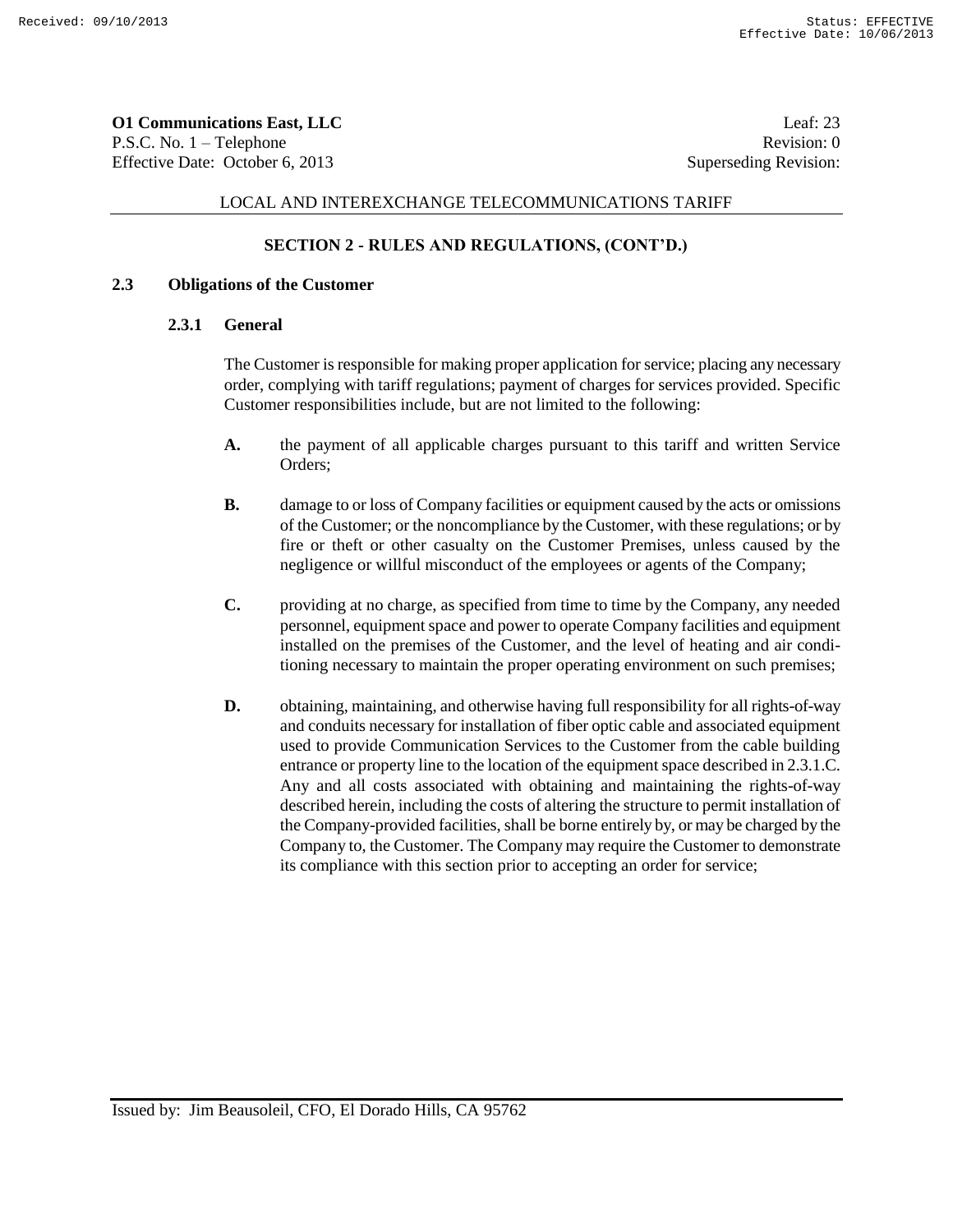**O1 Communications East, LLC** Leaf: 24 P.S.C. No. 1 – Telephone Revision: 0 Effective Date: October 6, 2013 Superseding Revision:

# LOCAL AND INTEREXCHANGE TELECOMMUNICATIONS TARIFF

### **SECTION 2 - RULES AND REGULATIONS, (CONT'D.)**

### **2.3 Obligations of the Customer, (Cont'd.)**

### **2.3.1 General, (Cont'd.)**

- **E.** providing a safe place to work and complying with all laws and regulations regarding the working conditions on the premises at which Company employees and agents shall be installing or maintaining Company facilities and equipment. The Customer may be required to install and maintain Company facilities and equipment within a hazardous area if, in the Company opinion, injury or damage to Company employees or property might result from installation or maintenance by the Company. The Customer shall be responsible for identifying, monitoring, removing and disposing of any hazardous material (e.g., asbestos) prior to any construction or installation work;
- **F.** complying with all laws and regulations applicable to, and obtaining all consents, approvals, licenses and permits as may be required with respect to, the location of Company facilities and equipment in any Customer premises or the rights-of-way for which Customer is responsible under Section 2.3.1.D.; and granting or obtaining permission for Company agents or employees to enter the premises of the Customer at any time for the purpose of installing, inspecting, maintaining, repairing, or upon termination of service as stated herein, removing the facilities or equipment of the Company;
- **G.** not creating, or allowing to be placed, any liens or other encumbrances on Company equipment or facilities; and
- **H.** making Company facilities and equipment available periodically for maintenance purposes at a time agreeable to both the Company and the Customer. No allowance will be made for the period during which service is interrupted for such purposes.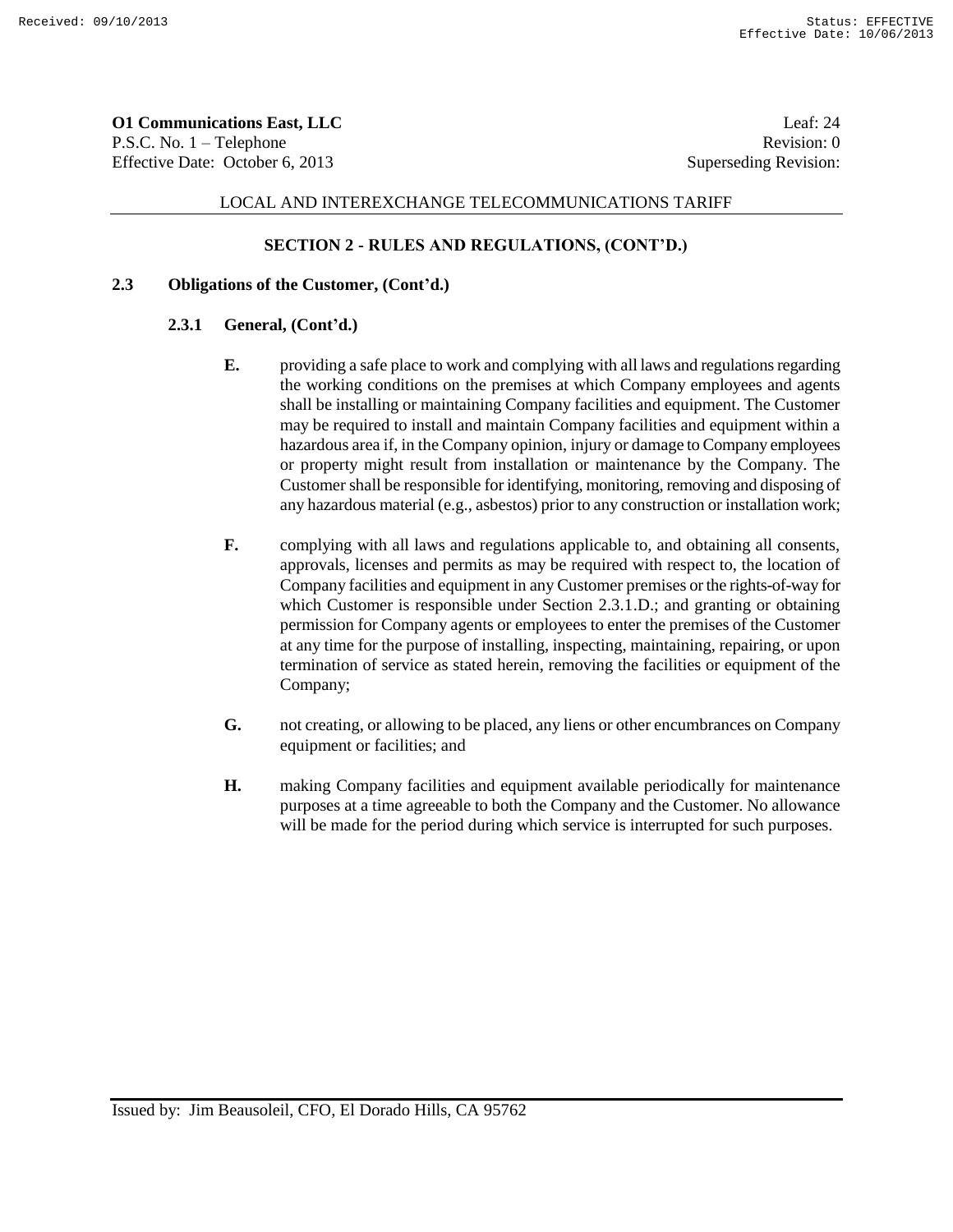**O1 Communications East, LLC** Leaf: 25 P.S.C. No. 1 – Telephone Revision: 0 Effective Date: October 6, 2013 Superseding Revision:

## LOCAL AND INTEREXCHANGE TELECOMMUNICATIONS TARIFF

## **SECTION 2 - RULES AND REGULATIONS, (CONT'D.)**

### **2.3 Obligations of the Customer, (Cont'd.)**

#### **2.3.2 Liability of the Customer**

- **A.** The Customer will be liable for damages to the facilities of the Company and for all incidental and consequential damages caused by the negligent or intentional acts or omissions of the Customer, its officers, employees, agents, invites, or contractors where such acts or omissions are not the direct result of Company negligence or intentional misconduct.
- **B.** To the extent caused by any negligent or intentional act of the Customer as described in A., preceding, the Customer shall indemnify, defend and hold harmless the Company from and against all claims, actions, damages, liabilities, costs and expenses, for (1) any loss, destruction or damage to property of any third party, and (2) any liability incurred by the Company to any third party pursuant to this or any other rate sheet of the Company, or otherwise, for any interruption of, interference to, or other defect in any service provided by the Company to such third party.
- **C.** The Customer shall not assert any claim against any other Customer or user of Company services for damages resulting in whole or in part from or arising in connection with the furnishing of service under this rate sheet including but not limited to mistakes, omissions, interruptions, delays, errors or other defects or misrepresentations, whether or not such other Customer or user contributed in any way to the occurrence of the damages, unless such damages were caused solely by the negligent or intentional act or omission of the other Customer or user and not by any act or omission of the Company. Nothing in this rate sheet is intended either to limit or to expand Customer's right to assert any claims against third parties for damages of any nature other than those described in the preceding sentence.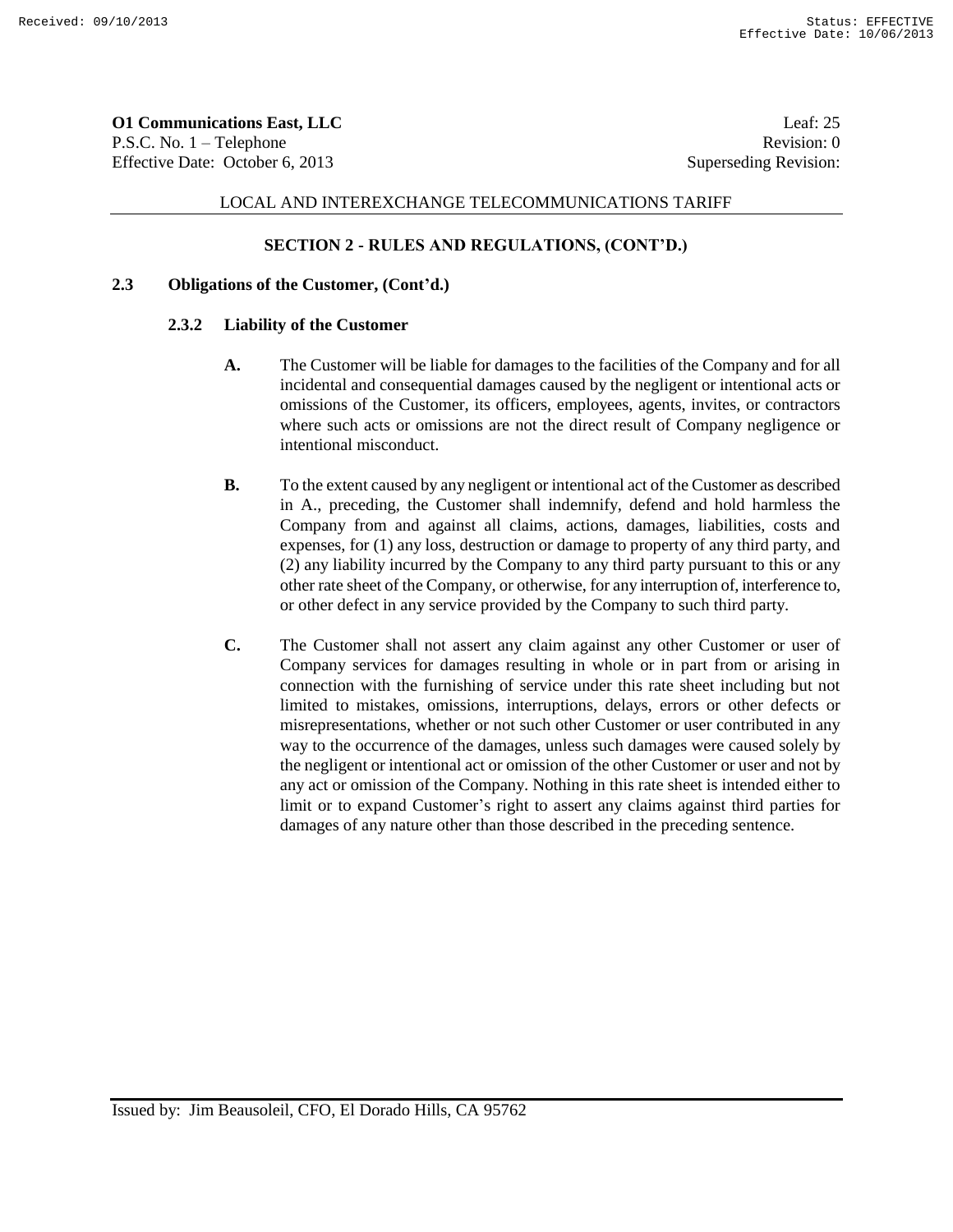**O1 Communications East, LLC** Leaf: 26 P.S.C. No. 1 – Telephone Revision: 0 Effective Date: October 6, 2013 Superseding Revision:

## LOCAL AND INTEREXCHANGE TELECOMMUNICATIONS TARIFF

### **SECTION 2 - RULES AND REGULATIONS, (CONT'D.)**

### **2.4 Customer Equipment and Channels**

### **2.4.1 General**

A User may transmit or receive information or signals via the facilities of the Company. Company services are designed primarily for the transmission of voice-grade telephonic signals, except as otherwise stated in this tariff. A User may transmit any form of signal that is compatible with Company equipment, but the Company does not guarantee that its services will be suitable for purposes other than voice-grade telephonic communication except as specifically stated in this tariff.

### **2.4.2 Station Equipment**

- **A.** Terminal equipment on the User's Premises and the electric power consumed by such equipment shall be provided by and maintained at the expense of the User. The User is responsible for the provision of wiring or cable to connect its terminal equipment to the Company Point of Connection.
- **B.** The Customer is responsible for ensuring that Customer-provided equipment connected to Company equipment and facilities is compatible with such equipment and facilities. The magnitude and character of the voltages and currents impressed on Company-provided equipment and wiring by the connection, operation, or maintenance of such equipment and wiring shall be such as not to cause damage to the Company-provided equipment and wiring or injury to Company employees or to other persons. Any additional protective equipment required to prevent such damage or injury shall be provided by the Company at the Customer's expense, subject to prior Customer approval of the equipment expense.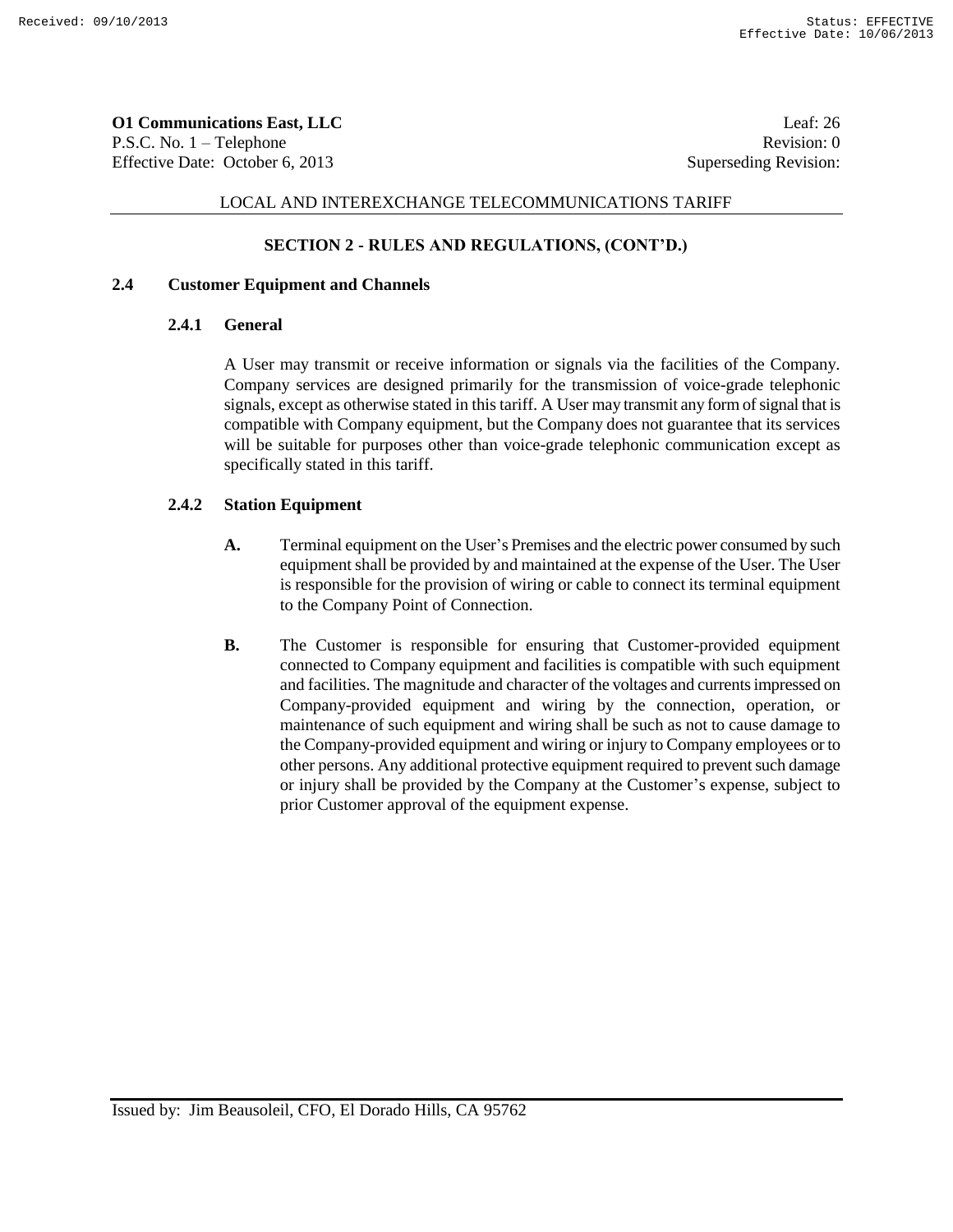**O1 Communications East, LLC** Leaf: 27 P.S.C. No. 1 – Telephone Revision: 0 Effective Date: October 6, 2013 Superseding Revision:

## LOCAL AND INTEREXCHANGE TELECOMMUNICATIONS TARIFF

## **SECTION 2 - RULES AND REGULATIONS, (CONT'D.)**

### **2.4 Customer Equipment and Channels, (Cont'd.)**

#### **2.4.3 Interconnection of Facilities**

- **A.** Any special interface equipment necessary to achieve compatibility between the facilities and equipment of the Company used for furnishing Communication Services and the channels, facilities, or equipment of others shall be provided at the Customer's expense.
- **B.** Communication Services may be connected to the services or facilities of other communications carriers only when authorized by, and in accordance with, the terms and conditions of the tariffs of the other communications carriers that are applicable to such connections.
- **C.** Facilities furnished under this tariff may be connected to Customer-provided terminal equipment in accordance with the provisions of this tariff. All such terminal equipment shall be registered by the Federal Communications Commission pursuant to Part 68 of Title 47, Code of Federal Regulations; and all User-provided wiring shall be installed and maintained in compliance with those regulations.
- **D.** Users may interconnect communications facilities that are used in whole or in part for interstate communications to services provided under this tariff only to the extent that the user is an is "End User" as defined in Section 69.2(m), Title 47, Code of Federal Regulations (1992 edition).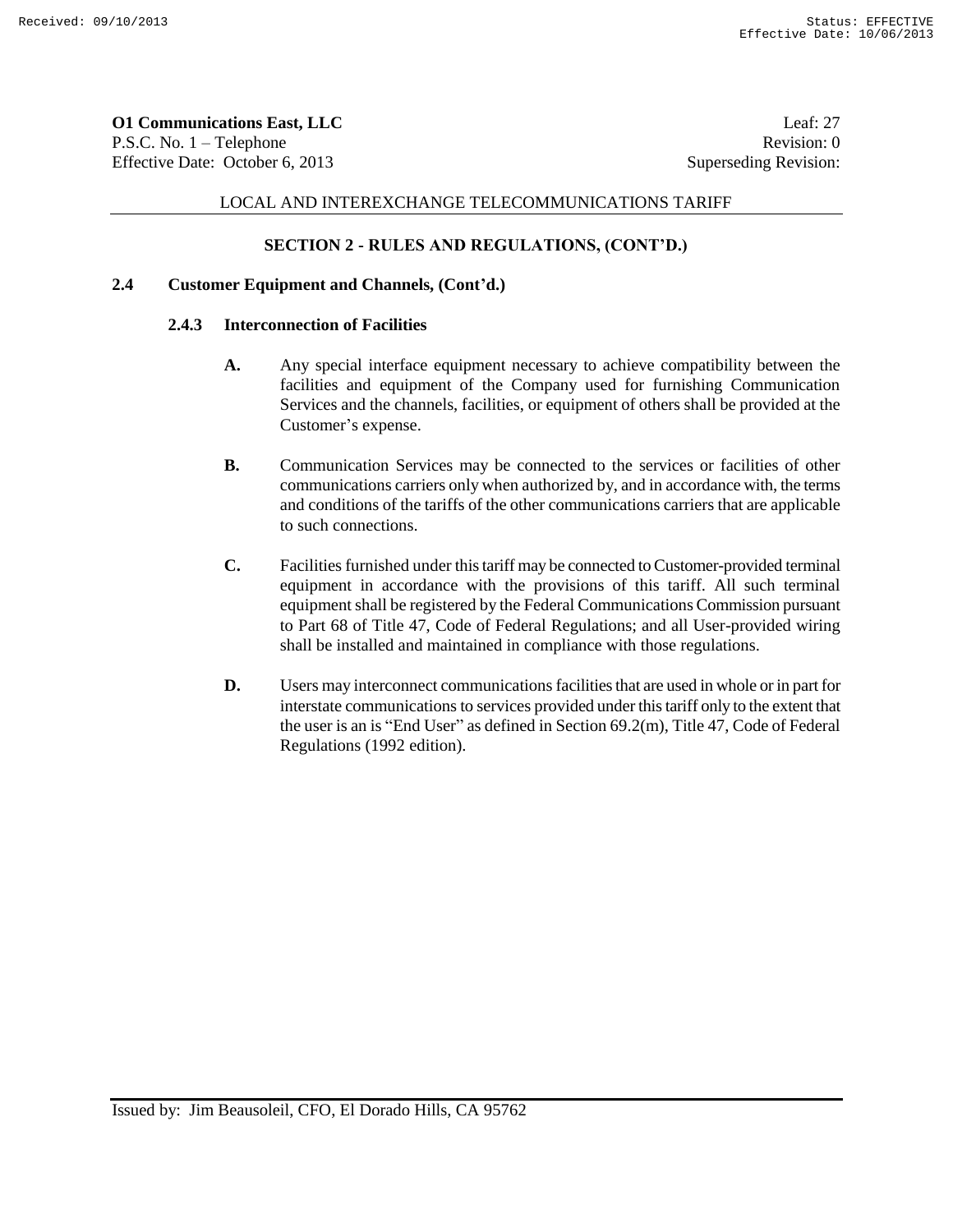**O1 Communications East, LLC** Leaf: 28 P.S.C. No. 1 – Telephone Revision: 0 Effective Date: October 6, 2013 Superseding Revision:

## LOCAL AND INTEREXCHANGE TELECOMMUNICATIONS TARIFF

## **SECTION 2 - RULES AND REGULATIONS, (CONT'D.)**

### **2.4 Customer Equipment and Channels, (Cont'd.)**

## **2.4.4 Inspections**

- **A.** Upon suitable notification to the Customer, and at a reasonable time, the Company may make such tests and inspections as may be necessary to determine that the Customer is complying with the requirements set forth in Section 2.4.2.A. for the installation, operation, and maintenance of Customer-provided facilities, equipment, and wiring in the connection of Customer-provided facilities and equipment to Company-owned facilities and equipment.
- **B.** If the protective requirements for Customer-provided equipment are not being complied with, the Company may take such action as it deems necessary to protect its facilities, equipment, and personnel. The Company will notify the Customer promptly if there is any need for further corrective action. Within ten days of receiving this notice, the Customer must take this corrective action and notify the Company of the action taken. If the Customer fails to do this, the Company may take whatever additional action is deemed necessary, including the suspension of service, to protect its facilities, equipment and personnel from harm.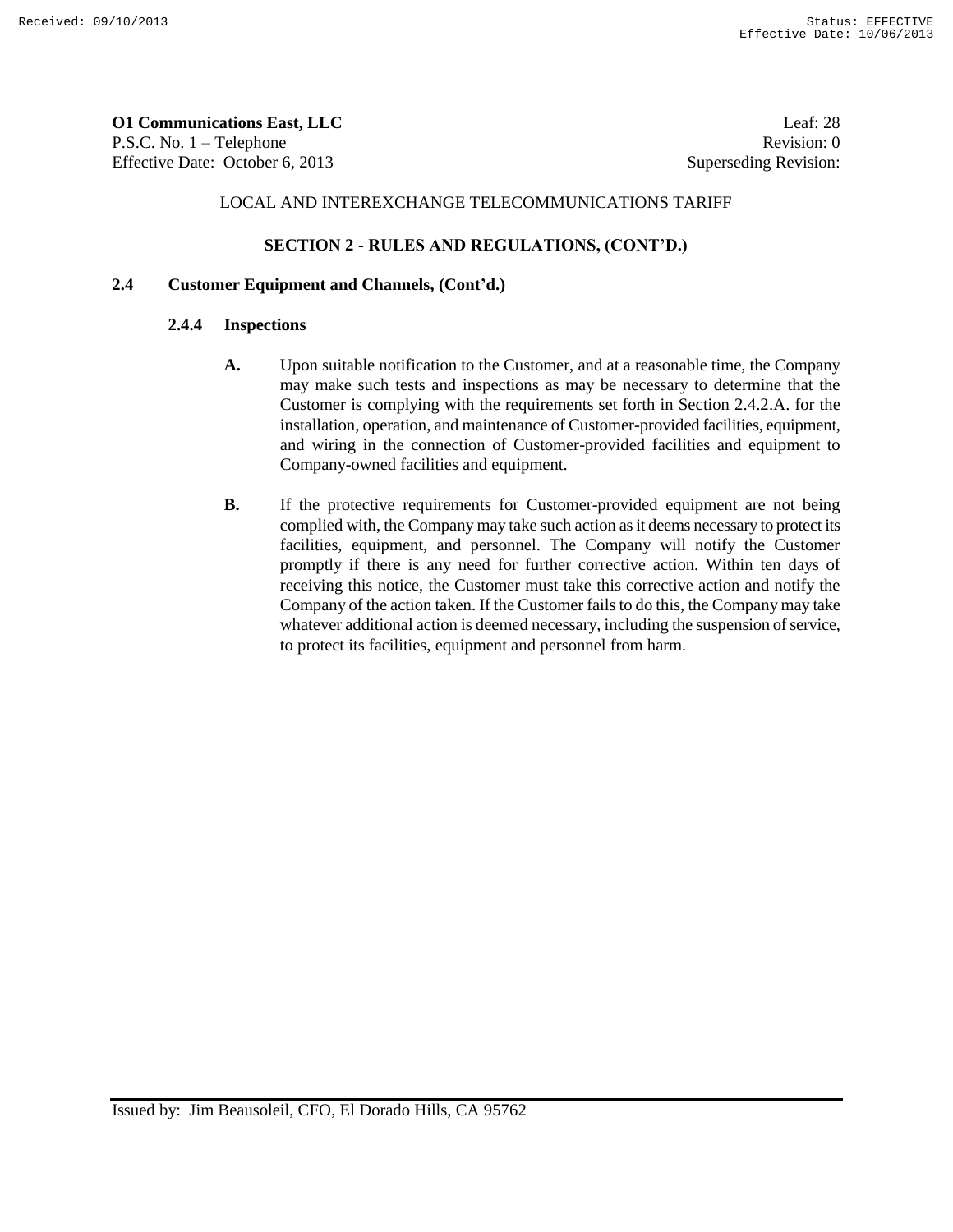**O1 Communications East, LLC** Leaf: 29 P.S.C. No. 1 – Telephone Revision: 0 Effective Date: October 6, 2013 Superseding Revision:

### LOCAL AND INTEREXCHANGE TELECOMMUNICATIONS TARIFF

## **SECTION 2 - RULES AND REGULATIONS, (CONT'D.)**

### **2.5 Payment Arrangements**

### **2.5.1 Payment for Service**

The Customer is responsible for the payment of all charges for facilities and services furnished by the Company to the Customer and to all Authorized Users by the Customer, regardless of whether those services are used by the Customer itself or are resold to or shared with other persons.

The Customer is responsible for payment of any sales, use, gross receipts, excise, access or other local, state, federal and 911 taxes, charges or surcharges (however designated) (excluding taxes on Company net income) imposed on or based upon the provision, sale or use of Network Services.

The security of the Customer's PIN is the responsibility of the Customer. All calls placed using a PIN shall be billed to and shall be the obligation of the Customer. The Customer shall not be responsible for charges in connection with the unauthorized use of PINs arising after the Customer notifies the Company of the loss, theft, or other breach of security of such PINs.

Customers will only be charged once, on either an interstate or intrastate basis, for any nonrecurring charges.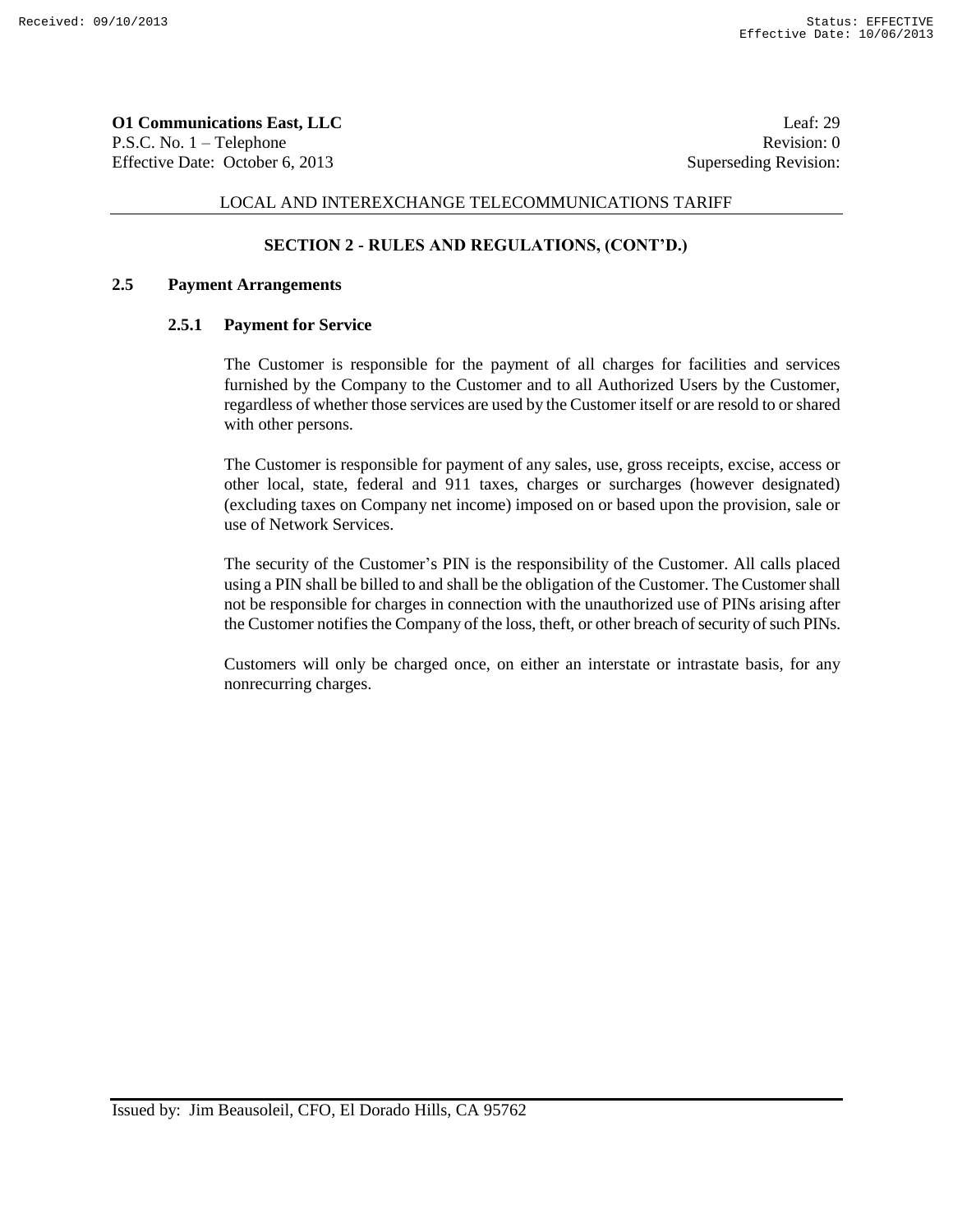**O1 Communications East, LLC** Leaf: 30 P.S.C. No. 1 – Telephone Revision: 0 Effective Date: October 6, 2013 Superseding Revision:

## LOCAL AND INTEREXCHANGE TELECOMMUNICATIONS TARIFF

## **SECTION 2 - RULES AND REGULATIONS, (CONT'D.)**

## **2.5 Payment Arrangements, (Cont'd.)**

## **2.5.2 Billing and Collection of Charges**

The Customer is responsible for payment of all charges incurred by the Customer or other Authorized Users for services and facilities furnished to the Customer by the Company.

- **A.** Nonrecurring charges are due and payable within thirty (30) days after the invoice date, unless otherwise agreed to in advance.
- **B.** The Company shall present invoices for recurring charges monthly to the Customer, in advance of the month in which service is provided, and Recurring Charges shall be due and payable within thirty (30) days after the invoice date unless otherwise agreed to in advance. When billing is based on customer usage, charges will be billed monthly for the preceding billing periods.
- **C.** Billing of the Customer by the Company will begin on the Service Commencement Date, which is the first day following the date on which the Company notifies the Customer that the service or facility is available for use, except that the Service Commencement Date may be postponed by mutual agreement of the parties, or if the service or facility does not conform to standards set forth in this tariff or the Service Order. Billing accrues through and includes the day that the service, circuit, arrangement or component is discontinued.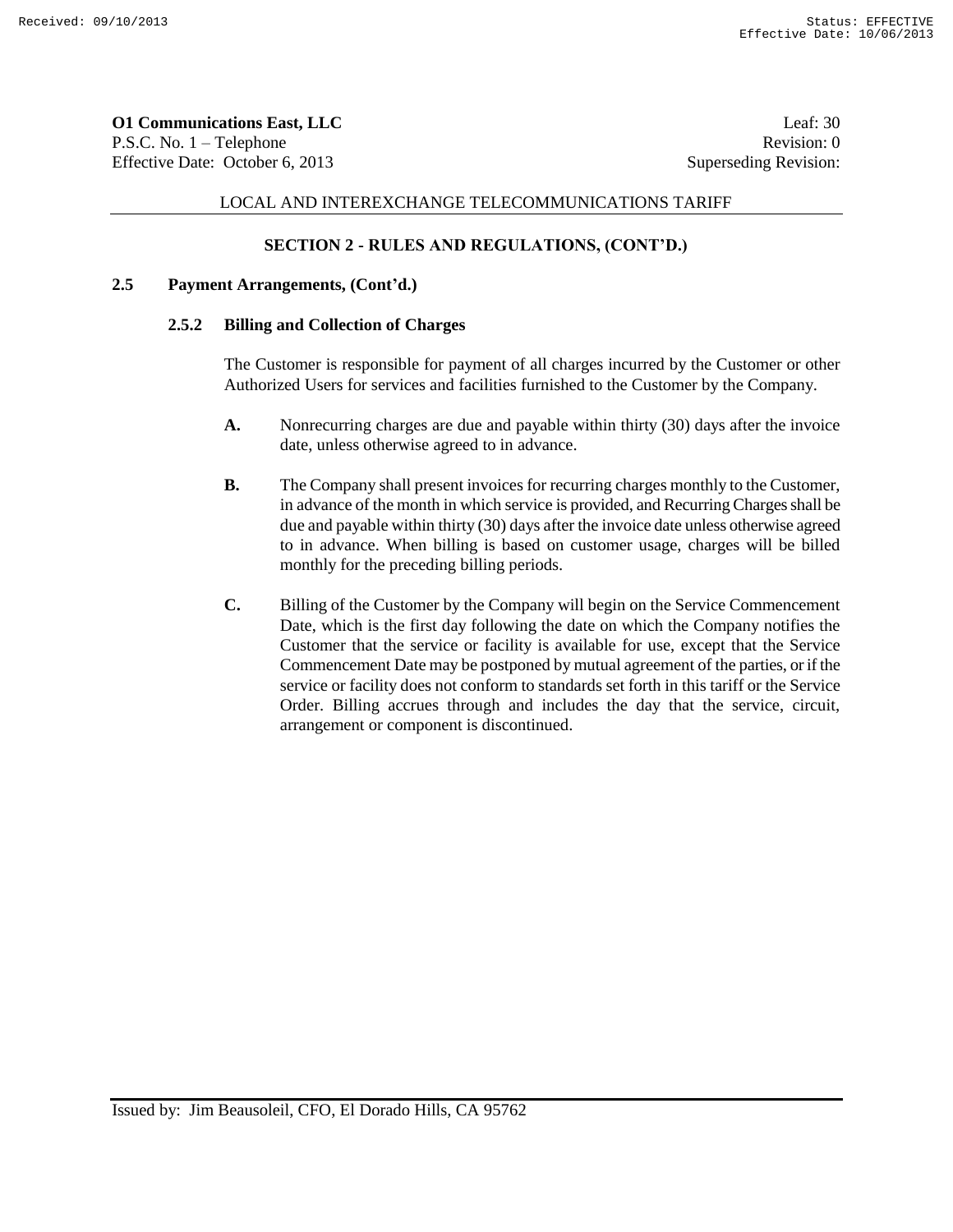**O1 Communications East, LLC** Leaf: 31 P.S.C. No. 1 – Telephone Revision: 0 Effective Date: October 6, 2013 Superseding Revision:

### LOCAL AND INTEREXCHANGE TELECOMMUNICATIONS TARIFF

## **SECTION 2 - RULES AND REGULATIONS, (CONT'D.)**

### **2.5 Payment Arrangements, (Cont'd.)**

## **2.5.2 Billing and Collection of Charges, (Cont'd.)**

- **E.** The Company reserves the right to assess a late payment fee of 1.5% per month on any past due balance. A balance is considered past due if unpaid thirty (30) days following the date of the bill listing amounts owed by the Customer. Any applicable late payment fees will be assessed according to the terms and conditions of the Company or its billing agent and pursuant to New York state law.
- **F.** The Customer will be assessed a charge of twenty-five dollars (\$25.00) for each check submitted by the Customer to the Company that a financial institution refuses to honor.
- **G.** If service is disconnected by the Company in accordance with Section 2.6 following and later restored, restoration of service will be subject to all applicable installation charges. Service shall, at the Company's discretion, be restored when all past due amounts are paid or the event giving rise to the discontinuance (if other than nonpayment) is corrected.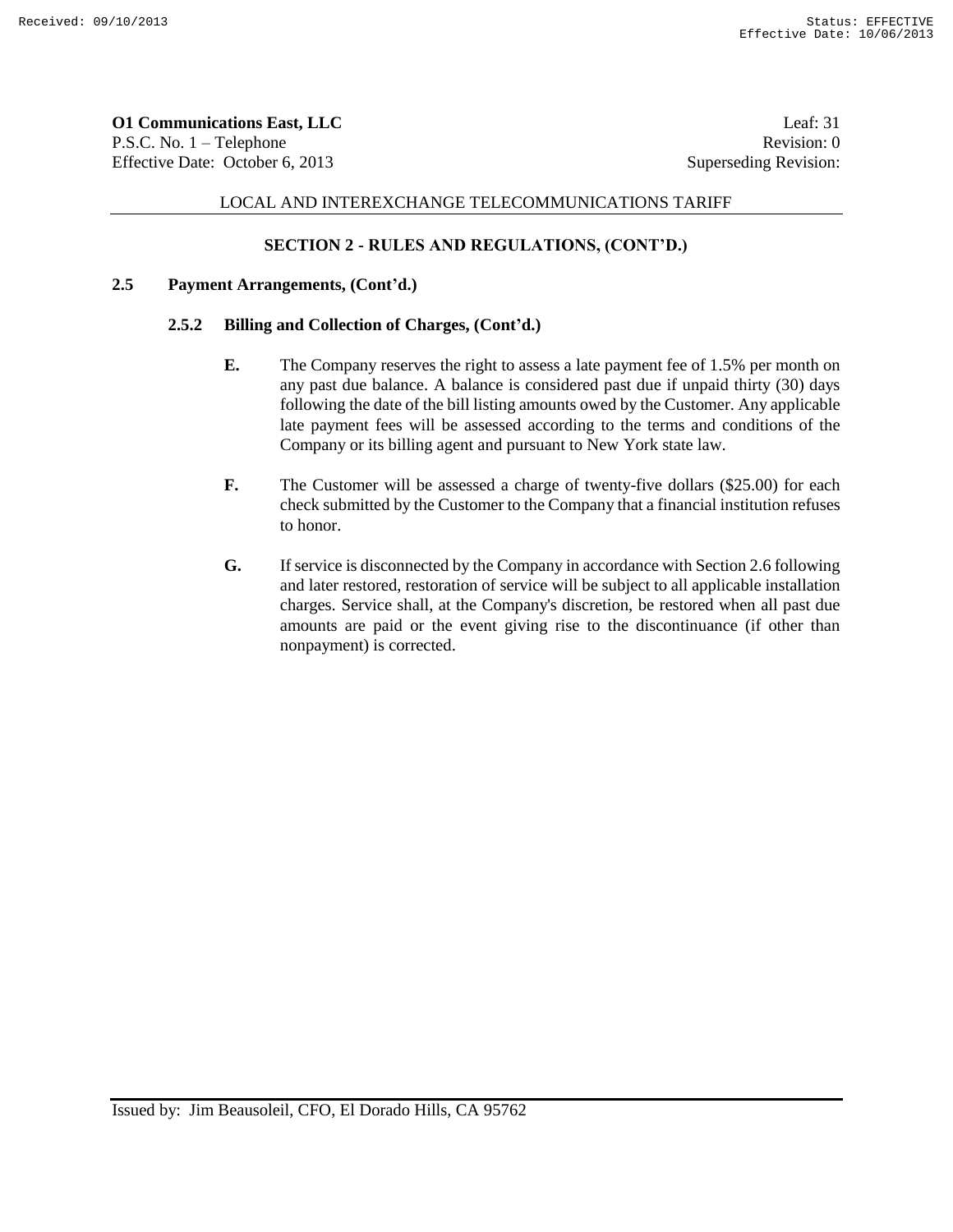**O1 Communications East, LLC** Leaf: 32 P.S.C. No. 1 – Telephone Revision: 0 Effective Date: October 6, 2013 Superseding Revision:

# LOCAL AND INTEREXCHANGE TELECOMMUNICATIONS TARIFF

## **SECTION 2 - RULES AND REGULATIONS, (CONT'D.)**

## **2.5 Payment Arrangements, (Cont'd.)**

### **2.5.3 Disputed Bills**

- **A.** In the event that a billing dispute occurs concerning any charges billed to the Customer by the Company, the Company may require the Customer to pay the undisputed portion of the bill to avoid discontinuance of service for non-payment. The Customer must submit a documented claim for the disputed amount. The Customer will submit all documentation as may reasonably be required to support the claim. All claims should be submitted to the Company within 180 days of receipt of billing for those services.
- **B.** Unless disputed, the invoice shall be deemed to be correct and payable in full by the Customer. If the Customer and the Company are unable to resolve the dispute to their mutual satisfaction, the Customer may refer the dispute to the Commission for resolution.
- **C.** If the dispute is resolved in favor of the Customer and the Customer has withheld the disputed amount, no interest, credits or penalties will apply.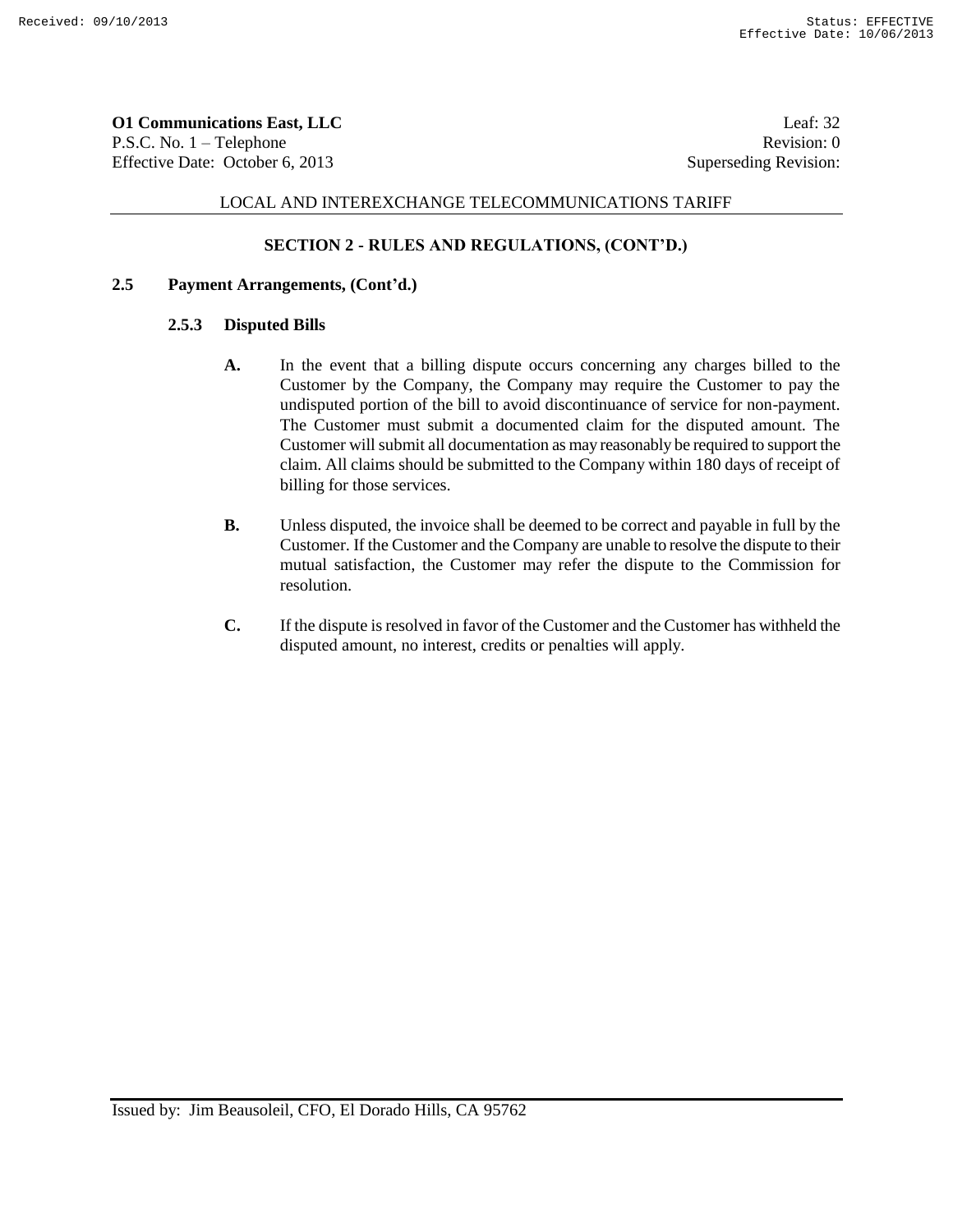**O1 Communications East, LLC** Leaf: 33 P.S.C. No. 1 – Telephone Revision: 0 Effective Date: October 6, 2013 Superseding Revision:

## LOCAL AND INTEREXCHANGE TELECOMMUNICATIONS TARIFF

### **SECTION 2 - RULES AND REGULATIONS, (CONT'D.)**

## **2.5 Payment Arrangements, (Cont'd.)**

## **2.5.4 Advance Payments**

The Company may require a Customer to make an advance payment before services and facilities are furnished. The advance payment will not exceed an amount equal to the nonrecurring charge(s) and one month's charges for the service or facility. In addition, where special construction is involved, the advance payment may also include an amount equal to the estimated non-recurring charges for the special construction and recurring charges (if any) for a period to be set between the Company and the Customer. The advance payment will be credited to the Customer's initial bill. An advance payment may be required in addition to a deposit.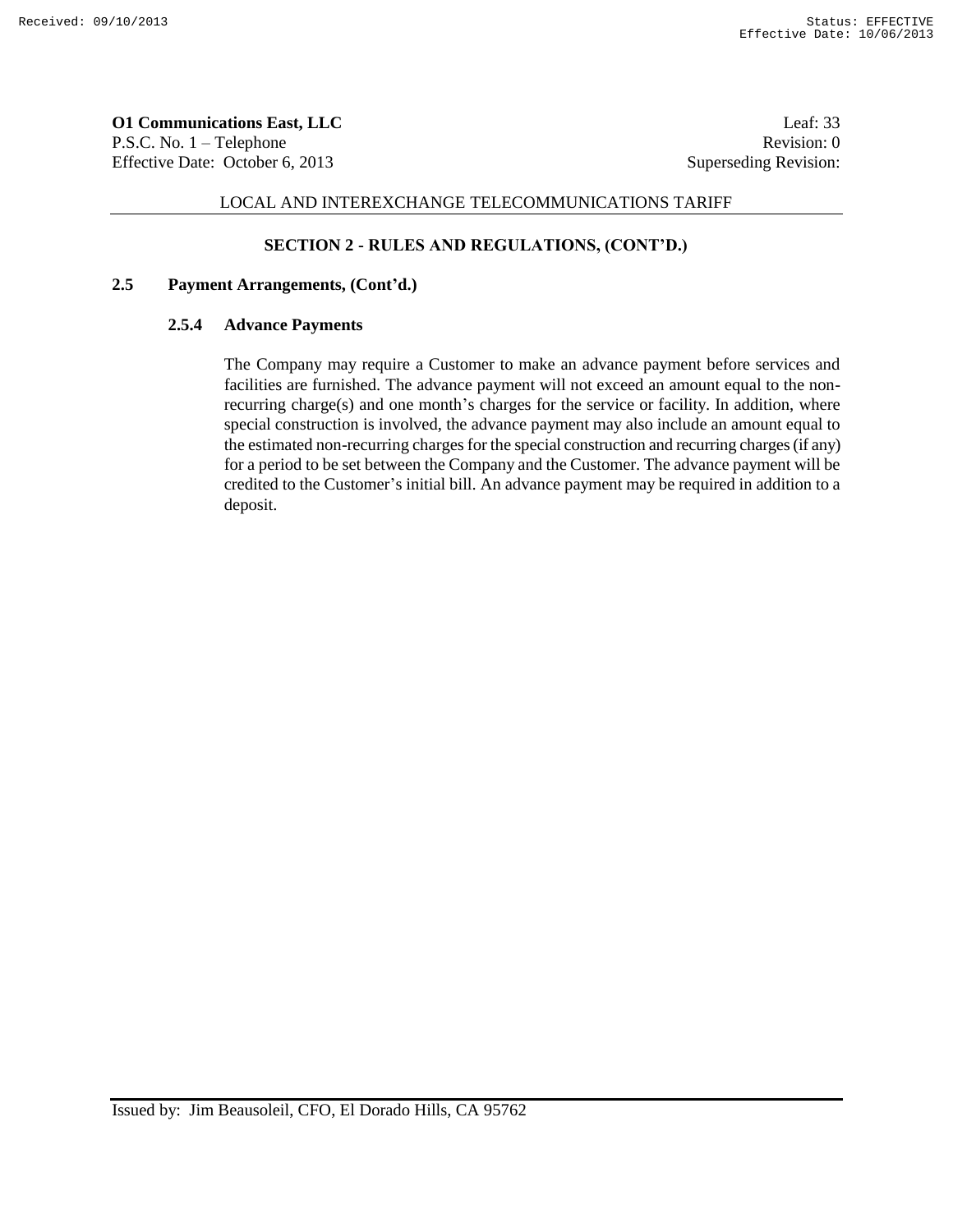**O1 Communications East, LLC** Leaf: 34 P.S.C. No. 1 – Telephone Revision: 0 Effective Date: October 6, 2013 Superseding Revision:

## LOCAL AND INTEREXCHANGE TELECOMMUNICATIONS TARIFF

## **SECTION 2 - RULES AND REGULATIONS, (CONT'D.)**

### **2.5 Payment Arrangements, (Cont'd.)**

#### **2.5.5 Deposits**

#### **A. Commercial Customers**

- **1.** The Company may, in order to safeguard its interests, require a Customer which has a proven history of late payments to the Company or does not have established credit or has a bad credit rating to make a deposit prior to or at any time after the provision of service to the Customer to be held by the Company as a guarantee of the payment of rates and charges. No such deposit will be required of a Customer which has established satisfactory credit and has no history of late payments to the Company.
- **2.** The amount of the deposit which may be required of a Customer for the purpose of establishing credit shall not exceed two times the average monthly bill for Customers whose bills are payable in advance. The amount of deposit may be adjusted at the request of the Customer at any time when the character, purpose, or degree of the Customer's use of the service has materially changed, or when it is indicated that it will change.
- **3.** The making of a deposit shall not relieve any Customer of the obligation to pay current bills when due. A deposit shall only be applied to the indebtedness of the Customer for jurisdictional telecommunications services of the provider.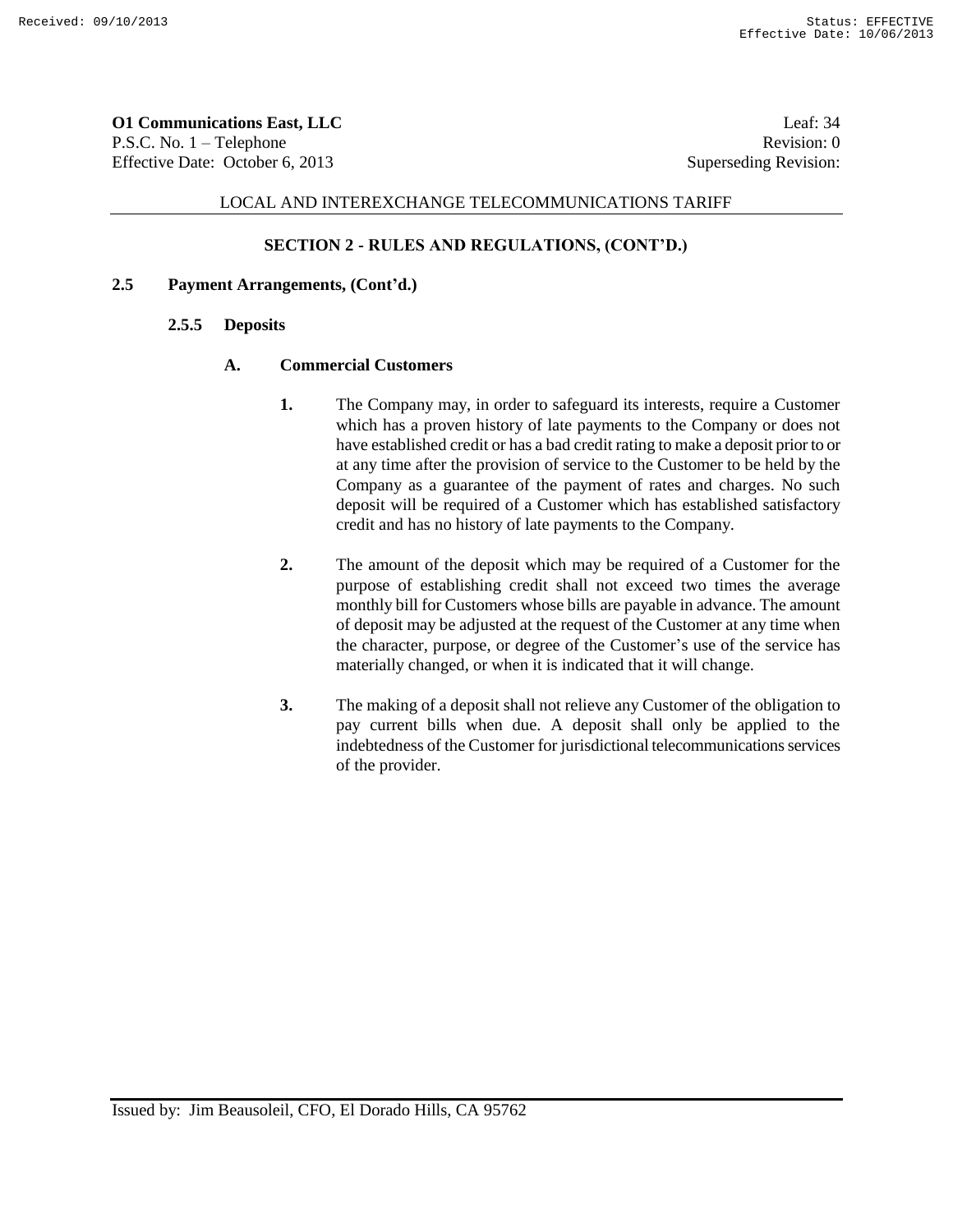**O1 Communications East, LLC** Leaf: 35 P.S.C. No. 1 – Telephone Revision: 0 Effective Date: October 6, 2013 Superseding Revision:

### LOCAL AND INTEREXCHANGE TELECOMMUNICATIONS TARIFF

## **SECTION 2 - RULES AND REGULATIONS, (CONT'D.)**

## **2.5 Payment Arrangements, (Cont'd.)**

### **2.5.5 Deposits, (Cont'd.)**

#### **A. Commercial Customers, (Cont'd.)**

- **4.** The Company will pay interest on deposits, to accrue from the date the deposit is made until it has been refunded, or until a reasonable effort has been made to effect refund. The Company will pay interest at the rate prescribed by the Commission.
- **5.** The Company shall keep a record of each cash deposit until the deposit is returned. The record will show the name of each Customer making a deposit; the premises occupied by the Customer when making the deposit and each successive premises occupied while the deposit is retained by the Company; the amount and date of making the deposit; and a record of each transaction, such as the payment of interest, interest credited, etc., concerning the deposit. Concurrently with receiving a deposit, the Company will provide the Customer a receipt showing the deposit date, the name and billing address of the Customer and the deposit amount.
- **6.** Upon discontinuance of service, or when a Customer has established credit by other means, the Company will promptly refund any deposit, plus accrued simple interest, or the balance, if any, in excess of the unpaid bills for the services furnished by the Company. A transfer of service from one location to another within the Company serving area shall not be deemed a discontinuance with the Company if the character of the service remains unchanged.
- **7.** Deposits will be refunded after twelve months of timely payment, with interest as specified above.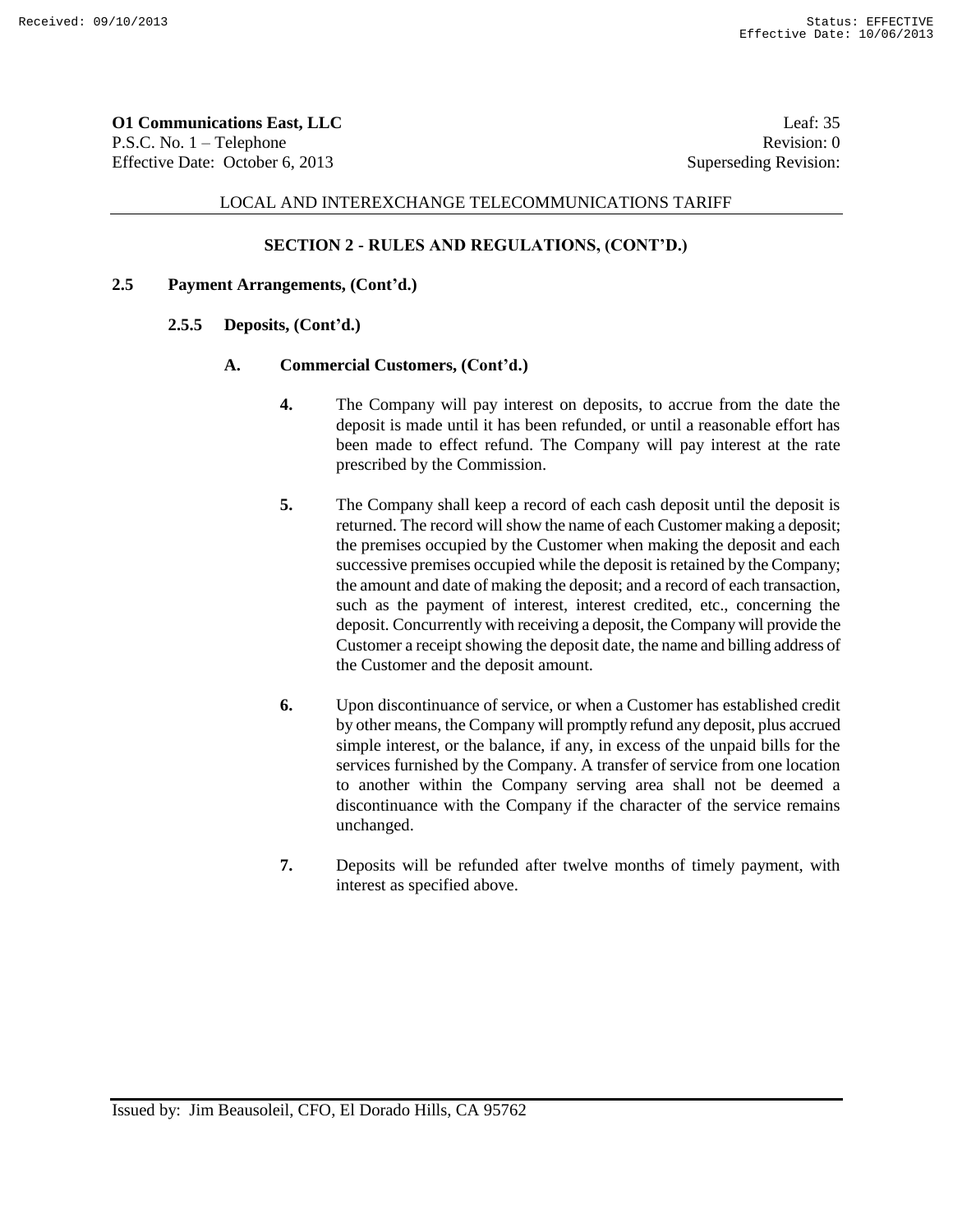**O1 Communications East, LLC** Leaf: 36 P.S.C. No. 1 – Telephone Revision: 0 Effective Date: October 6, 2013 Superseding Revision:

## LOCAL AND INTEREXCHANGE TELECOMMUNICATIONS TARIFF

# **SECTION 2 - RULES AND REGULATIONS, (CONT'D.)**

# **2.5 Payment Arrangements, (Cont'd.)**

## **2.5.6 Cancellation of Application for Service**

- **A.** Applications for service cannot be canceled without Company agreement. Where the Company permits a Customer to cancel an application for service prior to the start of service or prior to any special construction, no charges will be imposed except for those specified below.
- **B.** Where, prior to cancellation by the Customer, the Company incurs any expenses in installing the service or in preparing to install the service that it otherwise would not have incurred, a charge equal to the costs incurred by the Company, less net salvage, shall apply, but in no case shall this charge exceed the sum of the charge for the minimum period of services ordered, including installation charges, and all charges others levy against the Company that would have been chargeable to the Customer had service commenced (all discounted to present value at six percent).
- **C.** Where the Company incurs any expense in connection with special construction, or where special arrangements of facilities or equipment have begun, before the Company receives a cancellation notice, a charge equal to the costs incurred by the Company, less net salvage, applies. In such cases, the charge will be based on such elements as the cost of the equipment, facilities, and material, the cost of installation, engineering, labor, and supervision, general and administrative expense, other disbursements, depreciation, maintenance, taxes, provision for return on investment, and any other costs associated with the special construction or arrangements.
- **D.** Special charges described in 2.5.6.A. through 2.5.6.C. will be calculated and applied on a case-by-case basis.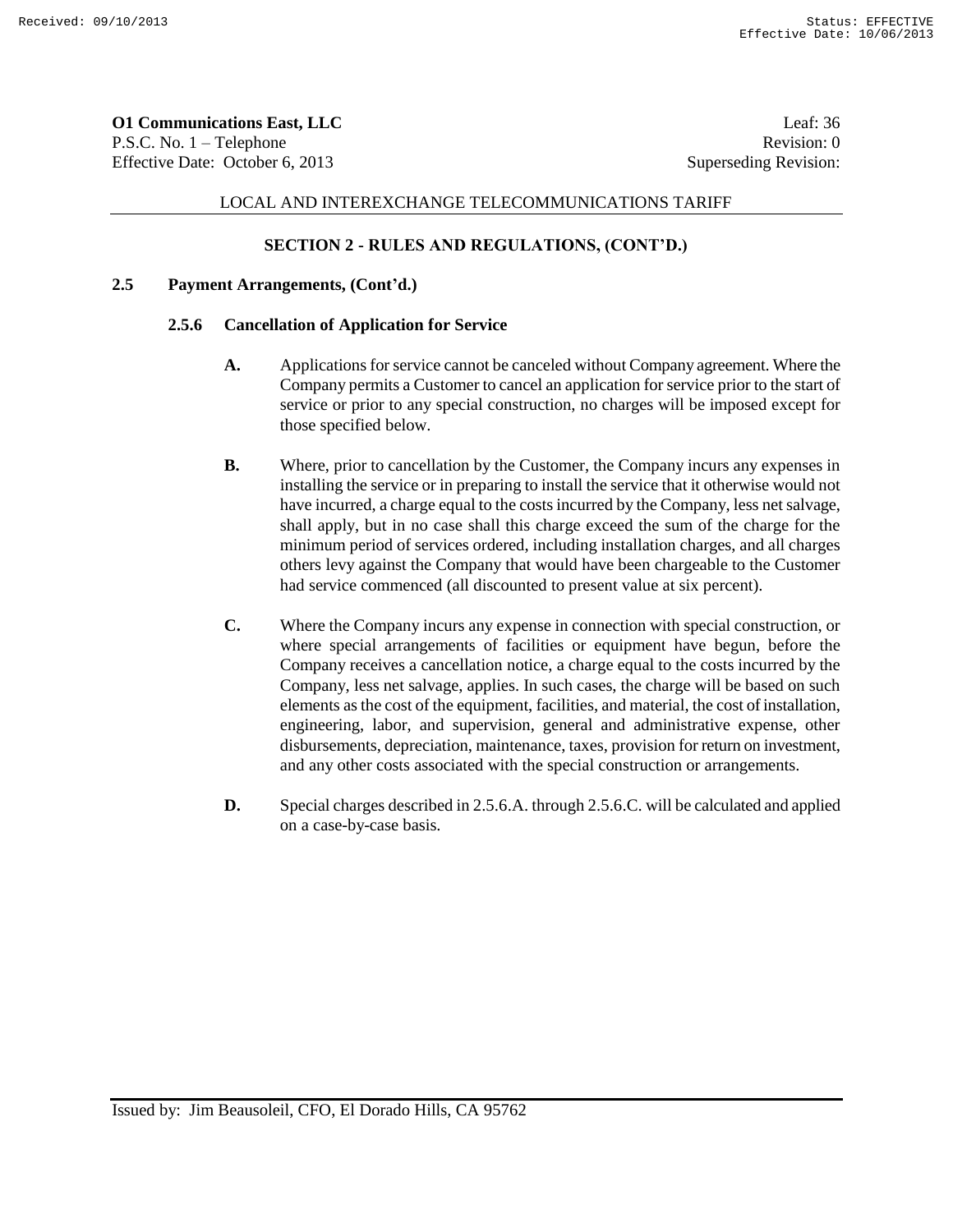**O1 Communications East, LLC** Leaf: 37 P.S.C. No. 1 – Telephone Revision: 0 Effective Date: October 6, 2013 Superseding Revision:

### LOCAL AND INTEREXCHANGE TELECOMMUNICATIONS TARIFF

# **SECTION 2 - RULES AND REGULATIONS, (CONT'D.)**

### **2.5 Payment Arrangements, (Cont'd.)**

# **2.5.7 Changes in Service Requested**

If the Customer makes or requests material changes in circuit engineering, equipment specifications, service parameters, premises locations, or otherwise materially modifies any provision of the application for service, the Customer's installation fee shall be adjusted accordingly.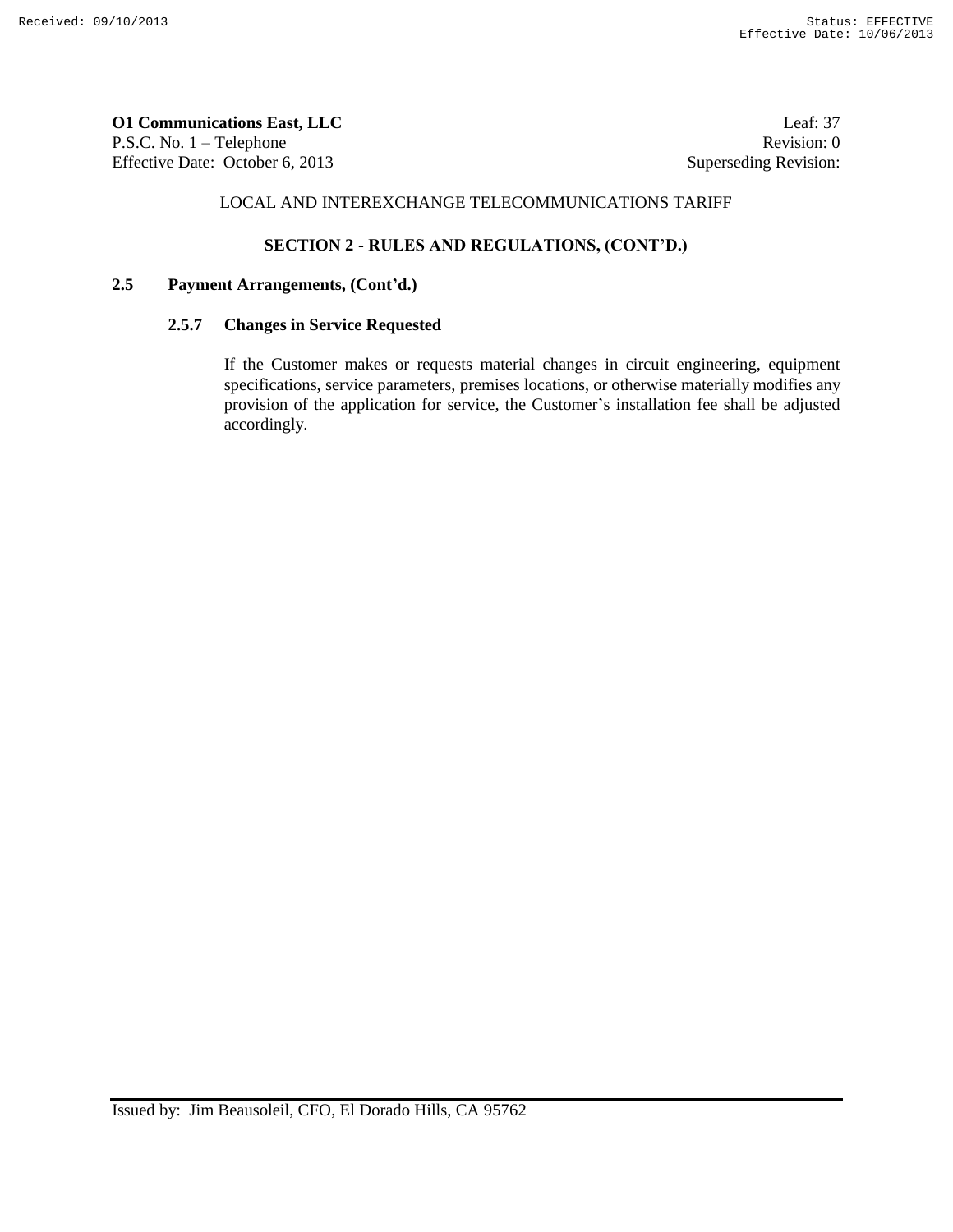**O1 Communications East, LLC** Leaf: 38 P.S.C. No. 1 – Telephone Revision: 0 Effective Date: October 6, 2013 Superseding Revision:

# LOCAL AND INTEREXCHANGE TELECOMMUNICATIONS TARIFF

# **SECTION 2 - RULES AND REGULATIONS, (CONT'D.)**

# **2.6 Discontinuance of Service**

Service continues to be provided until canceled by the Customer, in writing, or until discontinued by the Company as set forth below. The Company may render bills subsequent to the termination of service for charges incurred before termination.

Without incurring liability, O1 Communications may refuse or discontinue service for the following reasons provided that, unless otherwise stated, business Customers will be given five (5) days written notice by first class mail, with a final notice by Certified Mail five (5) days prior to discontinuance.

- **2.6.1** For noncompliance with or violation of any State, municipal, or Federal law, ordinance or regulation pertaining to telephone service.
- **2.6.2** For noncompliance with or violation of Commission regulation or O1 Communications' rules and regulations on file with the Commission.
- **2.6.3** Without notice by reason of any order or decision of a court or other government authority having jurisdiction which prohibits Company from furnishing such services.
- **2.6.4** For failure of the Customer to make proper application for service or for use of telephone service for any other property or purpose than that described in the application.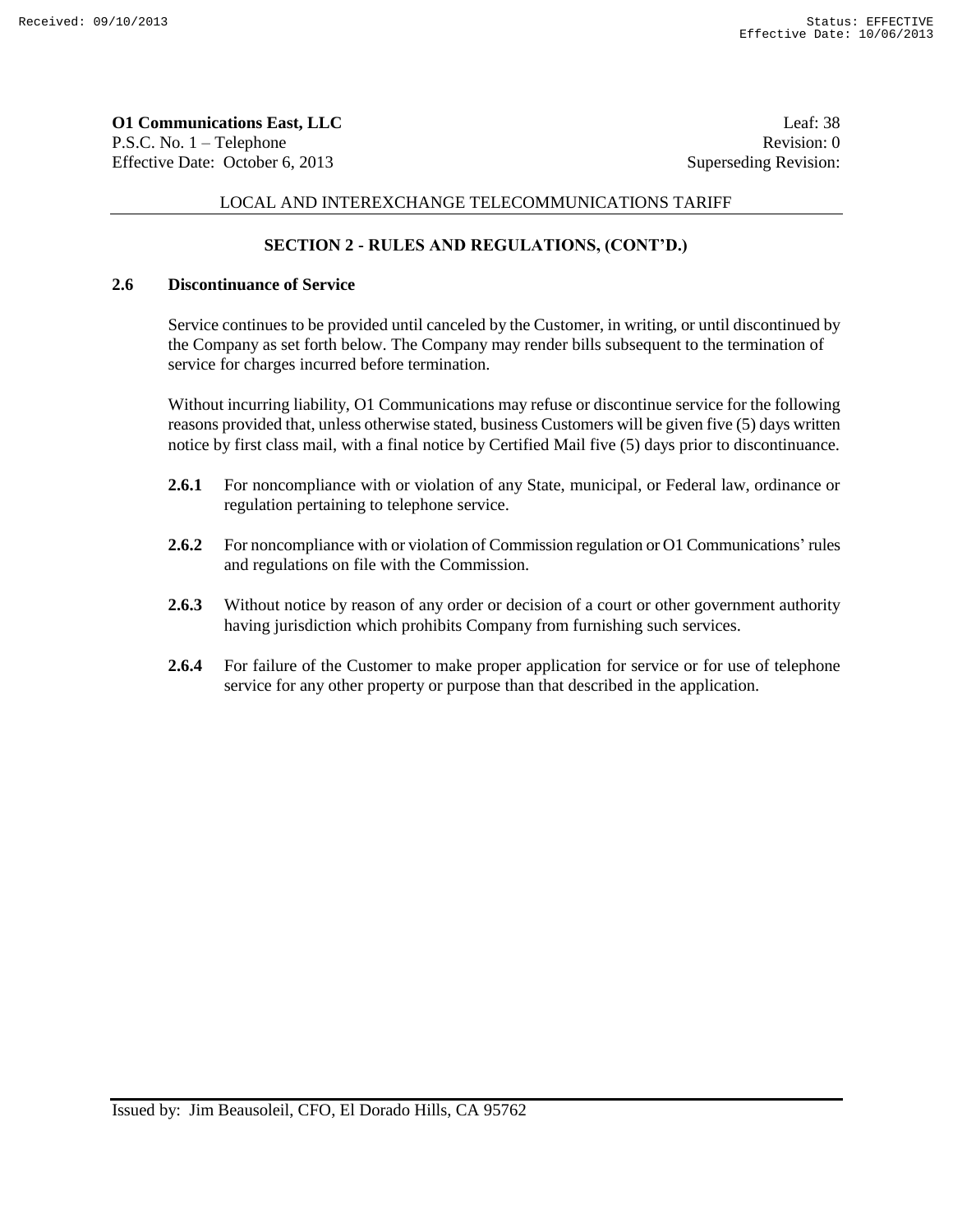**O1 Communications East, LLC** Leaf: 39 P.S.C. No. 1 – Telephone Revision: 0 Effective Date: October 6, 2013 Superseding Revision:

# LOCAL AND INTEREXCHANGE TELECOMMUNICATIONS TARIFF

# **SECTION 2 - RULES AND REGULATIONS, (CONT'D.)**

# **2.6 Discontinuance of Service, (Cont'd.)**

- **2.6.5** Without notice in the event of tampering with the equipment or services owned by O1 Communications or its agents.
- **2.6.6** Without notice in the event of Customer use of equipment or services in such a manner as to adversely affect Company equipment or Company service to others.
- **2.6.7** For neglect or refusal to provide reasonable access to O1 Communications or its agents for the purpose of inspection and maintenance of equipment owned by O1 Communications or its agents.
- **2.6.8** For non-payment of any amount past due to the Company by the Customer.
- **2.6.9** Without notice for unauthorized or unlawful use of Authorization Codes. Authorization Codes are issued only by the Company to the Customer and may not be sold or otherwise distributed without the written consent of the Company.
- **2.6.10** Without notice in the event of any other unauthorized or fraudulent use of service. Whenever service is discontinued for fraudulent use of service, O1 Communications may, before restoring service, require the Customer to make, at his or her own expense, all changes in facilities or equipment necessary to eliminate illegal use and to pay an amount reasonably estimated as the loss in revenues resulting from such fraudulent use.
- **2.6.11** For Customer's breach of contract for service between the Company and the Customer.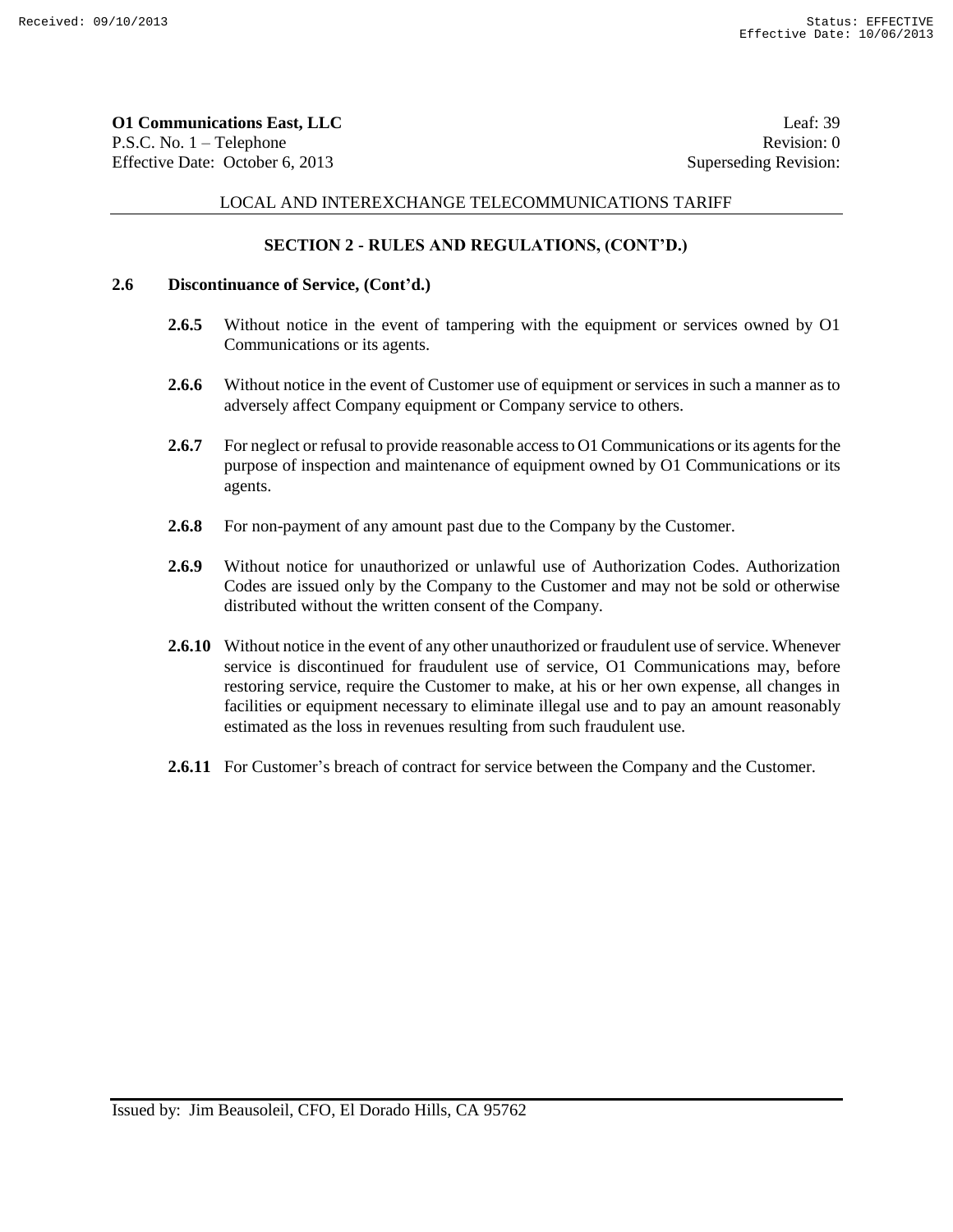**O1 Communications East, LLC** Leaf: 40 P.S.C. No. 1 – Telephone Revision: 0 Effective Date: October 6, 2013 Superseding Revision:

# LOCAL AND INTEREXCHANGE TELECOMMUNICATIONS TARIFF

# **SECTION 2 - RULES AND REGULATIONS, (CONT'D.)**

### **2.7 Use of Customer's Service by Others**

#### **2.7.1 Joint Use Arrangements**

Joint use arrangements will be permitted for all services provided under this tariff. From each joint use arrangement, one member will be designated as the Customer responsible for the manner in which the joint use of the service will be allocated. The Company will accept orders to start, rearrange, relocate, or discontinue service only from the designated Customer. Without affecting the Customer's ultimate responsibility for payment of all charges for the service, each joint user shall be responsible for the payment of the charges billed to it.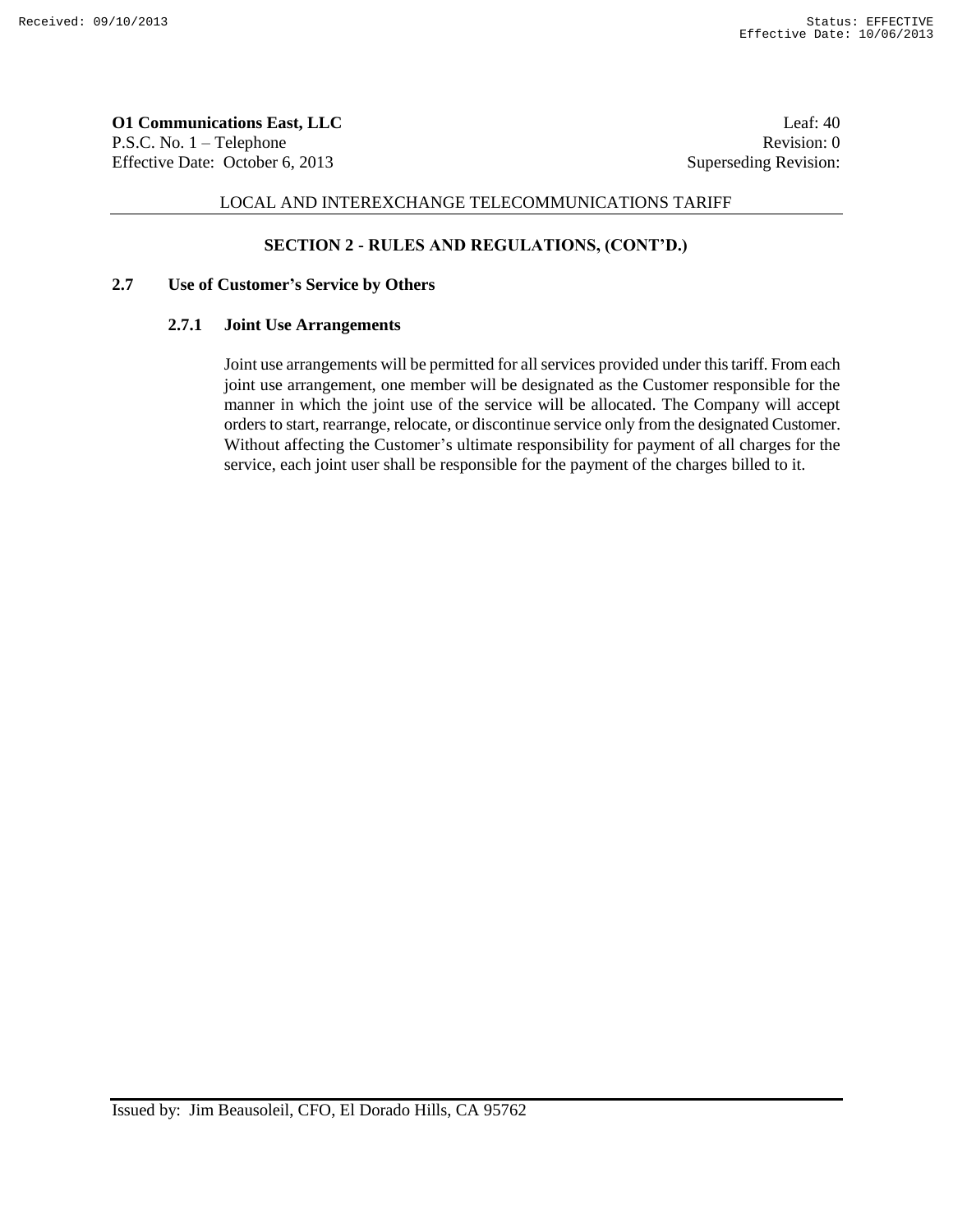**O1 Communications East, LLC** Leaf: 41 P.S.C. No. 1 – Telephone Revision: 0 Effective Date: October 6, 2013 Superseding Revision:

# LOCAL AND INTEREXCHANGE TELECOMMUNICATIONS TARIFF

# **SECTION 2 - RULES AND REGULATIONS, (CONT'D.)**

## **2.8 Cancellation of Service/Termination Liability**

If a Customer cancels a Service Order or terminates services before the completion of the term for any reason whatsoever other than a service interruption (as defined in Section 2.7.1 above), the Customer agrees to pay to the Company termination liability charges, as defined below unless otherwise stated in written Service Order. These charges shall become due as of the effective date of the cancellation or termination and be payable within the period, set forth in Section 2.5.2.

#### **2.8.1 Termination Liability**

The Customer's termination liability for cancellation of service shall be equal to:

- **A.** all unpaid Non-Recurring charges reasonably expended by the Company to establish service to the Customer; plus
- **B.** any disconnection, early cancellation or termination charges reasonably incurred and paid to third parties by the Company on behalf of the Customer; plus
- **C.** all Recurring Charges specified in the applicable Service Order Tariff for the balance of the then current term.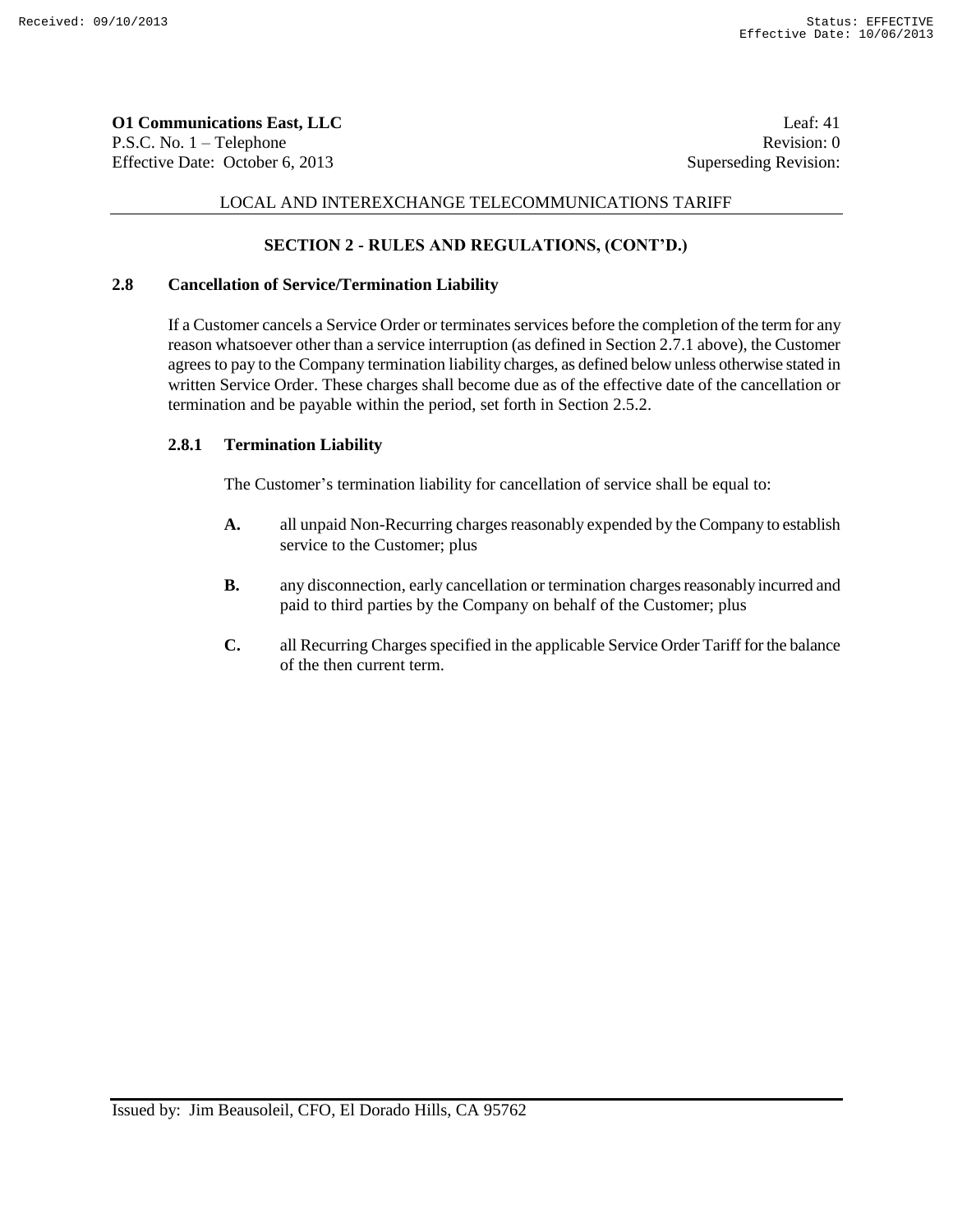**O1 Communications East, LLC** Leaf: 42 P.S.C. No. 1 – Telephone Revision: 0 Effective Date: October 6, 2013 Superseding Revision:

# LOCAL AND INTEREXCHANGE TELECOMMUNICATIONS TARIFF

# **SECTION 2 - RULES AND REGULATIONS, (CONT'D.)**

### **2.9 Transfers and Assignments**

Neither the Company nor the Customer may assign or transfer its rights or duties in connection with the services and facilities provided by the Company without the written consent of the other party, except that the Company may assign its rights and duties:

- to any subsidiary, parent company or affiliate of the Company; or

- pursuant to any sale or transfer of substantially all the assets of the Company; or

- pursuant to any financing, merger or reorganization of the Company.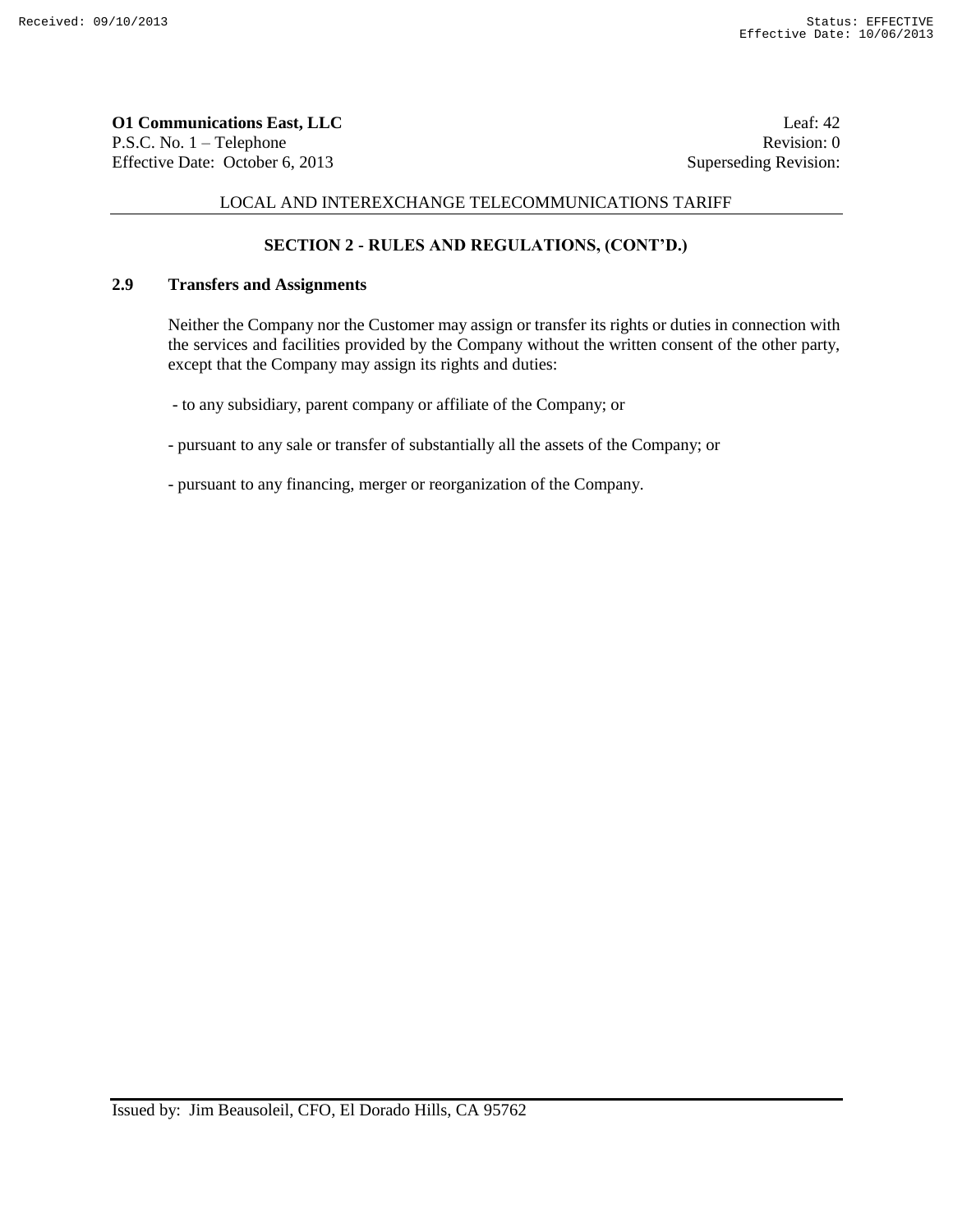**O1 Communications East, LLC** Leaf: 43 P.S.C. No. 1 – Telephone Revision: 0 Effective Date: October 6, 2013 Superseding Revision:

## LOCAL AND INTEREXCHANGE TELECOMMUNICATIONS TARIFF

## **SECTION 2 - RULES AND REGULATIONS, (CONT'D.)**

## **2.10 Customer Liability for Unauthorized Use of the Network**

Unauthorized use of the network occurs when a person or entity that does not have actual, apparent, or implied authority to use the network, obtains Company services provided under this tariff.

#### **2.10.1 Customer Liability for Fraud and Unauthorized Use of the Network**

- **A.** The Customer is liable for the unauthorized use of the network obtained through the fraudulent use of a Company calling card, if such a card is offered by the Company, or an accepted credit card, provided that the unauthorized use occurs before the Company has been notified.
- **B.** A Company calling card is a telephone calling card issued by the Company at the Customer's request, which enables the Customer or user(s) authorized by the Customer to place calls over the Network and to have the charges for such calls billed to the Customer's account.

An accepted credit card is any credit card that a cardholder has requested or applied for and received, or has signed, used, or authorized another person to use to obtain credit. Any credit card issued as a renewal or substitute in accordance with this paragraph is an accepted credit card when received by the cardholder.

- **C.** The Customer must give the Company written or oral notice that an unauthorized use of a Company calling card or an accepted credit card has occurred or may occur as a result of loss, and/or theft.
- **D.** The Customer is responsible for payment of all charges for calling card services furnished to the Customer or to users authorized by the Customer to use service provided under this rate sheet, unless due to the negligence of the Company. This responsibility is not changed due to any use, misuse, or abuse of the Customer's service or Customer-provided equipment by third parties, the Customer's employees, or the public.

The liability of the Customer for unauthorized use of the Network by credit card fraud will not exceed the lesser of fifty dollars (\$50.00) or the amount of money, property, labor, or services obtained by the unauthorized user before notification to the Company.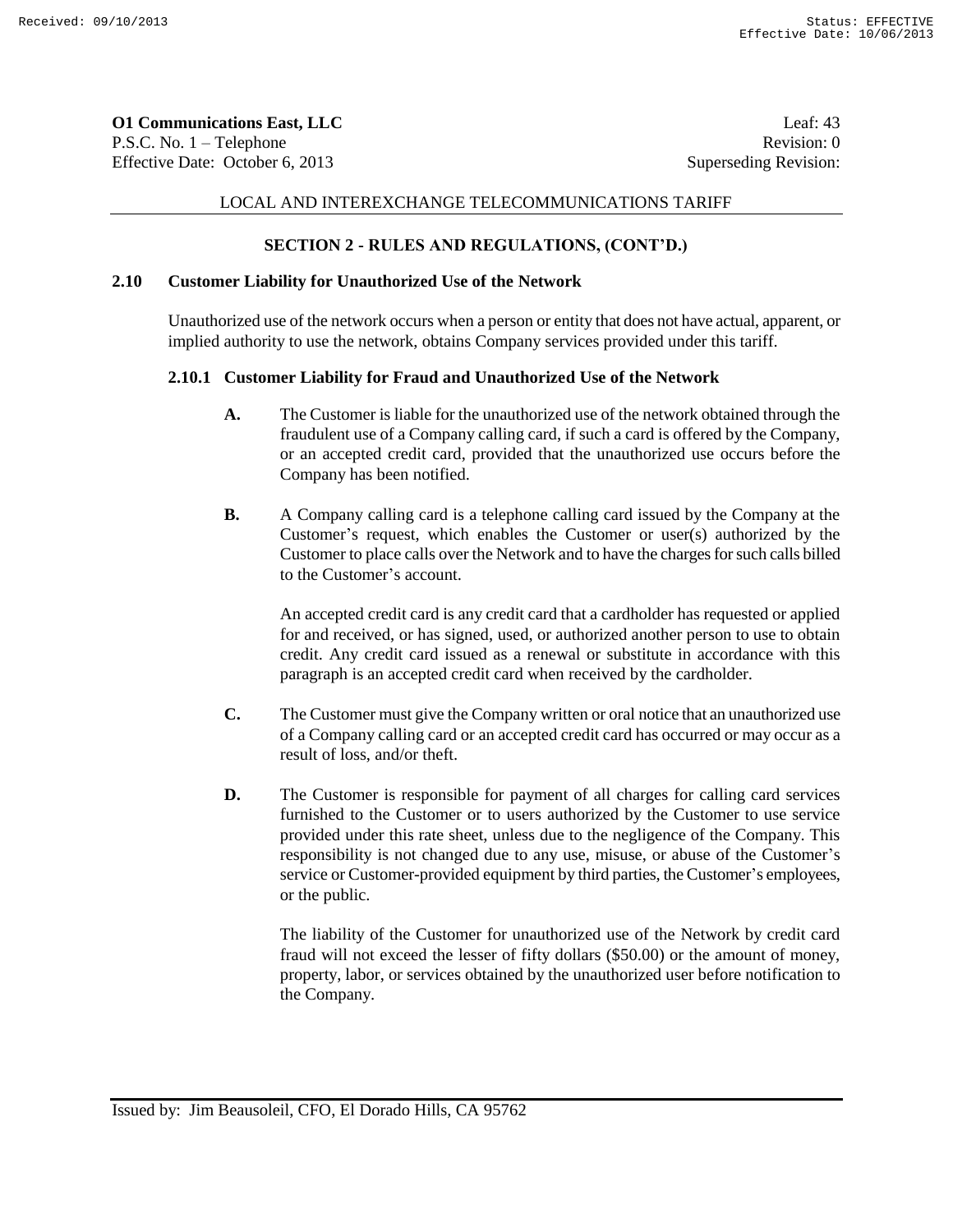**O1 Communications East, LLC** Leaf: 44 P.S.C. No. 1 – Telephone Revision: 0 Effective Date: October 6, 2013 Superseding Revision:

# LOCAL AND INTEREXCHANGE TELECOMMUNICATIONS TARIFF

# **SECTION 2 - RULES AND REGULATIONS, (CONT'D.)**

## **2.11 Notices and Communications**

- **2.11.1** The Customer shall designate on the Service Order the address to which the Company shall mail or deliver all notices and other communications, except that the Customer may also designate a separate address to which Company bills for service shall be mailed.
- **2.11.2** The Company shall designate on the Service Order an address to which the Customer shall mail or deliver all notices and other communications, except that Company may designate a separate address on each bill for service to which the Customer shall mail payment on that bill.
- **2.11.3** Except as otherwise stated in this tariff, all notices or other communications required to be given pursuant to this tariff will be in writing. Notices and other communications of either party, and all bills mailed by the Company, shall be presumed to have been delivered to the other party on the third business day following placement of the notice, communication or bill with the U.S. Mail or a private delivery service, prepaid and properly addressed, or when actually received or refused by the addressee, whichever occurs first.
- **2.11.4** The Company or the Customer shall advise the other party of any changes to the addresses designated for notices, other communications or billing, by following the procedures for giving notice set forth herein.

#### **2.12 Taxes, Fees and Surcharges**

The Company reserves the right to bill any and all applicable taxes, fees and surcharges in addition to normal rates and charges for services provided to the Customer. Taxes and fees include, but are not limited to, Federal Excise Tax, State Sales Tax, or Municipal Tax. Unless otherwise specified in this tariff, such taxes, fees and surcharges are in addition to rates as quoted in this tariff and will be itemized separately on Customer invoices.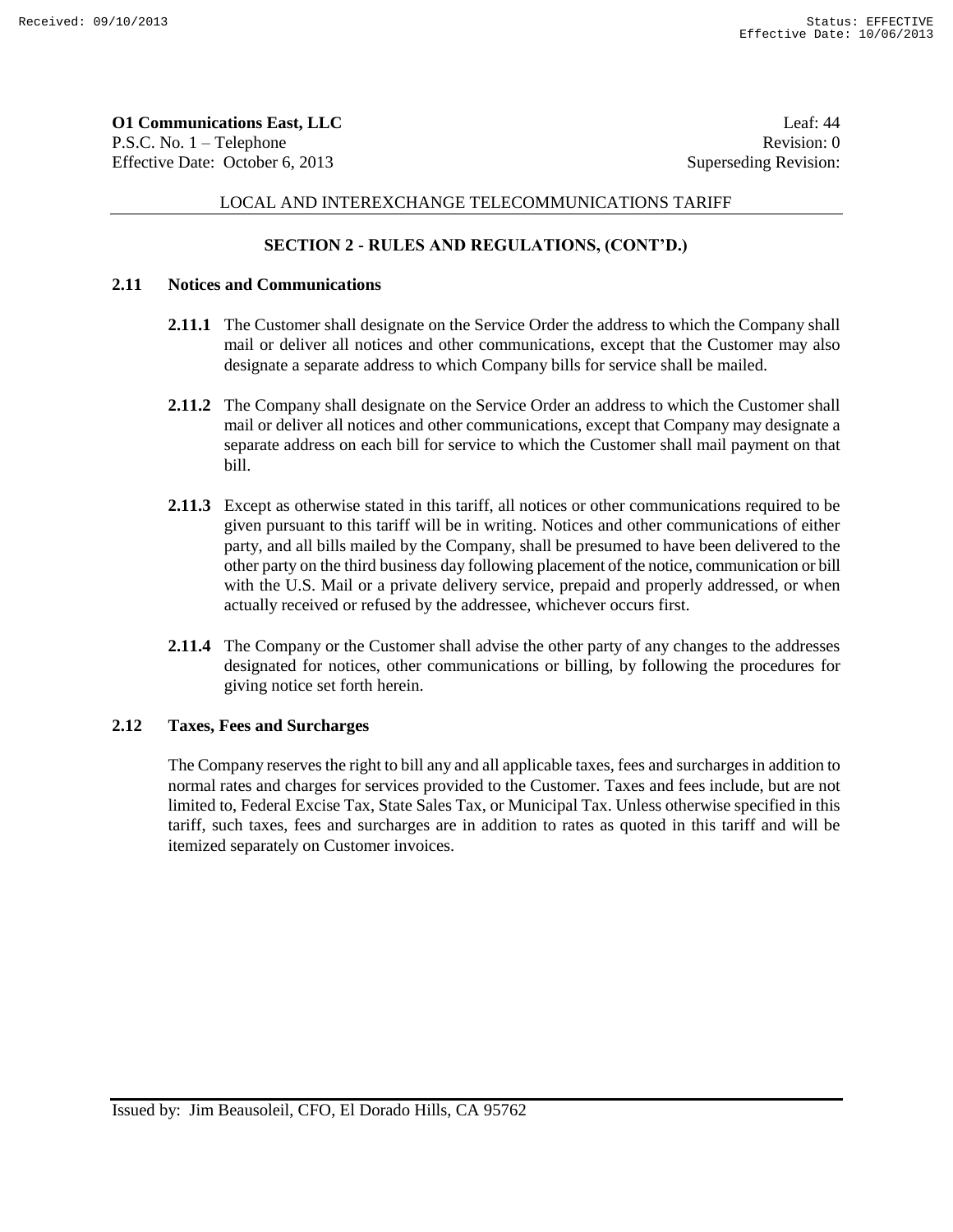**O1 Communications East, LLC** Leaf: 45 P.S.C. No. 1 – Telephone Revision: 0 Effective Date: October 6, 2013 Superseding Revision:

## LOCAL AND INTEREXCHANGE TELECOMMUNICATIONS TARIFF

## **SECTION 2 - RULES AND REGULATIONS, (CONT'D.)**

### **2.13 Miscellaneous Provisions**

#### **2.13.1 Telephone Number Changes**

Whenever any Customer's telephone number is changed after a directory is published, the Company shall intercept all calls to the former number for at least one hundred and twenty (120) days and give the calling party the new number provided existing central office equipment will permit, and the Customer so desires.

When service in an existing location is continued for a new Customer, the existing telephone number may be retained by the new Customer only if the former Customer consents in writing, and if all charges against the account are paid or assumed by the new Customer.

#### **2.13.2 Maintenance and Operations Records**

Records of various tests and inspections, to include non-routine corrective maintenance actions or monthly traffic analysis summaries for network administration, necessary for the purposes of the Company or to fulfill the requirements of Commission rules shall be kept on file in the office of the Company as required under Commission rules.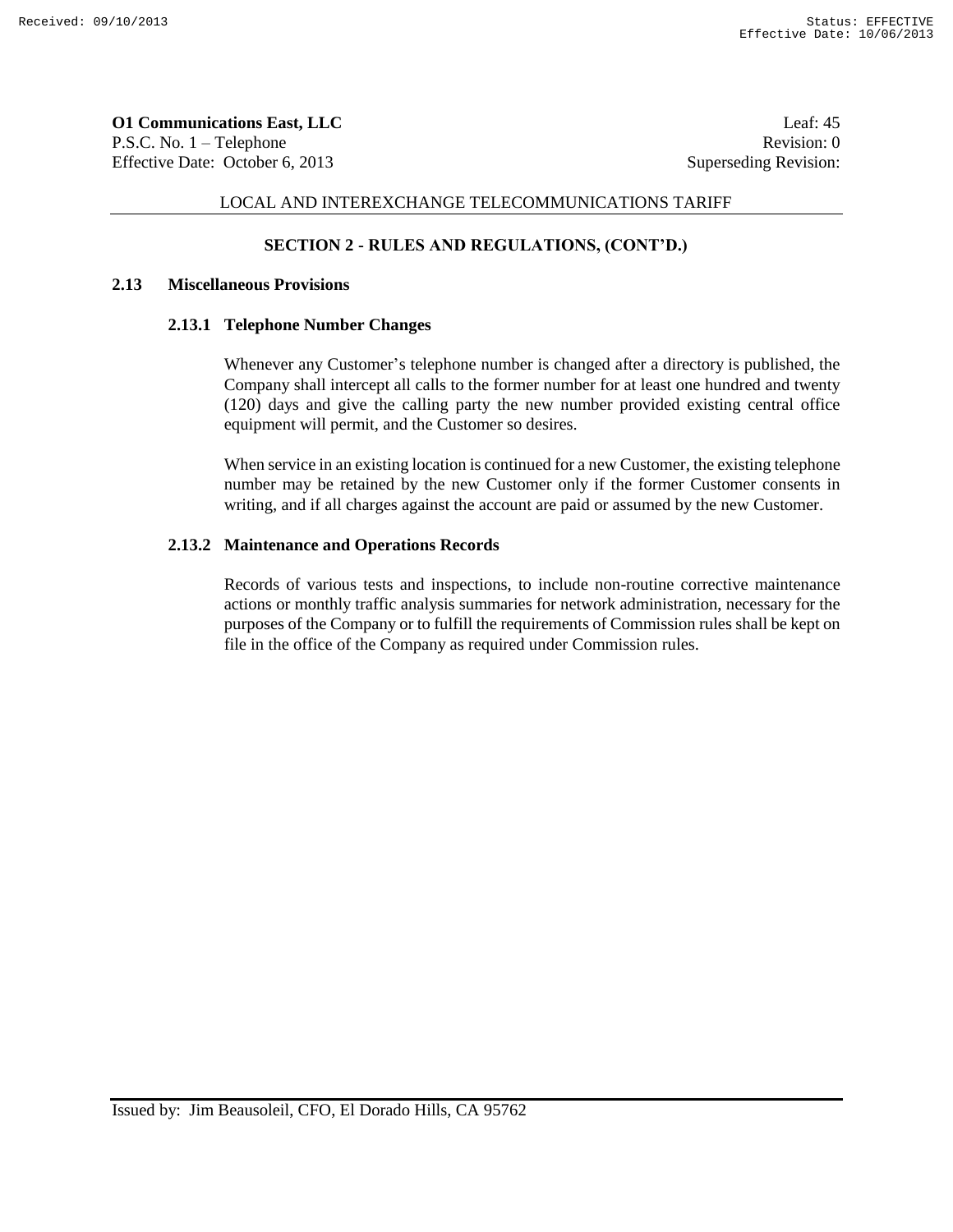**O1 Communications East, LLC** Leaf: 46 P.S.C. No. 1 – Telephone Revision: 0 Effective Date: October 6, 2013 Superseding Revision:

# LOCAL AND INTEREXCHANGE TELECOMMUNICATIONS TARIFF

# **SECTION 3 - SERVICE AREAS**

# **3.1 Local Exchange Service Areas**

Local exchange services are provided, subject to availability of facilities and equipment, in the exchanges and local calling areas currently served by the Incumbent LEC.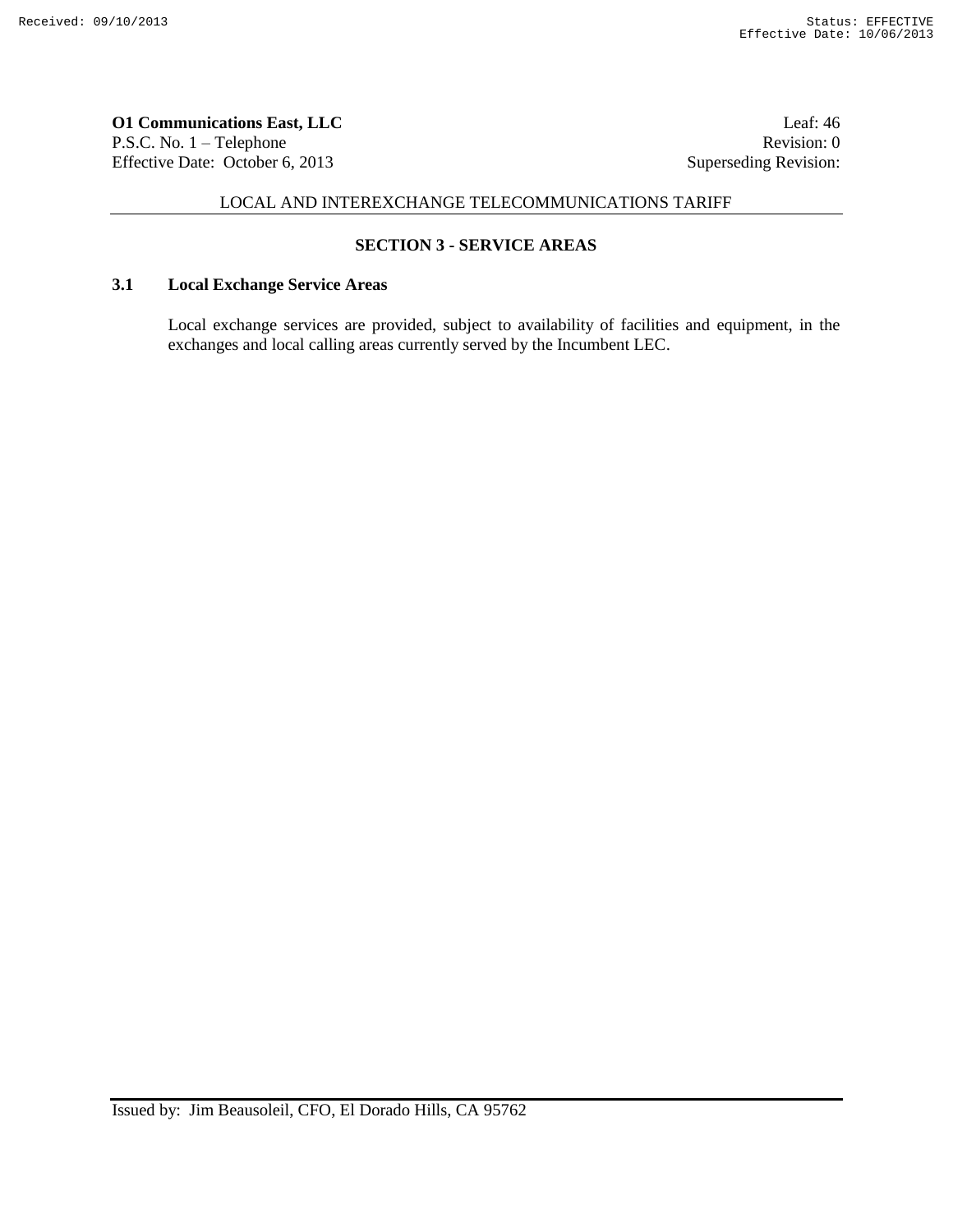**O1 Communications East, LLC** Leaf: 47 P.S.C. No. 1 – Telephone Revision: 0 Effective Date: October 6, 2013 Superseding Revision:

# LOCAL AND INTEREXCHANGE TELECOMMUNICATIONS TARIFF

## **SECTION 4 - SERVICE CHARGES AND SURCHARGES**

# **4.1 Service Order and Change Charges**

**4.1.1** Non-recurring charges apply to processing Service Orders for new service and for changes in service.

**Primary Line Connection Charge:** Applies to requests for initial connection or establishment of telephone service with the Company.

**Secondary Line Connection Charge:** Applies to installation of a second or additional access line.

**Conversion Charge:** Applies when converting service "as-is" from the incumbent LEC.

**Service Order Charge:** Applies to connection of new lines and to services orders associated with Customer requests for changes in service, moves, and the addition of services, including the additional of calling features.

### **4.1.2 Rates**

| <b>Minimum</b>  | <b>Maximum</b>  |
|-----------------|-----------------|
| <b>Business</b> | <b>Business</b> |
|                 |                 |
| \$19.99         | \$159.98        |
| \$6.50          | \$52.02         |
|                 |                 |
| \$2.75          | \$21.98         |
| \$2.75          |                 |
|                 |                 |
| \$5.00          | \$40.00         |
|                 |                 |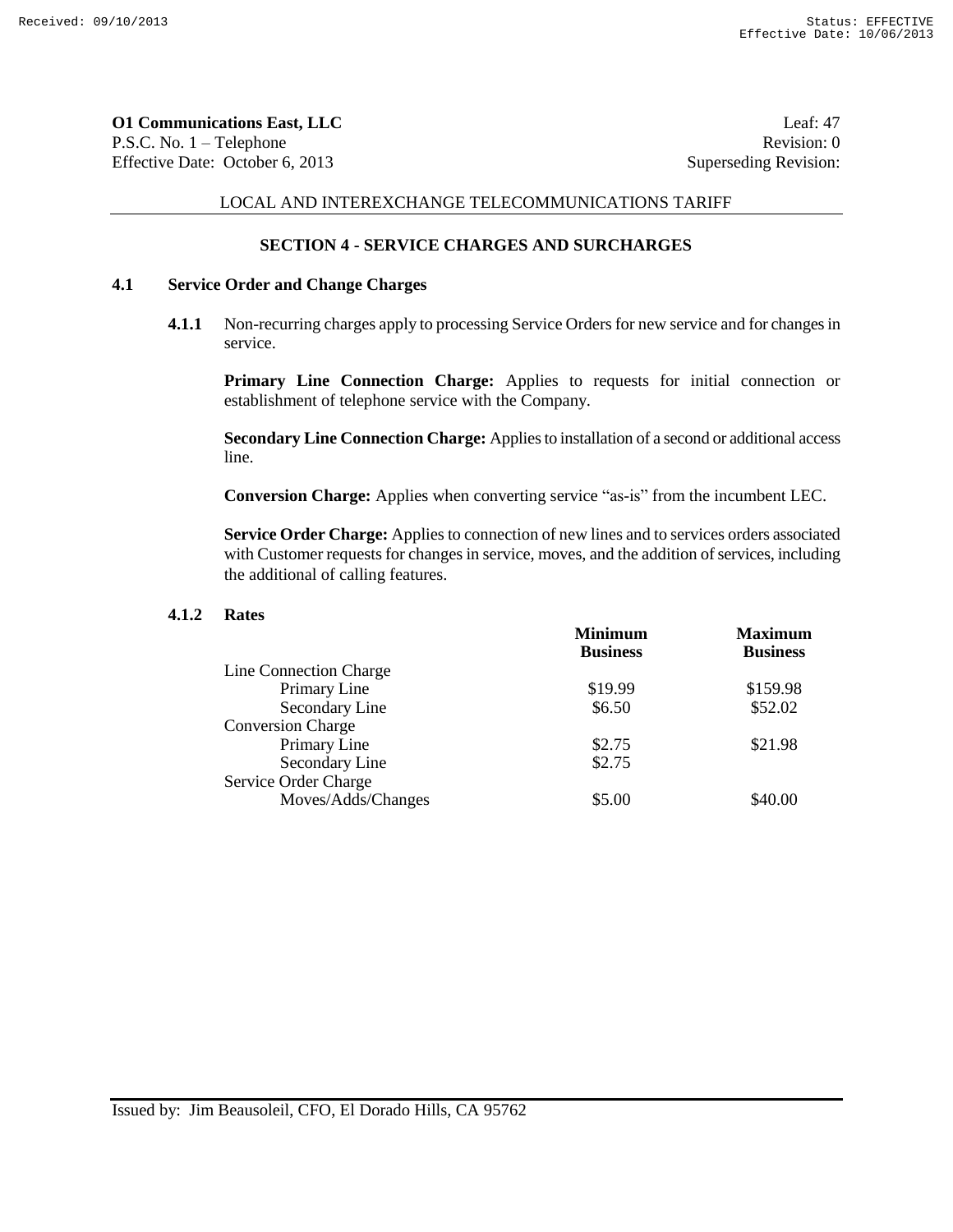**O1 Communications East, LLC** Leaf: 48 P.S.C. No. 1 – Telephone Revision: 0 Effective Date: October 6, 2013 Superseding Revision:

# LOCAL AND INTEREXCHANGE TELECOMMUNICATIONS TARIFF

# **SECTION 4 - SERVICE CHARGES AND SURCHARGES, (CONT'D.)**

## **4.2 Premises Visit Charge**

Premises Visit charges apply when the installation of network access facilities or trouble resolution require a visit to the Customer's premises. This charge applies in addition to the Technician Dispatch Charge.

| Premises Visit Charge      | <b>Minimum</b>  | <b>Maximum</b>  |
|----------------------------|-----------------|-----------------|
|                            | <b>Business</b> | <b>Business</b> |
| Initial Hour               | \$46.00         | \$368.00        |
| Each additional 30 minutes | \$11.25         | \$90.00         |

### **4.3 Restoral Charge**

A restoration charge applies to the restoration of suspended service and facilities because of nonpayment of bills and is payable at the time that the restoration of the suspended service and facilities is arranged. The restoration charge does not apply when, after disconnection of service, service is later re-installed. **Minimum Maximum**

|                         | Minimum         | Maximum         |
|-------------------------|-----------------|-----------------|
|                         | <b>Business</b> | <b>Business</b> |
| Per occasion, per line: | \$10.00         | \$80.00         |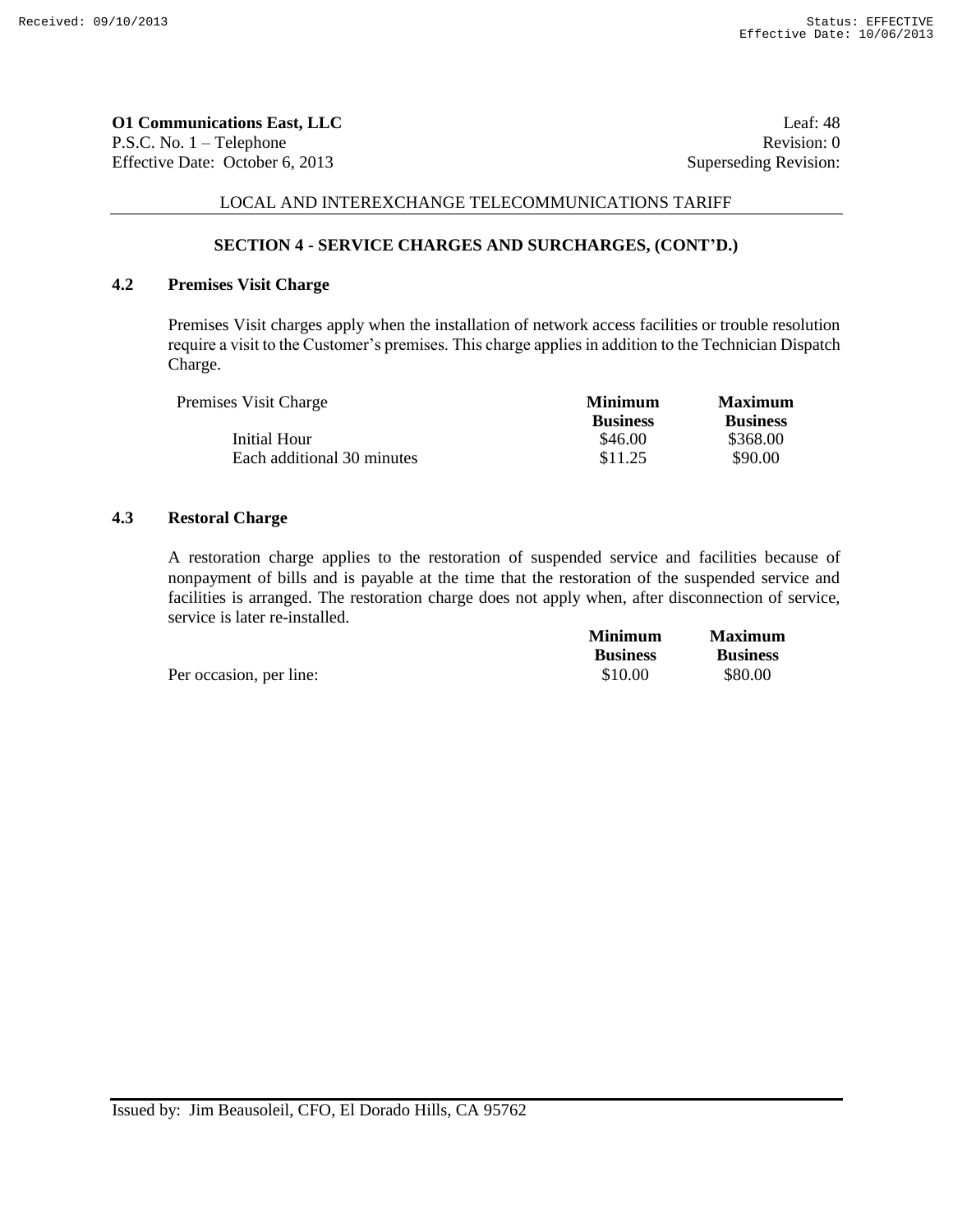**O1 Communications East, LLC** Leaf: 49 P.S.C. No. 1 – Telephone Revision: 0 Effective Date: October 6, 2013 Superseding Revision:

# LOCAL AND INTEREXCHANGE TELECOMMUNICATIONS TARIFF

## **SECTION 4 - SERVICE CHARGES AND SURCHARGES, (CONT'D.)**

### **4.4 Carrier Presubscription**

### **4.4.1 General**

Carrier Presubscription is a procedure whereby a Customer designates to the Company the carrier that the Customer wishes to be the carrier of choice for IntraLATA and InterLATA toll calls. Such calls are automatically directed to the designated carrier, without the need to use carrier access codes or additional dialing to direct the call to the designated carrier. Presubscription does not prevent a Customer who has presubscribed to an IntraLATA or InterLATA toll carrier from using carrier access codes or additional dialing to direct calls to an alternative long distance carrier on a per call basis.

**4.4.2 Presubscription Options** - Customers may select the same carrier or separate carriers for IntraLATA and InterLATA long distance. The following options for long distance Presubscription are available:

| <b>Option A:</b> | Customer selects the Company as the presubscribed carrier for IntraLATA<br>and InterLATA toll calls subject to presubscription.                                                                                                                                                        |
|------------------|----------------------------------------------------------------------------------------------------------------------------------------------------------------------------------------------------------------------------------------------------------------------------------------|
| <b>Option B:</b> | Customer may select the Company as the presubscribed carrier for<br>IntraLATA calls subject to presubscription and some other carrier as the                                                                                                                                           |
| <b>Option C:</b> | presubscribed carrier for interLATA toll calls subject to presubscription.<br>Customer may select a carrier other than the Company for IntraLATA toll<br>calls subject to presubscription and the Company for InterLATA toll calls<br>subject to presubscription.                      |
| <b>Option D:</b> | Customer may select the carrier other than the Company for both IntraLATA<br>and InterLATA toll calls subject to presubscription                                                                                                                                                       |
| <b>Option E:</b> | Customer may select two different carriers, neither being the Company for<br>IntraLATA and InterLATA toll calls. One carrier to be the Customers'<br>primary intraLATA interexchange carrier. The other carrier to be the<br>Customer's primary InterLATA interexchange carrier.       |
| <b>Option F:</b> | Customer may select a carrier other than the Company for no presubscribed<br>carrier for IntraLATA toll calls subject to presubscription which will require<br>the Customer to dial a carrier access code to route all IntraLATA toll calls to<br>the carrier of choice for each call. |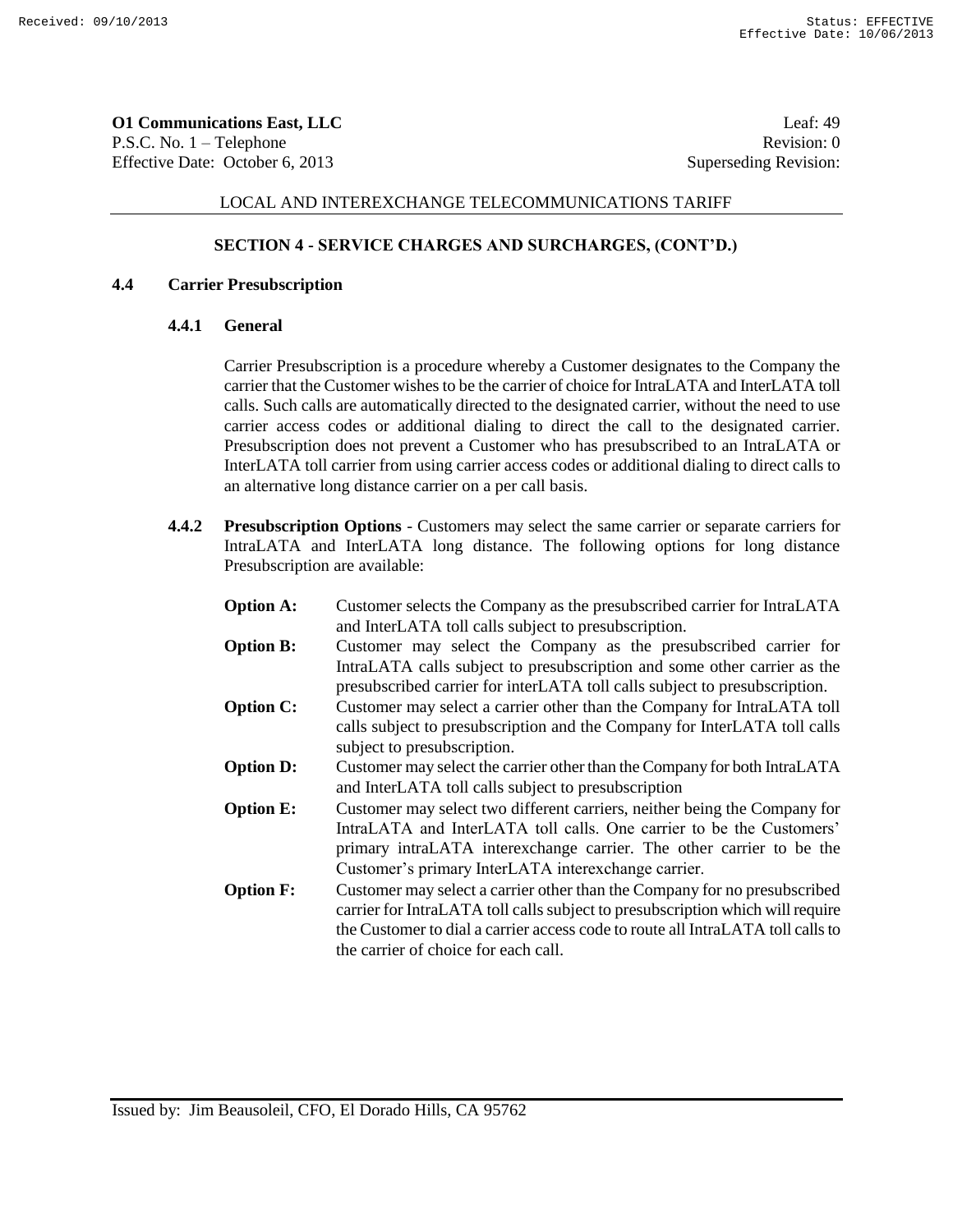**O1 Communications East, LLC** Leaf: 50 P.S.C. No. 1 – Telephone Revision: 0 Effective Date: October 6, 2013 Superseding Revision:

# LOCAL AND INTEREXCHANGE TELECOMMUNICATIONS TARIFF

# **SECTION 4 - SERVICE CHARGES AND SURCHARGES, (CONT'D.)**

# **4.4 Carrier Presubscription, (Cont'd.)**

# **4.4.3 Rules and Regulations**

Customers of record will retain their primary interexchange carrier(s) until they request that their dialing arrangements be changed.

Customers of record or new Customers may select either Options A, B, C, D, E or F for intraLATA Presubscription.

Customers may change their selected Option and/or presubscribed toll carrier at any time subject to charges specified in 4.4.5 below.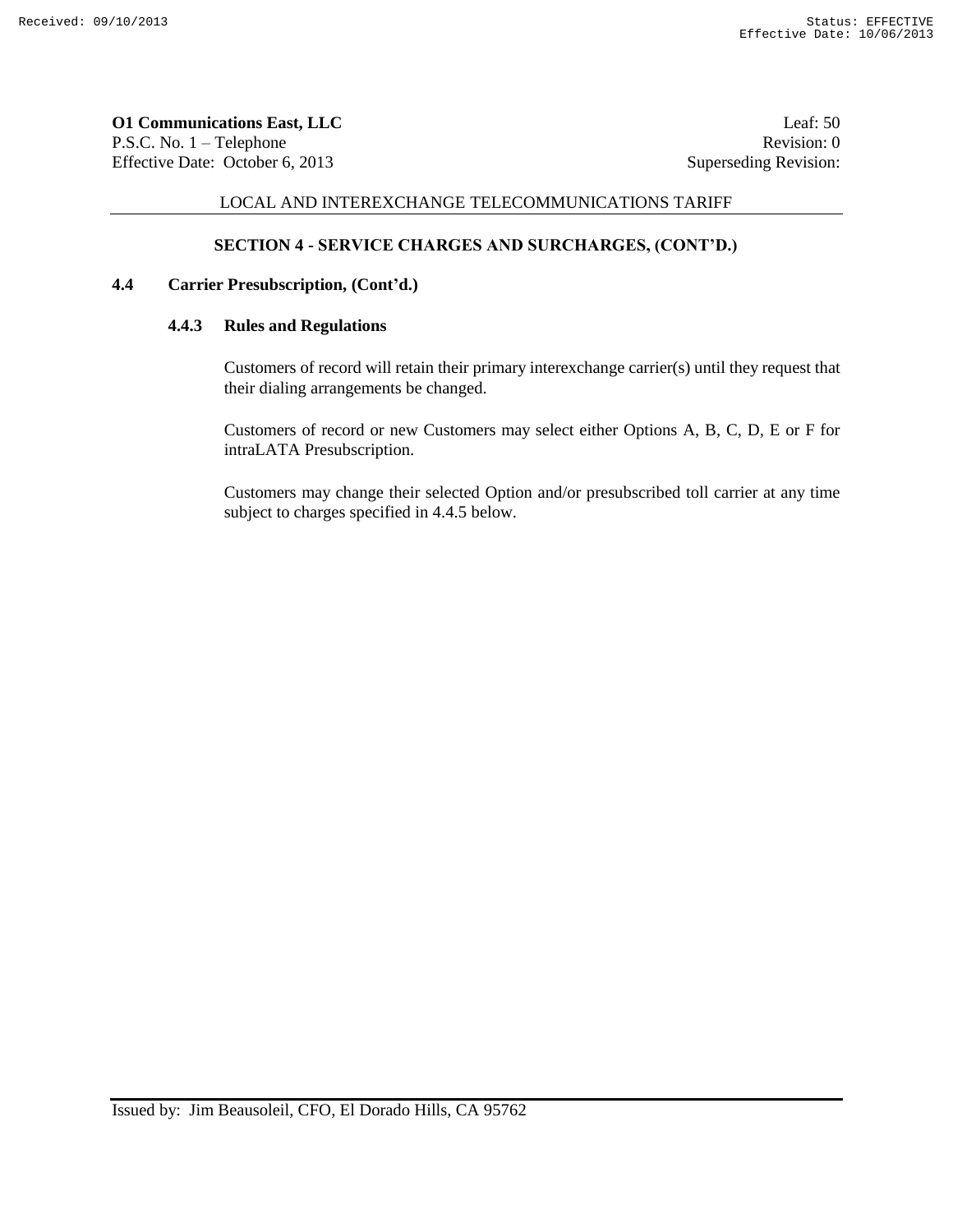**O1 Communications East, LLC** Leaf: 51 P.S.C. No. 1 – Telephone Revision: 0 Effective Date: October 6, 2013 Superseding Revision:

#### LOCAL AND INTEREXCHANGE TELECOMMUNICATIONS TARIFF

# **SECTION 4 - SERVICE CHARGES AND SURCHARGES, (CONT'D.)**

# **4.4 Carrier Presubscription, (Cont'd.)**

#### **4.4.4 Presubscription Procedures**

A new Customer will be asked to select intraLATA and interLATA toll carriers at the time the Customer places an order to establish local exchange service with the Company. The Company will process the Customer's order for service. All new Customers' initial requests for intraLATA toll service presubscription shall be provided free of charge.

If a new Customer is unable to make selection at the time the new Customer places an order to establish local exchange service, the Company will read a random listing of all available intraLATA and interLATA carriers to aid the Customer in selection. If selection is still not possible, the Company will inform the Customer that he/she will be given 90 calendar days in which to inform the Company of his/her choice for primary toll carrier(s) free of charge. Until the Customer informs the Company of his/her choice of primary toll carrier, the Customer will not have access to long distance services on a presubscribed basis, but rather will be required to dial a carrier access code to route all toll calls to the carrier(s) of choice. Customers who inform the Company of a choice for toll carrier presubscription within the 90 day period will not be assessed a service charge for the initial Customer request.

Customers of record may initiate an intraLATA or interLATA presubscription change at any time, subject to the charges specified in 4.4.5 below. If a Customer of record inquires of the Company of the carriers available for toll presubscription, the Company will read a random listing of all available intraLATA carriers to aid the Customer in selection.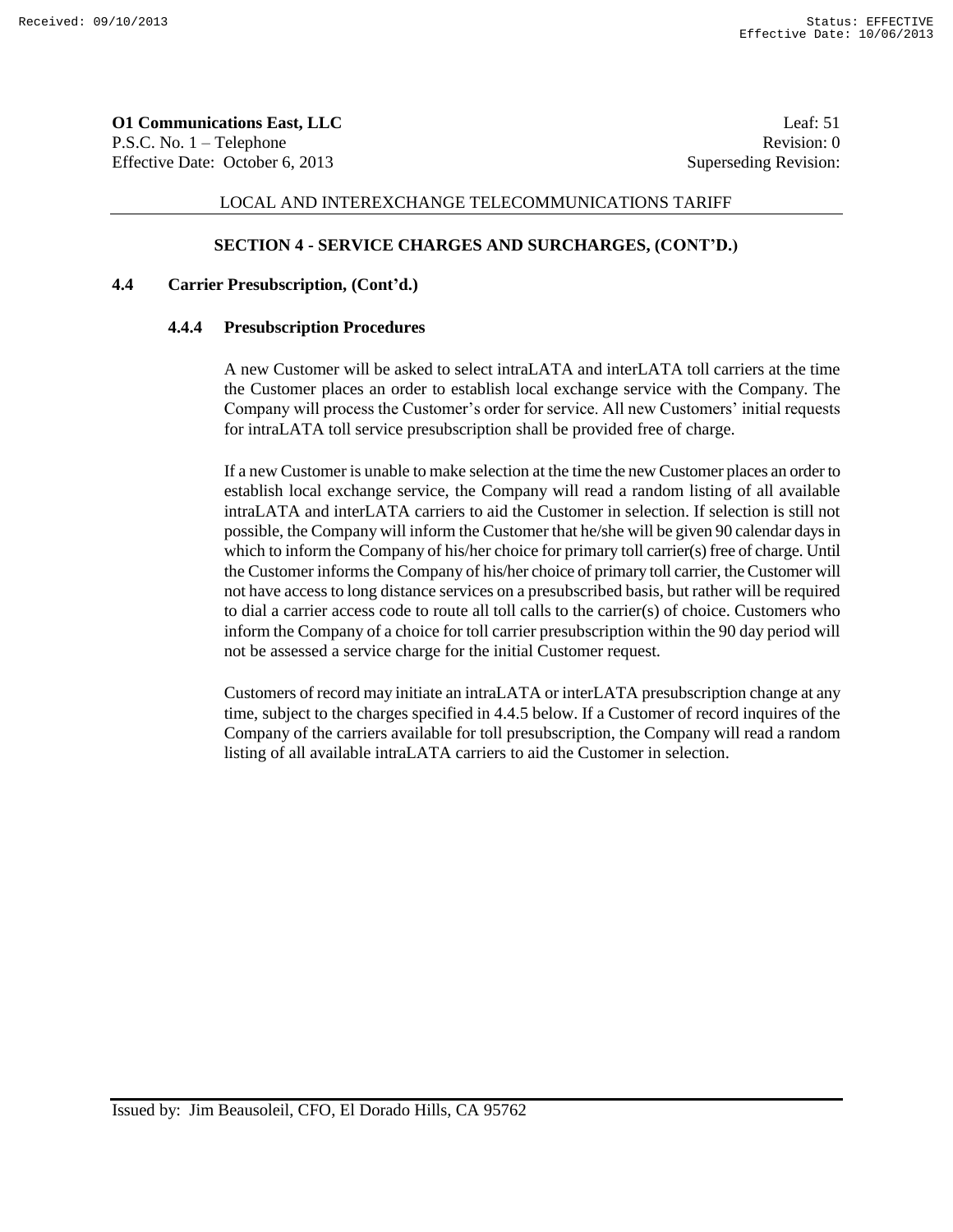**O1 Communications East, LLC** Leaf: 52 P.S.C. No. 1 – Telephone Revision: 0 Effective Date: October 6, 2013 Superseding Revision:

# LOCAL AND INTEREXCHANGE TELECOMMUNICATIONS TARIFF

# **SECTION 4 - SERVICE CHARGES AND SURCHARGES, (CONT'D.)**

# **4.4 Carrier Presubscription, (Cont'd.)**

### **4.4.5 Presubscription Charges**

# **A. Application of Charges**

After a Customer's initial selection for a presubscribed toll carrier and as detailed in Paragraph 4.4.4 above, for any change thereafter, an Presubscription Change Charge, as set for the below will apply. Customers who request a change in intraLATA and interLATA carriers with the same order will be assessed a single charge per line.

#### **B. Nonrecurring Charges**

| Per business or residence line, trunk, or port | Minimum | Maximum |
|------------------------------------------------|---------|---------|
| Initial Line, or Trunk or Port                 | \$1.25  | \$10.00 |
| Additional Line, Trunk or Port                 | \$1.25  | \$10.00 |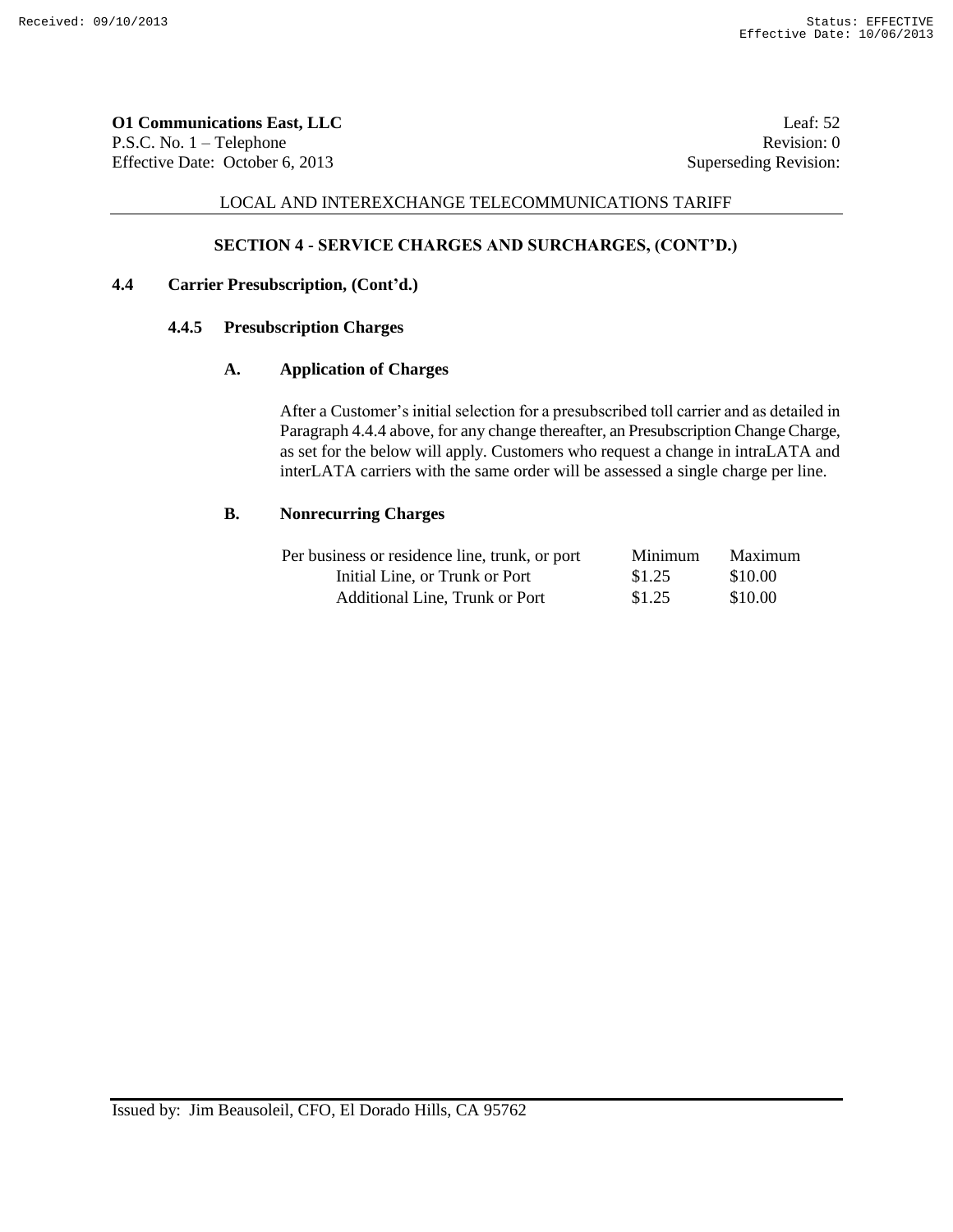**O1 Communications East, LLC** Leaf: 53 P.S.C. No. 1 – Telephone Revision: 0 Effective Date: October 6, 2013 Superseding Revision:

# LOCAL AND INTEREXCHANGE TELECOMMUNICATIONS TARIFF

# **SECTION 5 - LOCAL EXCHANGE SERVICE**

# **5.1 General**

Local exchange service is offered to business Customers on a presubscription basis from equal access originating end offices only. Service is provided on a term basis only. Unless other specified, the minimum term is one (1) year. Rates for service may vary by call type and/or term commitment. Usage rates, per call charges and monthly fees may apply. In addition, applicable Service Order and other non-recurring charges may apply. Call timing is defined in the description for each service. Service is available 24 hours a day, 7 days a week. Service is available where technically feasible and where facilities permit.

# **5.2 Charges Based on Duration of Use**

Where charges for a service are specified based on the duration of use, such as the duration of a telephone call, the following rules apply:

- **5.2.1** Calls are measured in durational increments identified for each service. All calls that are fractions of a measurement increment are rounded-up to the next whole unit.
- **5.2.2** Timing on completed calls begins when the call is answered by the called party. Answering is determined by hardware answer supervision in all cases where this signaling is provided by the terminating local carrier and any intermediate carrier(s). Timing for operator service person-to-person calls start with completion of the connection to the person called or an acceptable substitute, or to the PBX station called.
- **5.2.3** Timing terminates on all calls when the calling party hangs up or the Company network receives an off-hook signal from the terminating carrier.
- **5.2.4** Calls originating in one time period and terminating in another will be billed in proportion to the rates in effect during different segments of the call.
- **5.2.5** All times refer to local time.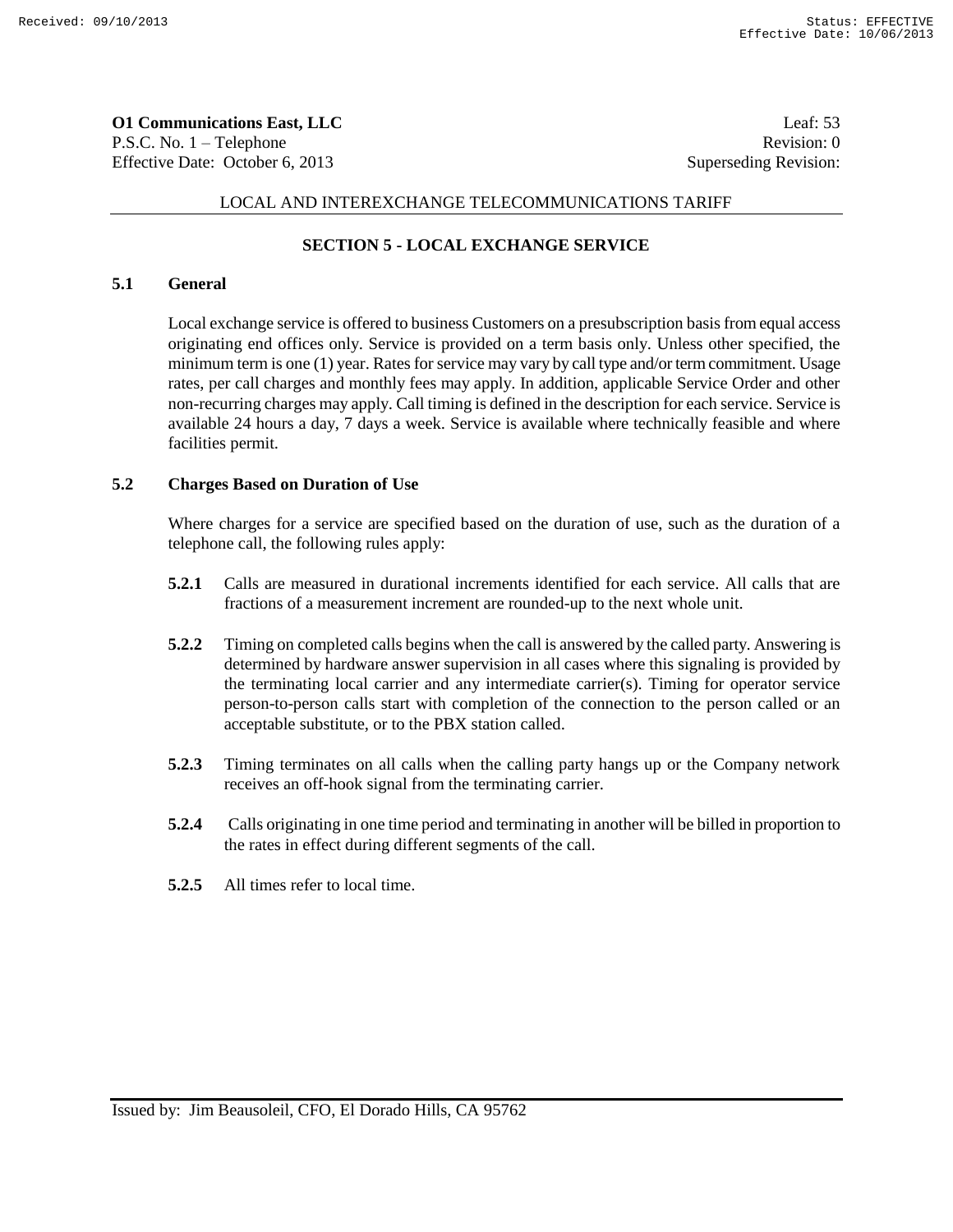**O1 Communications East, LLC** Leaf: 54 P.S.C. No. 1 – Telephone Revision: 0 Effective Date: October 6, 2013 Superseding Revision:

## LOCAL AND INTEREXCHANGE TELECOMMUNICATIONS TARIFF

# **SECTION 5 - LOCAL EXCHANGE SERVICE, (CONT'D.)**

#### **5.3 Basic Local Exchange Service**

#### **5.3.1 General**

Basic Local Exchange Service provides a Customer with a telephonic connection to, and a unique telephone number on, the Company switching network that enables the Customer to:

- **A.** receive calls from other stations on the public switched telephone network;
- **B.** access the Company Local Calling Services and other Services as set forth in this tariff;
- **C.** access interexchange calling services of the Company and of other carriers;
- **D.** access (at no additional charge) to Company operators and business office for service related assistance;
- **E.** access toll-free telecommunications services such as 800 NPA; and access toll-free emergency services by dialing 0 or 9-1-1 (where available);
- **F.** access relay services for the hearing and/or speech impaired.

Basic Local Exchange Services cannot be used to originate calls to caller-paid information services (e.g., 900, 976) provided by other companies. Calls to those numbers and other numbers used for caller-paid information services will be blocked by the Company switch. Each Basic Local Exchange Service corresponds to one or more telephonic communications channels that can be used to place or receive one call at a time.

Individual line Business Basic Local Exchange Service is comprised of exchange access lines defined as follows:

**Exchange Access Line -** The service central office line equipment and all the Company plant facilities up to the demarcation point. These facilities are Company-provided and maintained and provide access to and from the telecommunications network for message toll service and for local calling appropriate to the tariffed use offering selected by the Customer.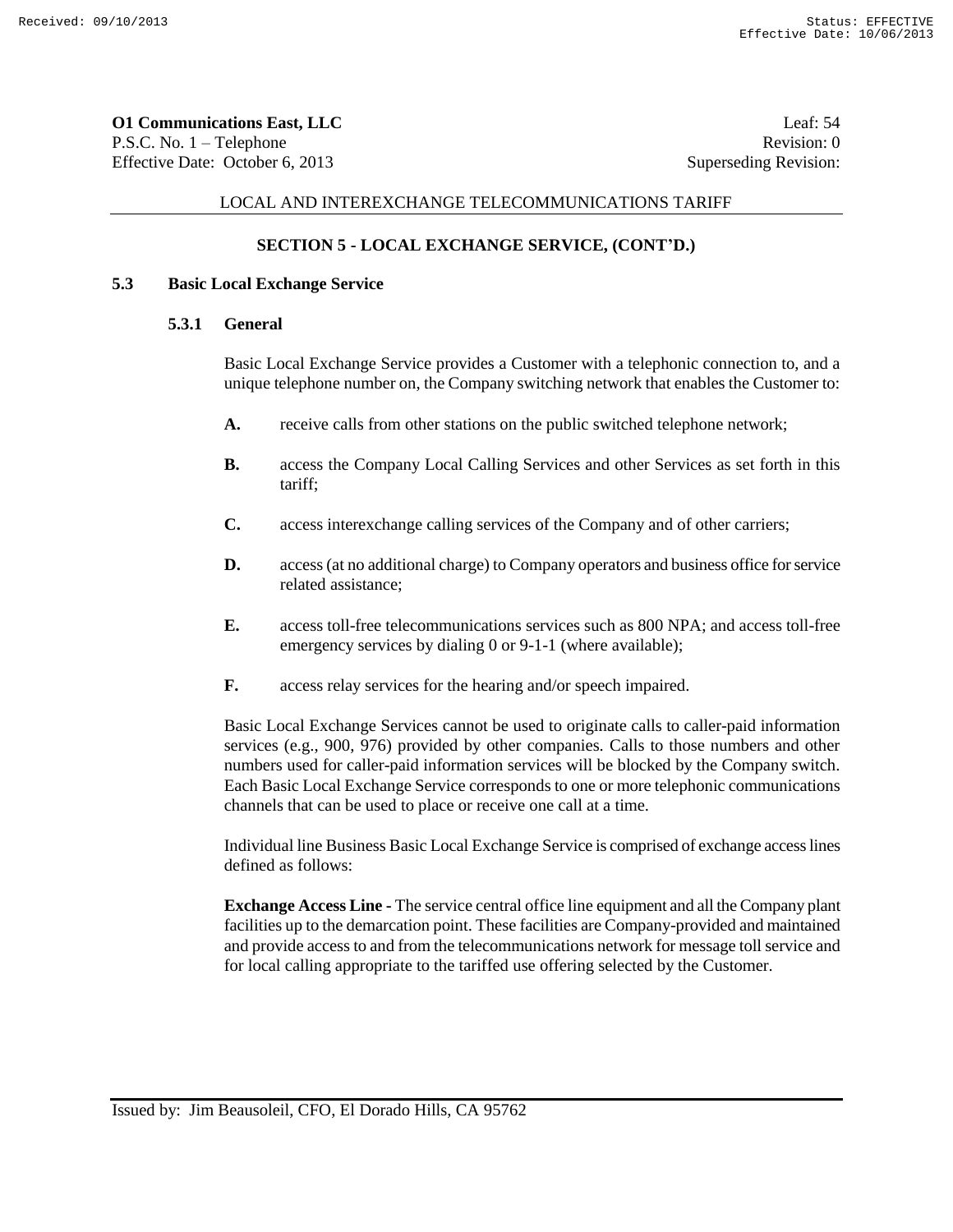**O1 Communications East, LLC** Leaf: 55 P.S.C. No. 1 – Telephone Revision: 0 Effective Date: October 6, 2013 Superseding Revision:

#### LOCAL AND INTEREXCHANGE TELECOMMUNICATIONS TARIFF

# **SECTION 5 - LOCAL EXCHANGE SERVICE, (CONT'D.)**

# **5.4 Local Service Plans**

# **5.4.1 Economy Plan**

# **A. Description**

The Economy Plan offers basic local service at the rates set forth following. Calls are billed in six (6) second increments after an initial period for billing purposes of eighteen (18) seconds.

The following features are included at no additional charge. Additional features may be ordered at the rates set forth in Section 6.1.

| 700 Block                 | Directory Assistance Block          |
|---------------------------|-------------------------------------|
| 900/976 Block             | <b>Operator Assisted Call Block</b> |
| <b>Collect Call Block</b> | International Call Block            |

#### **B. Rates and Charges**

|                                  | 12-Month | 24-Month | 36-Month |
|----------------------------------|----------|----------|----------|
|                                  | Term     | Term     | Term     |
| Minimum Monthly Charge, per line | \$10.75  | \$10.50  | \$10.25  |
| Maximum Monthly Charge, per line | \$85.98  | \$83.98  | \$81.98  |
| Minimum Usage rate, per minute:  |          | \$0.00   |          |
| Maximum Usage rate, per minute:  |          | \$0.10   |          |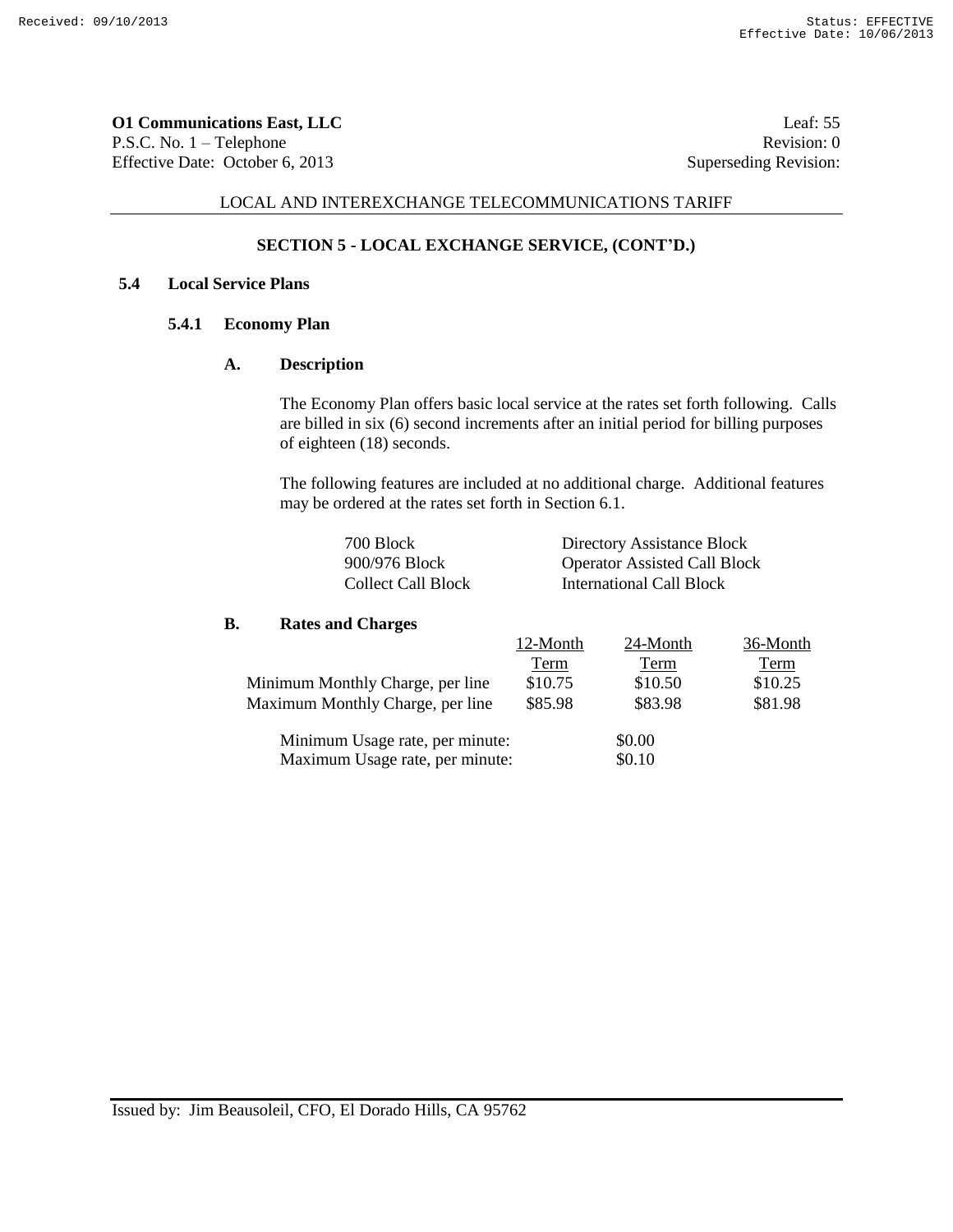**O1 Communications East, LLC** Leaf: 56 P.S.C. No. 1 – Telephone Revision: 0 Effective Date: October 6, 2013 Superseding Revision:

### LOCAL AND INTEREXCHANGE TELECOMMUNICATIONS TARIFF

# **SECTION 5 - LOCAL EXCHANGE SERVICE, (CONT'D.)**

# **5.4 Local Service Plans, (Cont'd.)**

# **5.4.2 Unlimited Plan**

#### **A. Description**

The Unlimited plan offers local calling at a flat monthly charge per line.

The following features are included at no additional charge:

| 700 Block          | Directory Assistance Block          |
|--------------------|-------------------------------------|
| 900/976 Block      | <b>Operator Assisted Call Block</b> |
| Collect Call Block | <b>International Call Block</b>     |

Additional calling features are available as set forth in Section 6.1. Up to three features may be ordered at the discounted rate of \$2.50 per line per month.

# **B. Rates and Charges**

|                                  | 12-Month | 24-Month | 36-Month |
|----------------------------------|----------|----------|----------|
|                                  | Term     | Term     | Term     |
| Minimum Monthly Charge, per line | \$15.00  | \$14.75  | \$14.50  |
| Maximum Monthly Charge, per line | \$119.98 | \$117.98 | \$115.98 |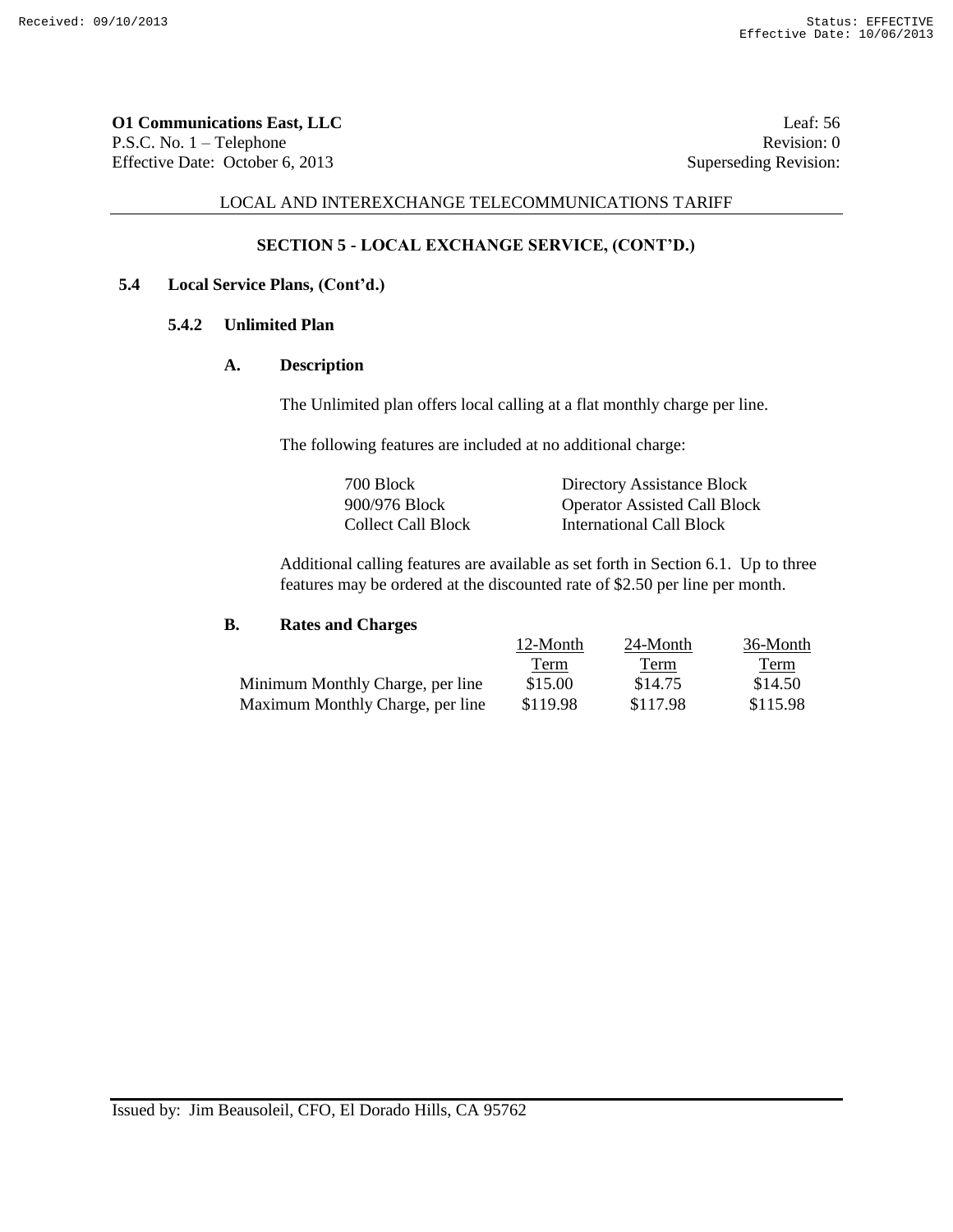**O1 Communications East, LLC** Leaf: 57 P.S.C. No. 1 – Telephone Revision: 0 Effective Date: October 6, 2013 Superseding Revision:

# LOCAL AND INTEREXCHANGE TELECOMMUNICATIONS TARIFF

# **SECTION 6 - SUPPLEMENTAL SERVICES**

#### **6.1 Optional Calling Features**

The features in this section are made available on an individual basis or as part of multiple feature packages. All features are provided subject to availability; features may not be available with all classes of service. Transmission levels may not be sufficient in all cases.

#### **6.1.1 Feature Descriptions**

**Anonymous Call Rejection -** Gives the Customer the ability to prevent future calls from specific telephone numbers and can be activated after receipt of an unwanted call or after entering a telephone number from which the calling party does not wish to receive future calls. The screening list holds a maximum of fifteen (15) numbers.

**Call Block (\*60)** – Automatically rejects calls from a specified list of numbers or from the incoming number.

**Call Forwarding -** Allows incoming calls forwarded to be forwarded to another line specified by the Customer by dialing a code and the telephone number to which the calls will be forwarded.

**Call Forwarding Don't Answer -** Automatically routes incoming calls to a predetermined telephone number when the called line does not answer within a pre-specified number of rings.

**Call Forward Busy Line -** Automatically routes incoming calls to a predetermined telephone number when the called line is busy.

**Call Return (\*69) -** Automatically redials the last incoming call.

**Call Trace (\*57) -** Allows a called party to initiate an automatic trace of the last call received. Call Trace is available on a usage basis only.

**Call Waiting / Call Waiting with Caller ID -** Allows the Customer engaged in a call to receive a tone signal indicating a second call is waiting, and by operation of the switch hook to place the first call on hold and answer the waiting call. Call Waiting with Caller ID provides Call Waiting service with the display of Caller ID information for the call that is waiting.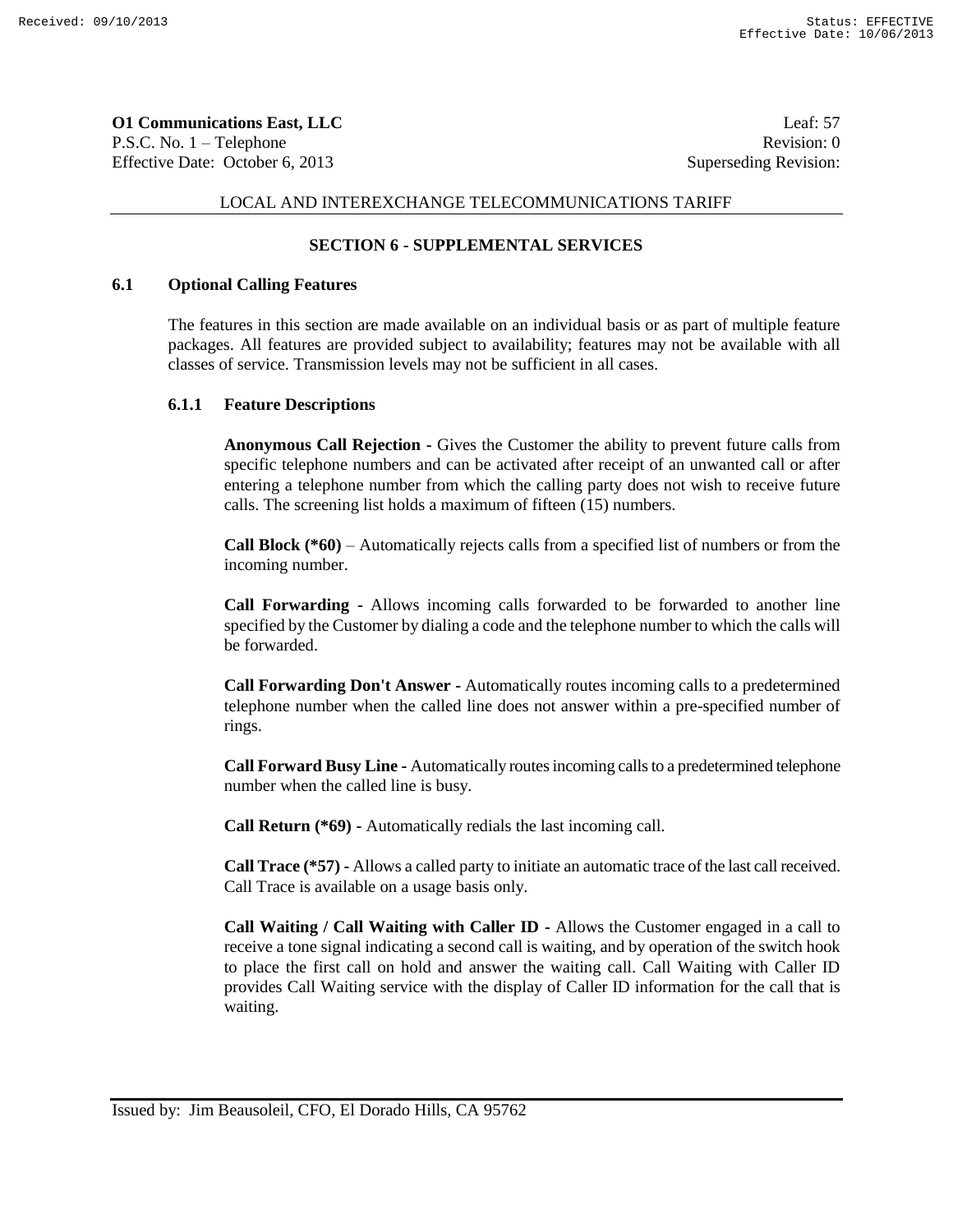**O1 Communications East, LLC** Leaf: 58 P.S.C. No. 1 – Telephone Revision: 0 Effective Date: October 6, 2013 Superseding Revision:

#### LOCAL AND INTEREXCHANGE TELECOMMUNICATIONS TARIFF

# **SECTION 6 - SUPPLEMENTAL SERVICES, (CONT'D.)**

#### **6.1 Optional Calling Features, (Cont'd.)**

#### **6.1.1 Feature Descriptions, (Cont'd.)**

**Caller ID-Number Only -** Provides for the display of the calling party telephone number on Caller ID compatible Customer premises equipment.

**Caller ID Name and Number -** Provides for the display of the calling party name and telephone number on Caller ID compatible Customer premises equipment.

**Hunting** - Routes a call to an idle station line in a prearranged group when the called station line is busy.

**Remote Access to Call Forwarding** - Permits the customer who also subscribes to Call Forwarding with the ability to activate, deactivate or change Call Forwarding from a remote location. Remote Access to Call Forwarding can only be accessed from a Dual Tone Multi-Frequency (DTMF) telephone which has a full set of characters, including "\*" and "#". All charges incurred to access the remote number will be billed appropriately.

**Repeat Dialing (\*66)** - Automatically redials a busy number for up to 30 minutes until line is available.

**Ring Master/Distinctive Ring -** Allows a Customer to have up to two separate telephone numbers (one main and one additional number) associated with one local exchange access line. Each telephone numbers has a distinctive ring on incoming calls for identification purposes.

**Speed Calling -** Allows the Customer to dial an abbreviated code to originate a call to a list of programmed telephone numbers.

**Three-Way Calling -** Allows the Customer to add a third party to an existing conversation.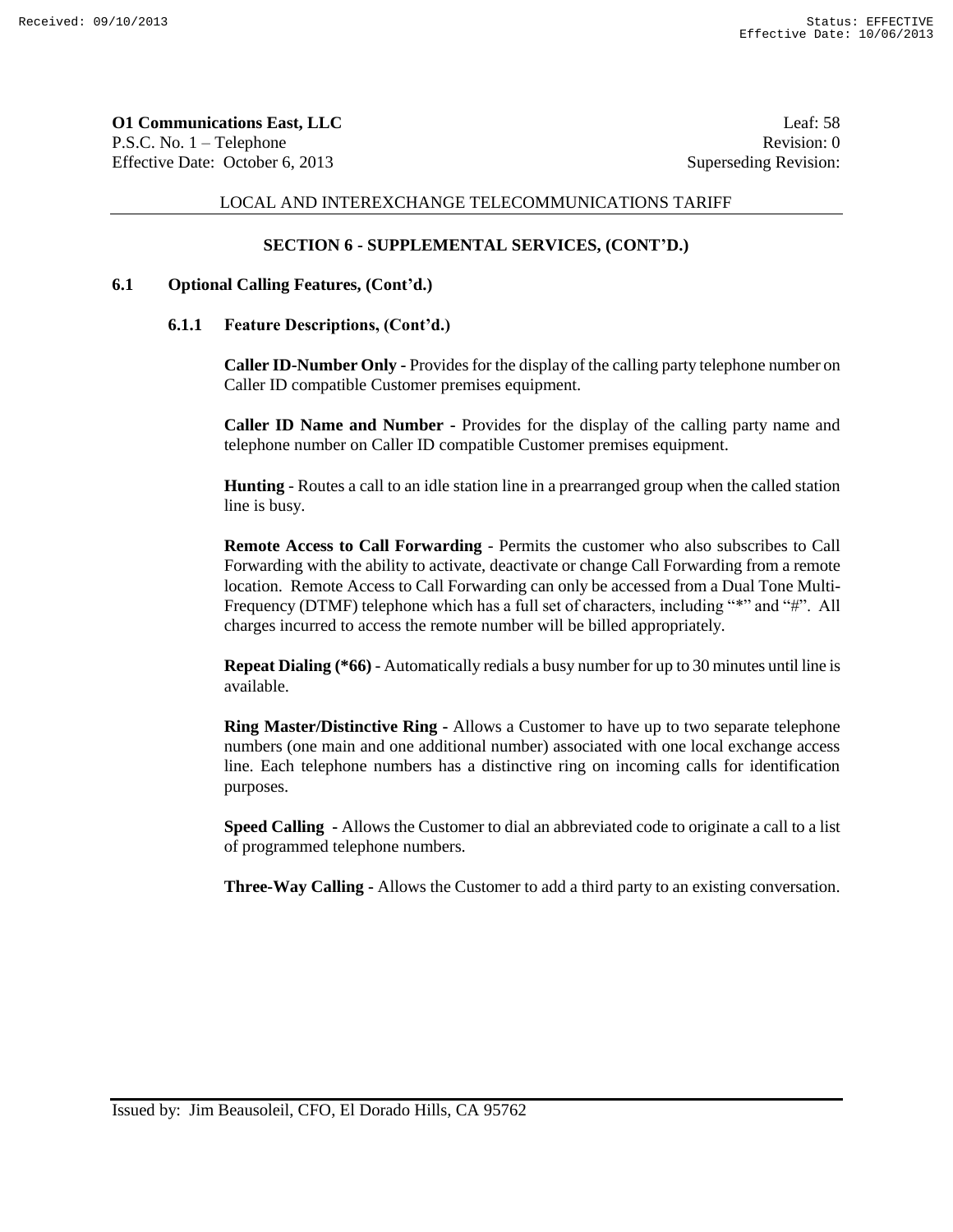**O1 Communications East, LLC** Leaf: 59 P.S.C. No. 1 – Telephone Revision: 0 Effective Date: October 6, 2013 Superseding Revision:

#### LOCAL AND INTEREXCHANGE TELECOMMUNICATIONS TARIFF

# **SECTION 6 - SUPPLEMENTAL SERVICES, (CONT'D.)**

## **6.1 Optional Calling Features, (Cont'd.)**

### **6.1.2 Rates**

#### **A. Features Offered on a Monthly Basis**

The following optional calling features are offered to Customers on a monthly basis. Customers are allowed unlimited use of each feature. No usage sensitive charges apply. Multiline Customers must order the appropriate number of features based on the number of lines that will have access to the feature.

| Feature                             | Minimum             | Maximum             |
|-------------------------------------|---------------------|---------------------|
|                                     | <b>Monthly Rate</b> | <b>Monthly Rate</b> |
| Anonymous Call Rejection            | \$0.87              | \$7.00              |
| Call Block (*60)                    | \$0.87              | \$7.00              |
| Call Forwarding/Don't Answer        | \$0.87              | \$7.00              |
| Call Forwarding/Busy Line           | \$0.87              | \$7.00              |
| Call Forward/Variable               | \$0.87              | \$7.00              |
| Call Return (*69)                   | \$0.87              | \$7.00              |
| Call Trace (*57)                    | \$0.87              | \$7.00              |
| Call Waiting                        | \$0.87              | \$7.00              |
| Call Waiting ID                     | \$0.87              | \$7.00              |
| Caller ID (Number Only)             | \$0.87              | \$7.00              |
| Caller ID Deluxe (Name and Number)  | \$0.87              | \$7.00              |
| Hunting                             | \$0.87              | \$7.00              |
| Remote Access to Call Forwarding    | \$0.87              | \$7.00              |
| <b>Ring Master/Distinctive Ring</b> | \$0.87              | \$7.00              |
| Speed Calling 8                     | \$0.87              | \$7.00              |
| Speed Calling 30                    | \$0.87              | \$7.00              |
| Three Way Calling                   | \$0.87              | \$7.00              |
| Repeat Dialing (*66)                | \$0.87              | \$7.00              |
|                                     |                     |                     |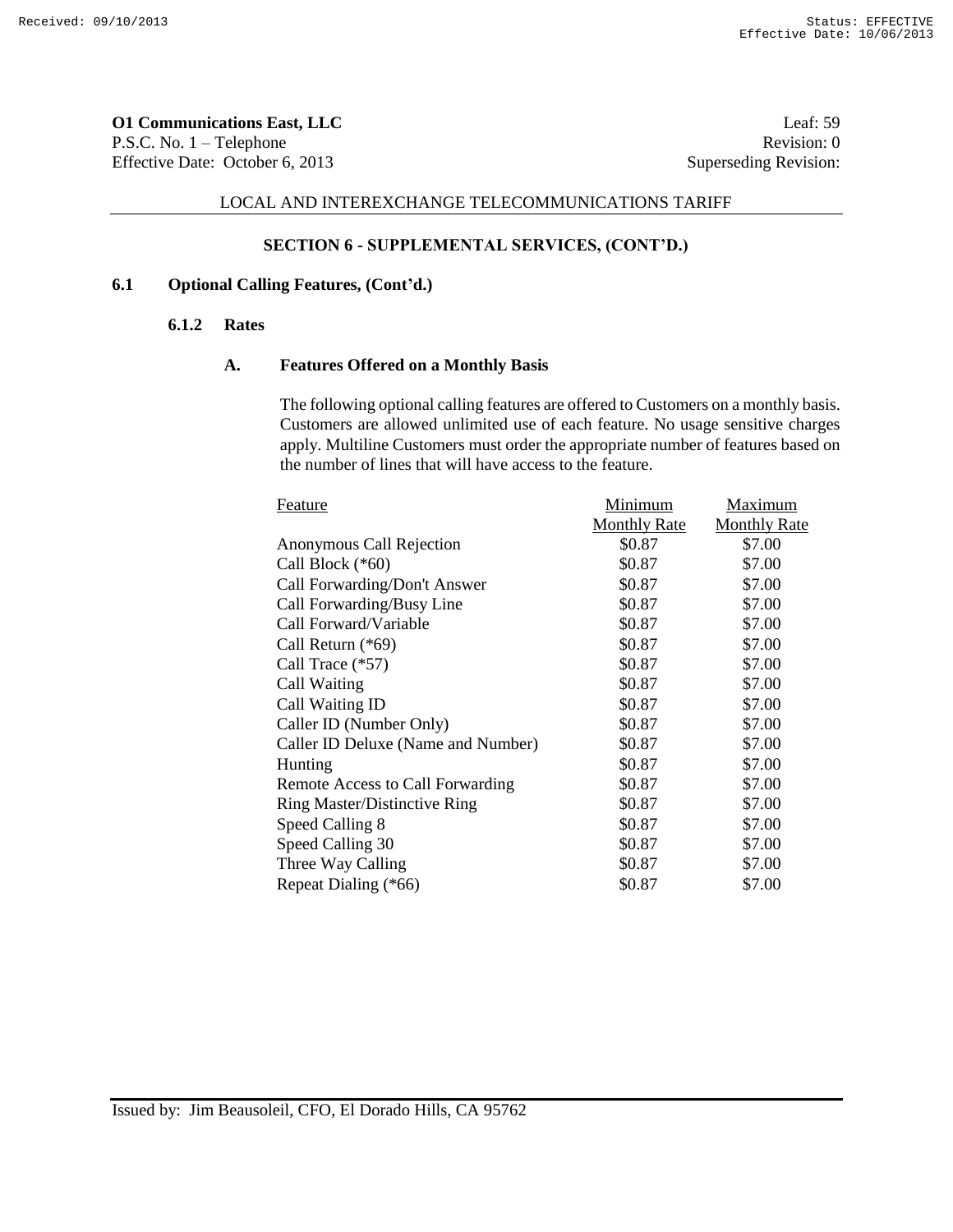**O1 Communications East, LLC** Leaf: 60 P.S.C. No. 1 – Telephone Revision: 0 Effective Date: October 6, 2013 Superseding Revision:

#### LOCAL AND INTEREXCHANGE TELECOMMUNICATIONS TARIFF

# **SECTION 6 - SUPPLEMENTAL SERVICES, (CONT'D.)**

## **6.1 Optional Calling Features, (Cont'd.)**

### **6.1.2 Rates, (Cont'd.)**

#### **B. Features Offered on a Usage Sensitive Basis**

The following features are available to all local exchange Business line Customers where facilities and services permit. Customers may utilize each feature by dialing the appropriate access code. The Customer will be billed the Per Feature Activation Charge shown in the following table each time a feature is used by the Customer.

| Feature               | Minimum | Maximum |
|-----------------------|---------|---------|
|                       | Per Use | Per Use |
| Call Block            | \$0.25  | \$2.00  |
| Call Return           | \$0.25  | \$2.00  |
| Call Trace            | \$0.25  | \$2.00  |
| Three Way Calling     | \$0.25  | \$2.00  |
| <b>Repeat Dialing</b> | \$0.25  | \$2.00  |
|                       |         |         |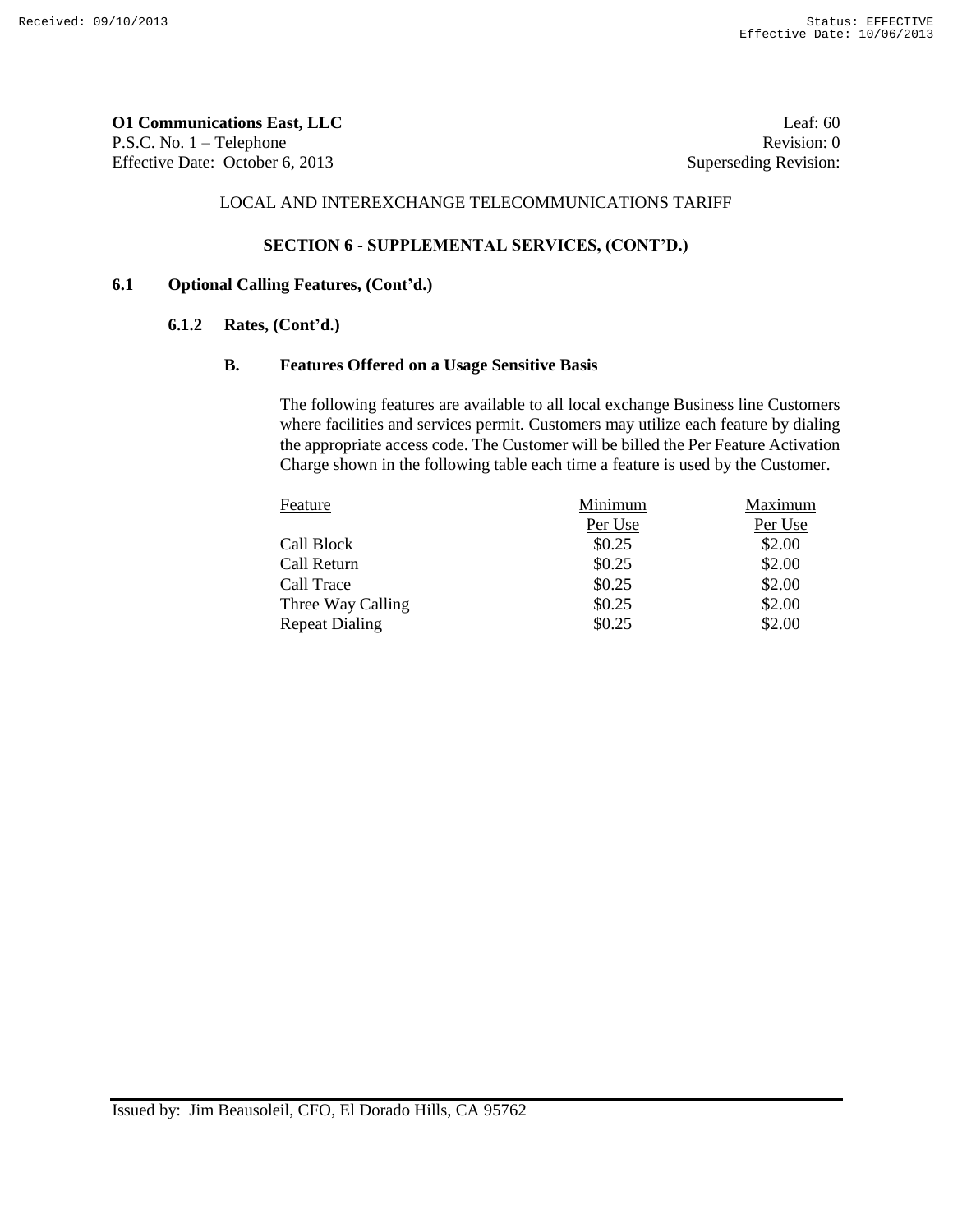**O1 Communications East, LLC** Leaf: 61 P.S.C. No. 1 – Telephone Revision: 0 Effective Date: October 6, 2013 Superseding Revision:

# LOCAL AND INTEREXCHANGE TELECOMMUNICATIONS TARIFF

# **SECTION 6 - SUPPLEMENTAL SERVICES, (CONT'D.)**

# **6.2 Directory Assistance Services**

A Customer may obtain assistance, for a charge, in determining a telephone number by dialing Directory Assistance Service (rate below does not include call completion).

| Minimum Local Directory Assistance Per Call Charge | \$0.37 |
|----------------------------------------------------|--------|
| Maximum Local Directory Assistance Per Call Charge | \$3.00 |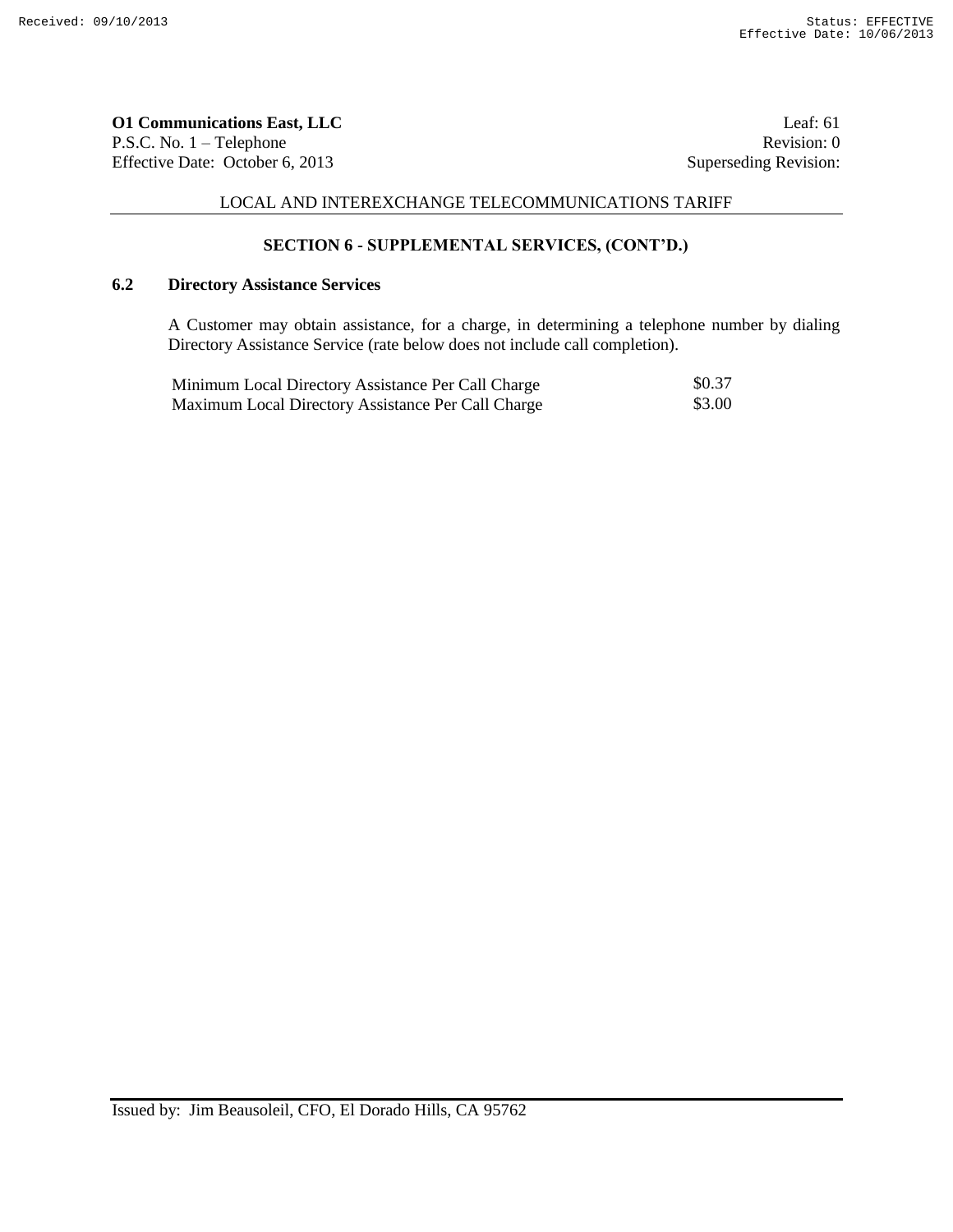**O1 Communications East, LLC** Leaf: 62 P.S.C. No. 1 – Telephone Revision: 0 Effective Date: October 6, 2013 Superseding Revision:

# LOCAL AND INTEREXCHANGE TELECOMMUNICATIONS TARIFF

# **SECTION 6 - SUPPLEMENTAL SERVICES, (CONT'D.)**

# **6.3 Busy Line Verification and Emergency Interrupt Service**

Upon request of a calling party the Company will verify a busy condition on a designated local service line. The operator will determine if the line is clear or in use and report to the calling party. At the request of the Customer, the operator will interrupt the call on the busy line. Emergency Interruption is only permitted in cases where the calling party indicates an emergency exists, requests interruption and the call has already been verified as busy.

No charge will apply when the calling party advises that the call is to or from an official public emergency agency. Busy Verification and Interrupt Service is furnished where and to the extent that facilities permit.

The Customer shall identify and save the Company harmless against all claims that may arise from either party to the interrupted call or any person.

# **6.3.1 Rates**

| Minimum Busy Line Verification, per request: | \$1.85  |
|----------------------------------------------|---------|
| Maximum Busy Line Verification, per request: | \$15.00 |
|                                              |         |
| Minimum Busy Line Interrupt, per request:    | \$1.25  |
| Maximum Busy Line Interrupt, per request:    | \$10.00 |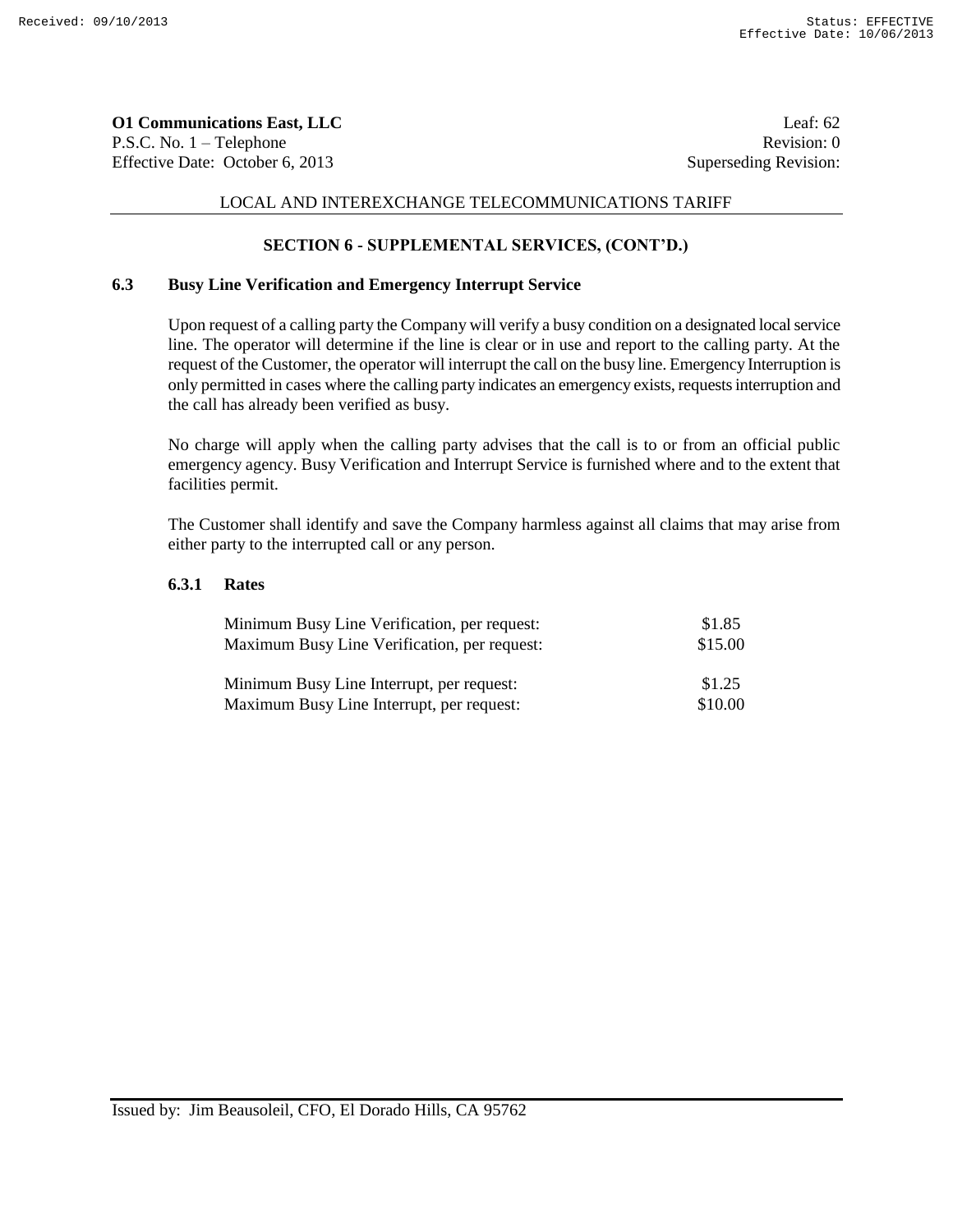**O1 Communications East, LLC** Leaf: 63 P.S.C. No. 1 – Telephone Revision: 0 Effective Date: October 6, 2013 Superseding Revision:

## LOCAL AND INTEREXCHANGE TELECOMMUNICATIONS TARIFF

# **SECTION 6 - SUPPLEMENTAL SERVICES, (CONT'D.)**

## **6.4 Directory Listing Service**

# **6.4.1 General**

The following rates and regulations apply to standard listings in light face type in the white pages (alphabetical section) of the telephone directory and to the Directory Assistance records of the Company.

Directory listings are limited to such information as is essential to the identification of the listed party. The listing of a service, commodity, or trade name is not permitted unless it is the name, or an integral part of the name, under which the Customer does business.

A listing is limited to one line in the directory, except where in the judgment of the Company, more than one line is required to identify the Customer properly. In such cases, the additional lines required are provided at no extra charge.

Listing services are available with all classes of main telephone exchange service.

#### **6.4.2 Listings**

#### **A. Primary Listing**

One listing, termed the primary listing, is included with each exchange access line or each joint user service.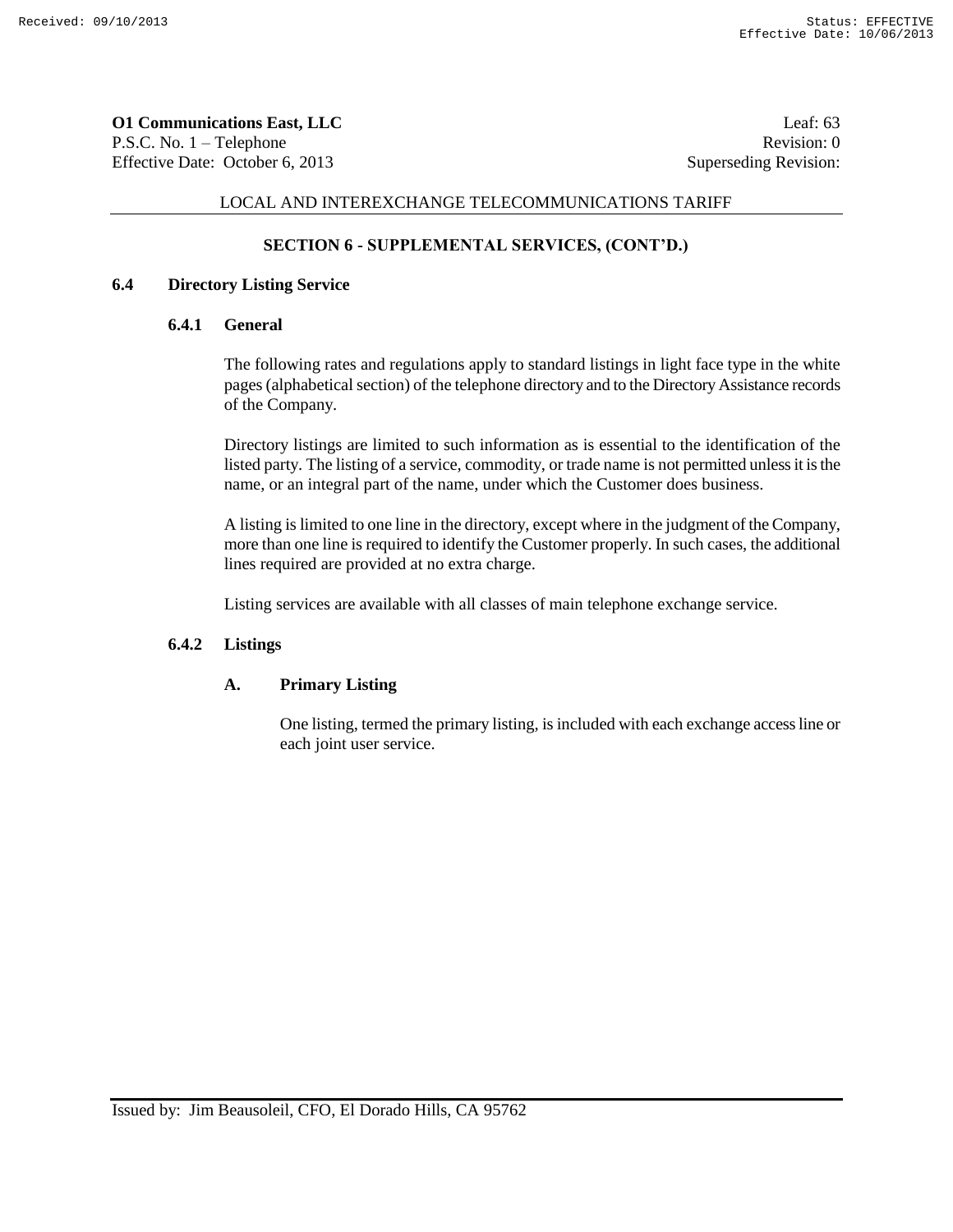**O1 Communications East, LLC** Leaf: 64 P.S.C. No. 1 – Telephone Revision: 0 Effective Date: October 6, 2013 Superseding Revision:

### LOCAL AND INTEREXCHANGE TELECOMMUNICATIONS TARIFF

## **SECTION 6 - SUPPLEMENTAL SERVICES, (CONT'D.)**

# **6.4 Directory Listing Service, (Cont'd.)**

# **6.4.2 Listings, (Cont'd.)**

#### **B. Additional Listings**

Additional listings may be the listings of individual names of those entitle to use the customer's service or, for business, Commissions, Divisions, Trade names, etc.

In connection with business service, regular additional listings are available only in the names of Authorized Users of the Customer's service.

Ordinarily, all additional listings are of the same address and telephone number as the primary listings, except as provided for joint user and alternate number listings. However, when it appears necessary as an aid to the use of the directory and provided satisfactory service can be furnished, a listing will be permitted under the address of a branch exchange, Centrex or extension of an exchange service line installed on the premises of the Customer, but at an address different from that of the attendant position of main service.

Special types of additional listings, such as Alternate, Alpha and Informational, Duplicate and Reference Listings, Foreign Listings, etc. take the same business classification as the service with which such listings are furnished.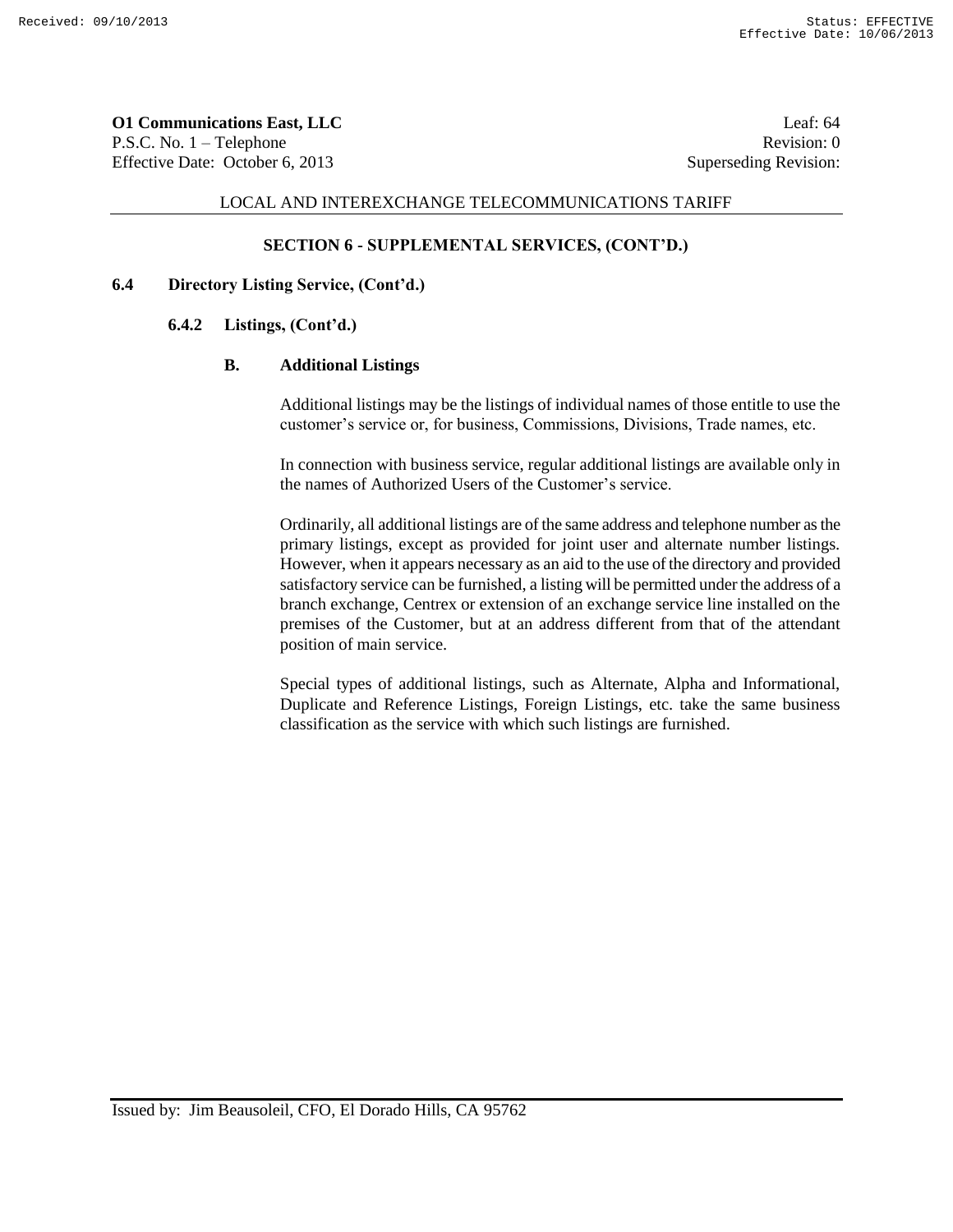**O1 Communications East, LLC** Leaf: 65 P.S.C. No. 1 – Telephone Revision: 0 Effective Date: October 6, 2013 Superseding Revision:

#### LOCAL AND INTEREXCHANGE TELECOMMUNICATIONS TARIFF

## **SECTION 6 - SUPPLEMENTAL SERVICES, (CONT'D.)**

# **6.4 Directory Listing Service, (Cont'd.)**

# **6.4.2 Listings, (Cont'd.)**

#### **C. Nonpublished Service**

The telephone numbers of nonpublished service are not listed in either the Company's alphabetical directory or Directory Assistance records available to the general public.

Non published information may be released to emergency service providers, to customers who subscribe to Company offerings which require the information to provide service and/ or bill their clients, or, to telephone customers who are billed for calls placed to or from nonpublished numbers and to entities which collect for the billed services. Nonpublished names and/or telephone numbers may also be delivered to customers on a call-by-call basis.

Incoming calls to nonpublished service will be completed by the Company only when the calling party places the call by number. The Company will adhere to this practice not withstanding any claim the calling party may present, except claims of emergencies involving life and death. In such cases, the Company will call the nonpublished number and request permission to make an immediate connection to the calling party.

When the Company agrees to keep a number unlisted, it does so without any obligation. Except for cases of gross negligence or willful misconduct, the Company is not liable for any damages that might arise from publishing a non-published number in the directory or disclosing it to some. If, in error, the telephone number is published in the directory, the Company's only obligation is to credit or refund any monthly charges the Customer paid for non-published service.

The Subscriber indemnifies (i.e., promises to reimburse the Company for any amount the Company must pay as a result of) and save the Company harmless against any and all claims for damages caused or claimed to have been caused, directly or indirectly, by the publication of a non-published service or the disclosing of said number to any person.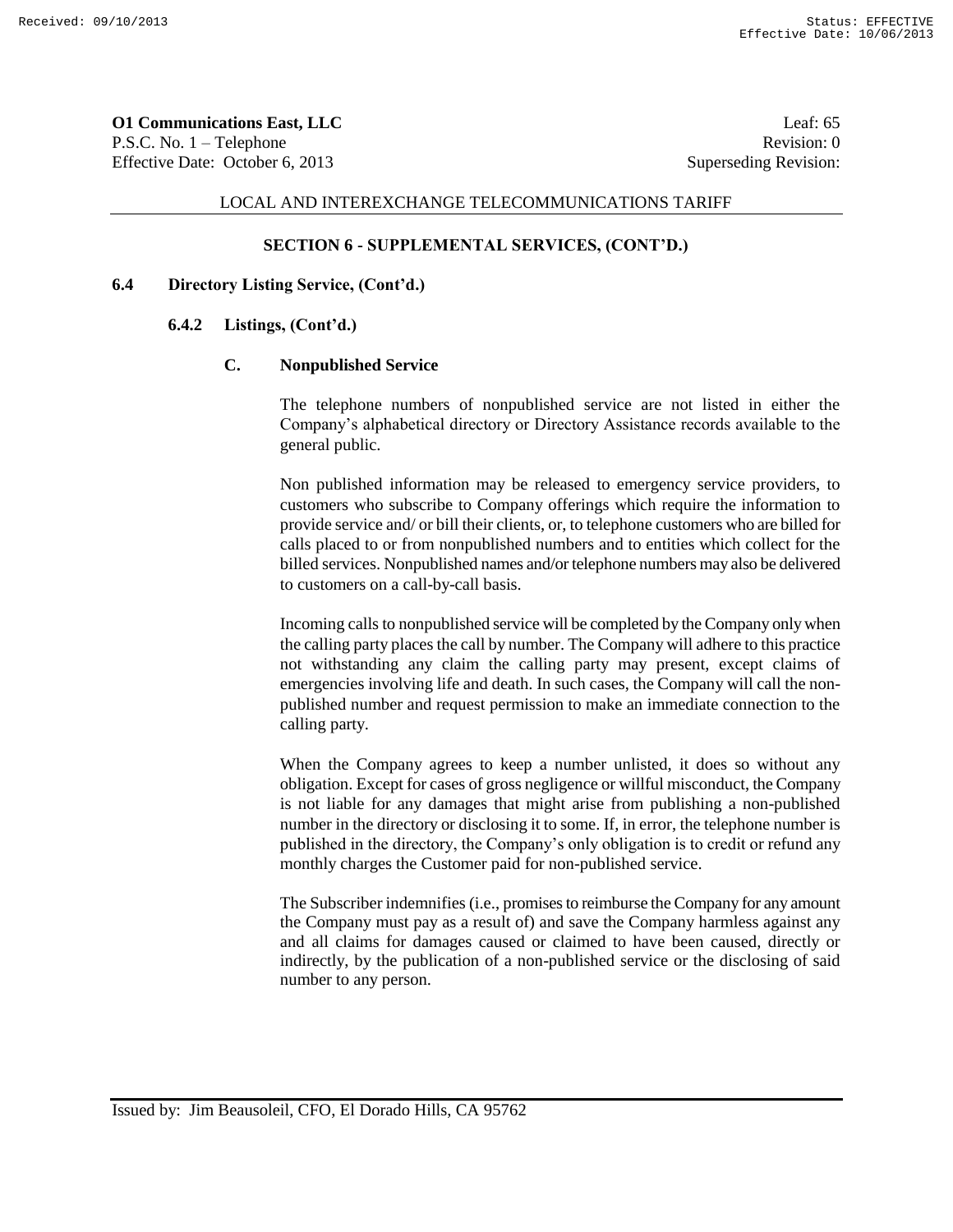**O1 Communications East, LLC** Leaf: 66 P.S.C. No. 1 – Telephone Revision: 0 Effective Date: October 6, 2013 Superseding Revision:

### LOCAL AND INTEREXCHANGE TELECOMMUNICATIONS TARIFF

## **SECTION 6 - SUPPLEMENTAL SERVICES, (CONT'D.)**

# **6.4 Directory Listing Service, (Cont'd.)**

# **6.4.2 Listings, (Cont'd.)**

#### **D. Nonlisted Service**

Non-listed service means that the Customer's telephone number is not listed in the directory, but does it appear in the Company's Directory Assistance Records.

This service is subject to the rules and regulations for E911 service, where applicable.

The Company will only complete calls to a nonlisted number, if requested by a caller, during the course of a directory assistance call completion service.

When the Company agrees to keep a number unlisted, it does so without any obligation. Except for cases of gross negligence or willful misconduct, the Company is not liable for any damages that might arise from publishing a non-listed number in the directory or disclosing it to some. If, in error, the telephone number is listed in the directory, the Company's only obligation is to credit or refund any monthly charges the Customer paid for nonlisted service.

The subscriber indemnifies (i.e., promises to reimburse the Company for any amount the Company must pay as a result of) and save the Company harmless against any and all claims for damages caused or claimed to have been caused, directly or indirectly, by the publication of a non-listed service or the disclosing of said number to any person.

#### **6.4.3 Monthly Rates**

|                            | <b>Minimum Monthly Rate</b> | <b>Maximum Monthly Rate</b> |  |
|----------------------------|-----------------------------|-----------------------------|--|
|                            | <b>Business</b>             | <b>Business</b>             |  |
| <b>Additional Listings</b> | \$0.37                      | \$3.00                      |  |
| Nonlisted Service          | \$0.50                      | \$4.00                      |  |
| Nonpublished Service       | \$1.12                      | \$9.00                      |  |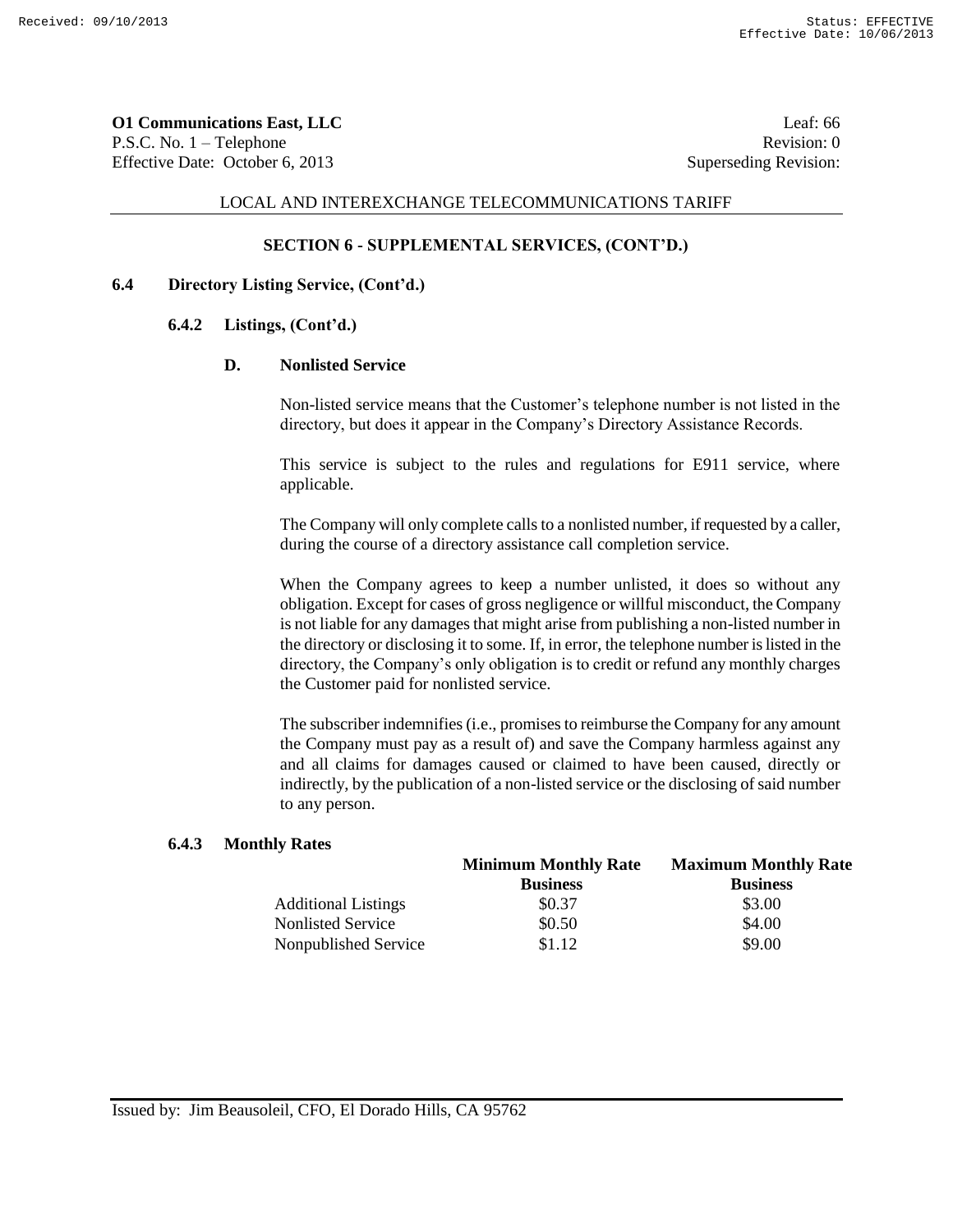**O1 Communications East, LLC** Leaf: 67 P.S.C. No. 1 – Telephone Revision: 0 Effective Date: October 6, 2013 Superseding Revision:

# LOCAL AND INTEREXCHANGE TELECOMMUNICATIONS TARIFF

# **SECTION 7 - TOLL SERVICES**

# **7.1 Long Distance Directory Assistance Service**

A Directory Assistance charge applies to each call to the Directory Assistance Bureau. Up to two requests may be made on each call to Directory Assistance. The Directory Assistance charge applies to each call regardless of whether the Directory Assistance Bureau is able to furnish the requested telephone number.

| <b>Minimum Long Distance Directory Assistance</b> | \$0.37 |
|---------------------------------------------------|--------|
| <b>Maximum Long Distance Directory Assistance</b> | \$3.00 |

# **7.2 Plan 1**

Plan I is an outbound calling plan available to customers who subscribe to the Company's local service plans. Toll Free numbers are available for an additional charge of \$3.00 per month per number. Calls are billed in six (6) second increments after an initial period for billing purposes of eighteen (18) seconds.

|                   | <b>Rate Per Minute</b> |
|-------------------|------------------------|
| Minimum All Areas | \$0.00                 |
| Maximum All Areas | \$1.00                 |

#### **7.3 Plan 2**

Plan 2 is an outbound calling plan available to business customers who subscribe to the Company's local service plans. The plan offers unlimited direct dial outbound intraLATA toll and intrastate and interstate long distance calling. Toll Free numbers are available at an additional charge of\$3.00 per month per number

|                   | <b>Monthly Rate</b> |
|-------------------|---------------------|
| Minimum Per Line: | \$5.00              |
| Maximum Per Line: | \$39.98             |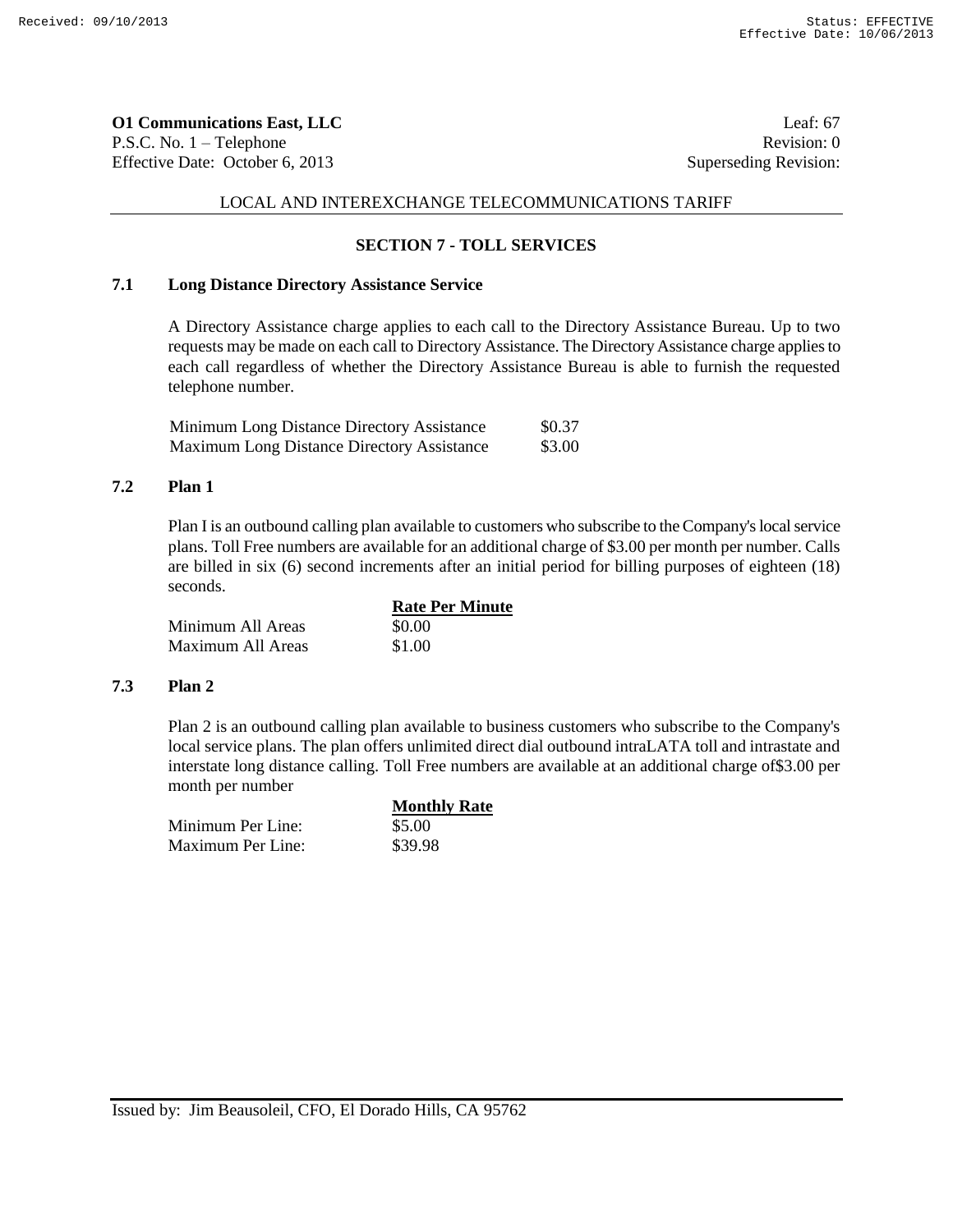**O1 Communications East, LLC** Leaf: 68 P.S.C. No. 1 – Telephone Revision: 0 Effective Date: October 6, 2013 Superseding Revision:

# LOCAL AND INTEREXCHANGE TELECOMMUNICATIONS TARIFF

# **SECTION 8 - CONTRACT SERVICES**

#### **8.1 Special Contract Arrangements**

At the option of the Company, services may be offered on a contract basis to meet specialized pricing requirements of the Customer not contemplated by this tariff. The terms of each contract shall be mutually agreed upon by the Customer and Company and may include discounts off of rates contained herein and waiver of recurring, nonrecurring, or usage charges. The terms of the contract may be based partially or completely on the term and volume commitment, type of access arrangement, mixture of services, or other distinguishing features. Unless otherwise specified, the regulations for such arrangements are in addition to the applicable regulations and prices in other sections of the tariff. Service shall be available to all similarly situated Customers for a fixed period of time following the initial offering to the first contract Customer as specified in each individual contract.

#### **8.2 Special Service Arrangements**

- **8.2.1** If a Customer's requirements cannot be met by services included in this tariff, or pricing for a service is shown in this tariff as "ICB", the Company will provide, where practical, special service arrangements at charges to be determined on an Individual Case Basis. These special service arrangements will be provided if the provision of such arrangements is not detrimental to any other services furnished under the Company's tariffs.
- **8.2.2** Special service arrangement rates are subject to revision depending on changing costs or operating conditions.
- **8.2.3** If and when a special service arrangement becomes a generically tariffed offering, the tariffed rate or rates will apply from the date of tariff approval.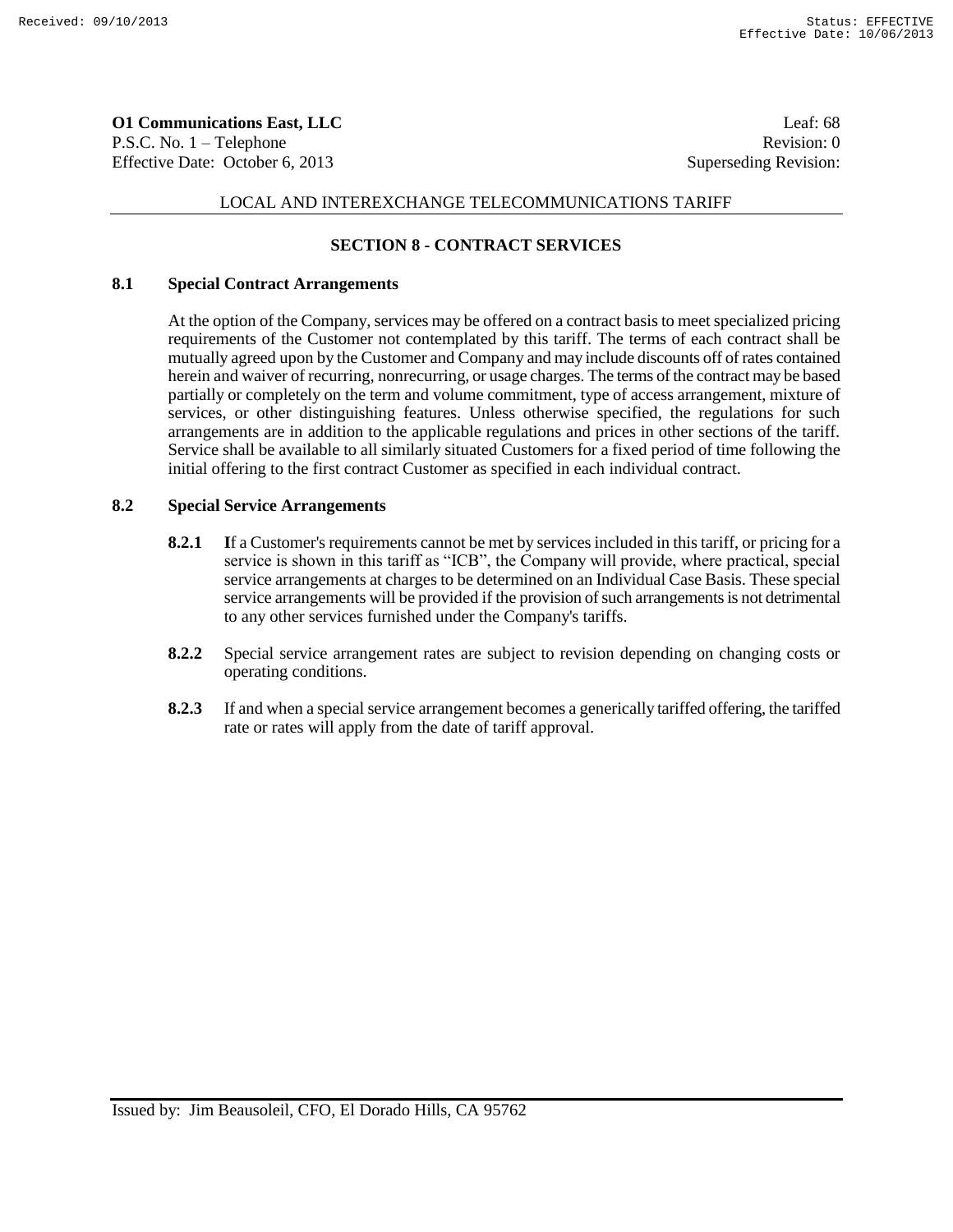**O1 Communications East, LLC** Leaf: 69 P.S.C. No. 1 – Telephone Revision: 0 Effective Date: October 6, 2013 Superseding Revision:

# LOCAL AND INTEREXCHANGE TELECOMMUNICATIONS TARIFF

# **SECTION 9 - SPECIAL ARRANGEMENTS**

## **9.1 Non-Routine Installation and/or Maintenance**

At the Customer's request, installation and/or maintenance may be performed outside Company regular business hours, or (in sole discretion of the Company and subject to any conditions it may impose) in hazardous locations. In such cases, charges based on the cost of labor, material, and other costs incurred by or charged to the Company will apply. If installation is started during regular business hours but, at the Customer's request, extends beyond regular business hours into time periods including, but not limited to, weekends, holidays, and/or night hours, additional charges may apply.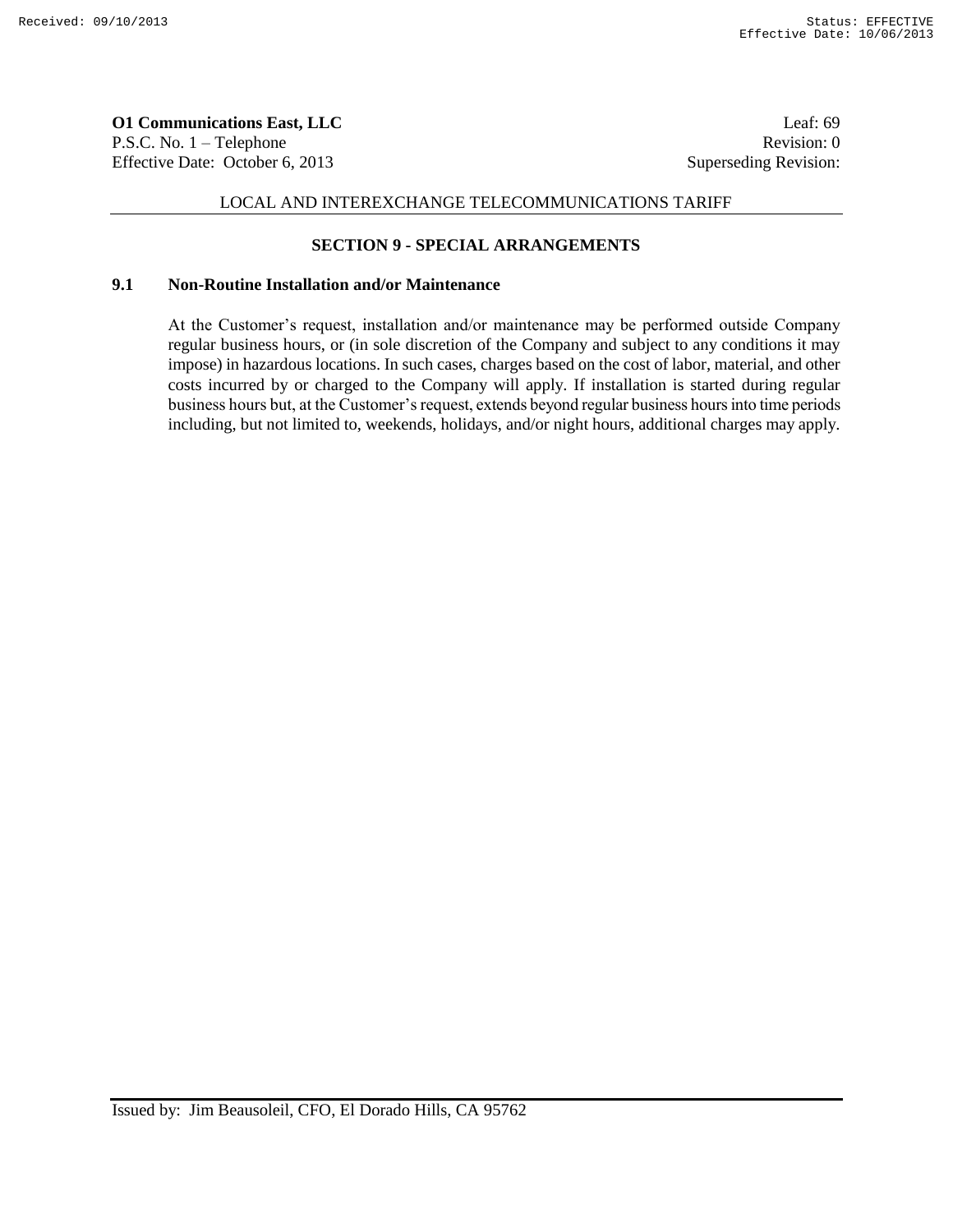**O1 Communications East, LLC** Leaf: 70 P.S.C. No. 1 – Telephone Revision: 0 Effective Date: October 6, 2013 Superseding Revision:

### LOCAL AND INTEREXCHANGE TELECOMMUNICATIONS TARIFF

## **SECTION 10 - SPECIAL SERVICES AND PROGRAMS**

## **10.1 Special Equipment for the Hearing or Speech Impaired Customer**

- **10.3.1** As required by Section 92-a of New York State Public Service Law, the Company will provide, upon request, specialized telecommunications equipment for a Customer certified as hearing or speech impaired.
- **10.3.2** A Customer can be certified as hearing or speech impaired by a licensed physician, otolaryngologist, speech-language pathologist, audiologist or an authorized representative of a social agency that conducts programs for persons with hearing or speech impairments in cooperation with an official agency of the State of New York.
- **10.3.3** The Company will make every reasonable effort to locate and obtain equipment for a certified Customer.
- **10.3.4** The Customer may purchase equipment at a price not to exceed the actual purchase price (including any applicable shipping costs) the Company pays.
- **10.3.5** The Company will advise the Customer who requests this equipment of the applicable terms for purchase.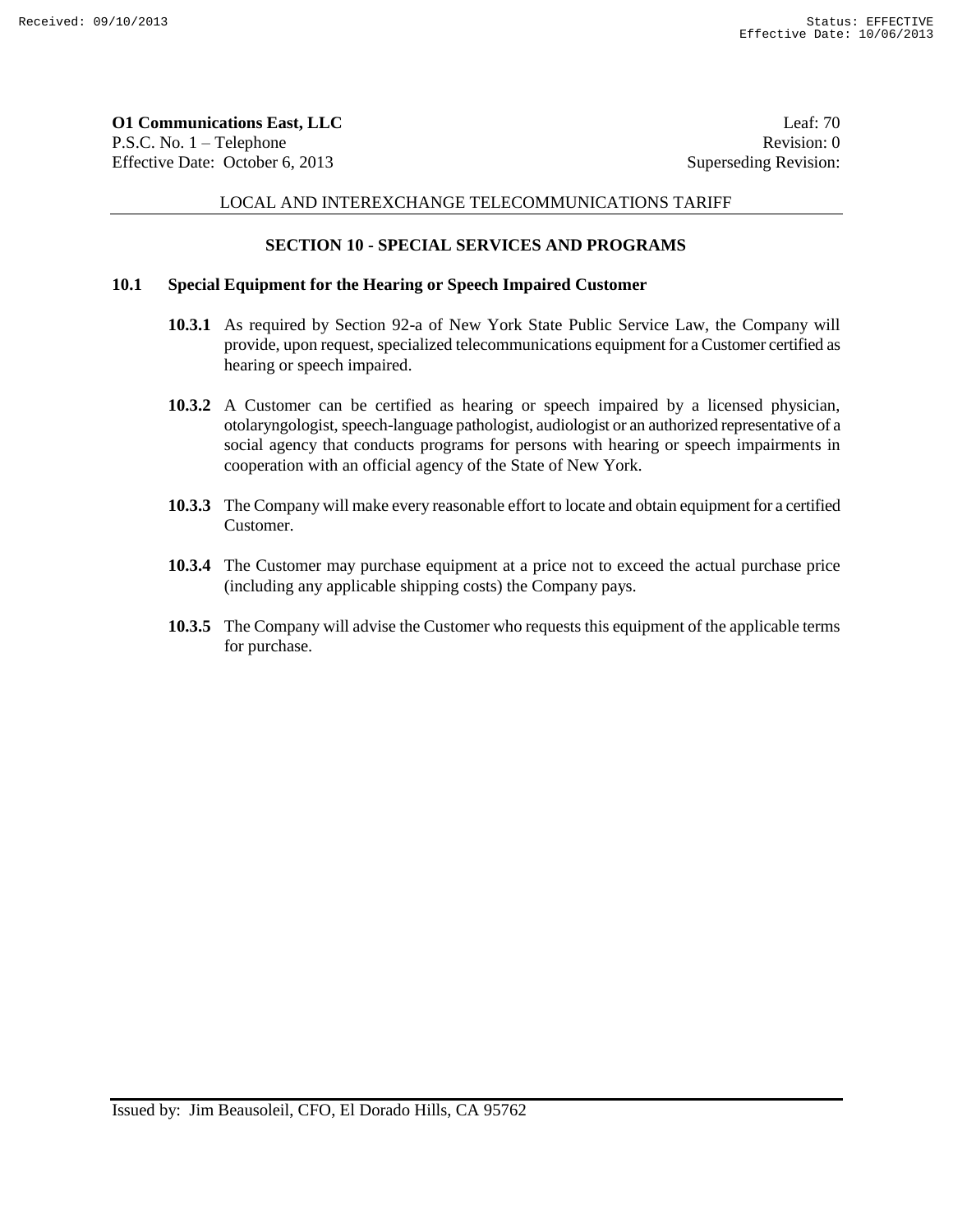**O1 Communications East, LLC** Leaf: 71 P.S.C. No. 1 – Telephone Revision: 0 Effective Date: October 6, 2013 Superseding Revision:

## LOCAL AND INTEREXCHANGE TELECOMMUNICATIONS TARIFF

## **SECTION 10 - SPECIAL SERVICES AND PROGRAMS**

# **10.2 Discounted Service for the Hearing or Speech Impaired Customer**

#### **10.2.1 General**

A handicapped person who has been certified to the Company as having a hearing or speech impairment which requires that he or she communicate over telephone facilities by means other than voice, and who either use non-voice equipment or make calls through an interpreter, will receive, upon application to the Company, a 50% discount on local message rate service.

### **10.2.2 Certification**

Acceptable certifications are:

- **A.** Those made by a licensed physician, otolaryngologist, speech-language pathologist or audiologist or an authorized representative of a social agency that conducts programs for persons with hearing or speech impairment in cooperation with an official agency of the State of New York, or
- **B.** A pre-existing certification establishing the impairment of hearing or speech such as those which qualify the handicapped person for social security benefits on the basis of total hearing impairment or for the use of facilities of an agency for a person with hearing or speech impairment.

#### **10.2.3 Qualification**

A Customer qualifying for the discount is one (1) whose impairment is such that competent authority would certify him or her as being unable to use a telephone for voice communication. See Section 10, "Handicapped Person," for a listing of the necessary qualifications.

#### **10.2.4 Billing**

The reduction in charges is applied only at one (1) location, designated by the impaired person.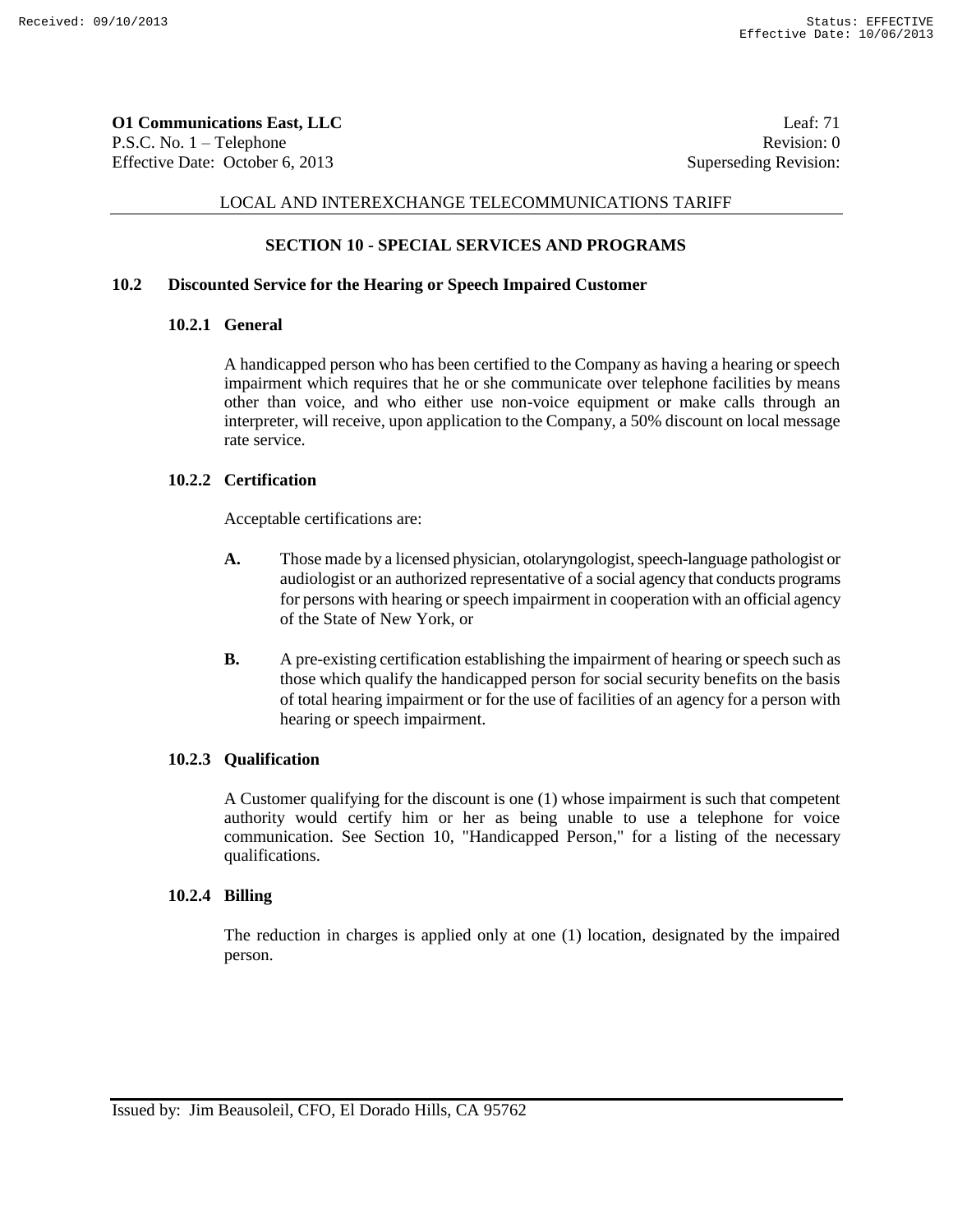**O1 Communications East, LLC** Leaf: 72 P.S.C. No. 1 – Telephone Revision: 0 Effective Date: October 6, 2013 Superseding Revision:

#### LOCAL AND INTEREXCHANGE TELECOMMUNICATIONS TARIFF

# **SECTION 10 - SPECIAL SERVICES AND PROGRAMS**

## **10.3 New York Relay Service**

#### **10.3.1 General**

The Company will provide access to a telephone relay center for New York Relay Service. The service permits telephone communications between hearing and/or speech impaired individuals who must use a Telecommunications Device for the Deaf (TDD) or a Teletypewriter (TTY) and individuals with normal hearing and speech. The Relay Service can be reached by dialing an 800 number. Specific 800 numbers have been designated for both impaired and non-impaired Customers to use.

#### **10.3.2 Regulations**

- **A.** Only intrastate calls can be completed using the New York Relay Service under the terms and conditions of this tariff.
- **B.** Charges for calls placed through the Relay Service will be billed as if direct distance dialed (DDD) from the point of origination to the point of termination. The actual routing of the call does not affect billing.
- **C.** Calls through the Relay Service may be billed to a third number only if that number is within New York State. Calls may be billed to calling cards issued by the Company or other carriers who may choose to participate in this service.
- **D.** The following calls may not be placed through the Relay Service:
	- 1. calls to informational recordings and group bridging service:
	- 2. calls to time or weather recorded messages;
	- 3. station sent paid calls from coin telephones; and
	- 4. operator-handled conference service and other teleconference calls.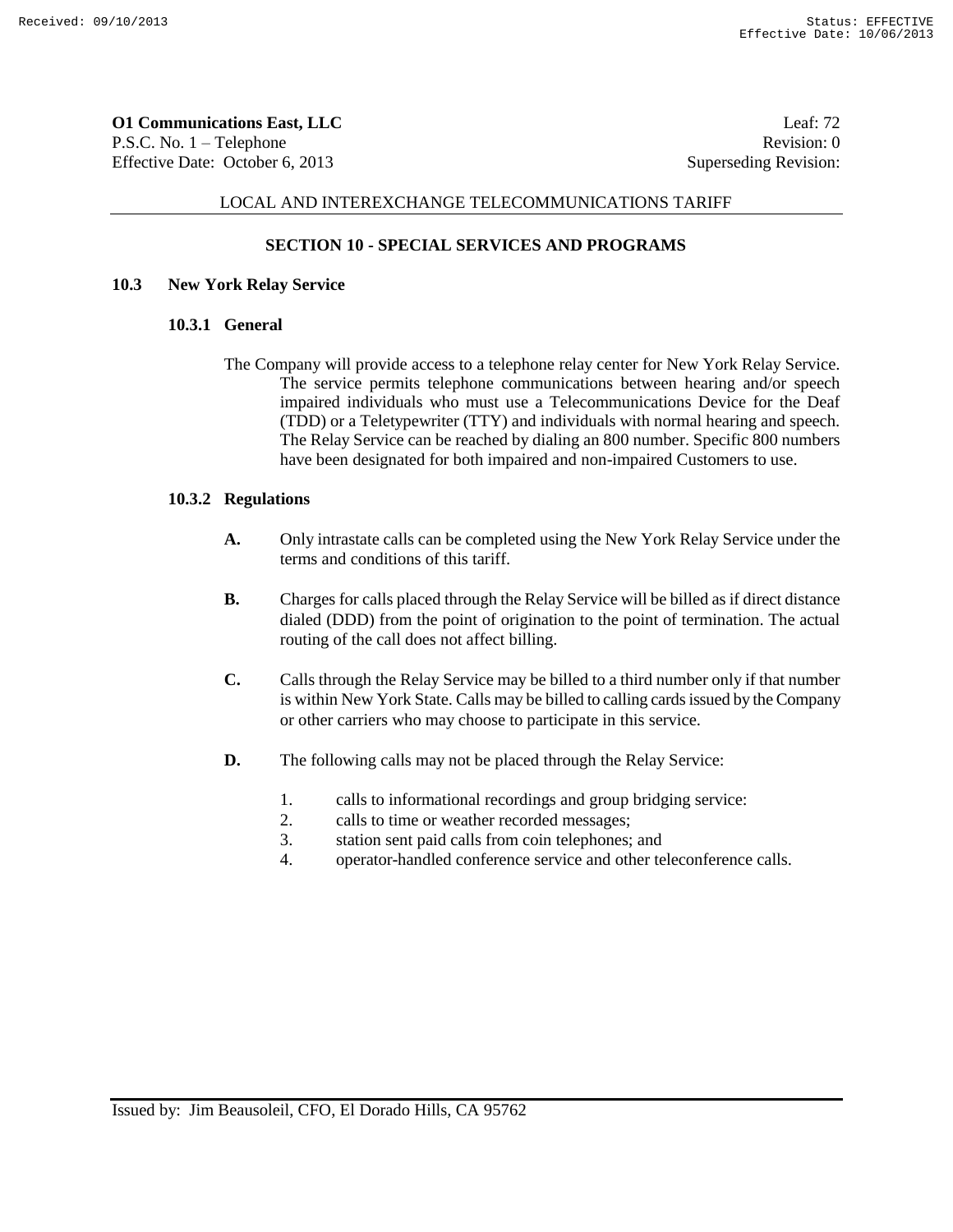**O1 Communications East, LLC** Leaf: 73 P.S.C. No. 1 – Telephone Revision: 0 Effective Date: October 6, 2013 Superseding Revision:

#### LOCAL AND INTEREXCHANGE TELECOMMUNICATIONS TARIFF

#### **SECTION 10 - SPECIAL SERVICES AND PROGRAMS**

#### **10.3 New York Relay Service, (Cont'd.)**

#### **10.3.3 Liability**

The Company contracts with an outside provider for the provision of this service. The outside provider has complete control over the provision of the service except for the facilities provided directly by the Company. In addition to other provisions of this Tariff dealing with liability, in the absence of gross negligence or willful misconduct on the part of the Company, the Company shall not be liable for and the Customer, by using the service, agrees to release, defend and hold harmless for all damages, whether direct, incidental or consequential, whether suffered, made, instituted or asserted by the Customer or by any other person, for any loss or destruction of any property, whatsoever whether covered by the Customer or others, or for any personal injury to or death of, any person. Notwithstanding any provision to the contrary, in no event shall the Company be liable for any special, incidental, consequential, exemplary or punitive damages of any nature whatsoever.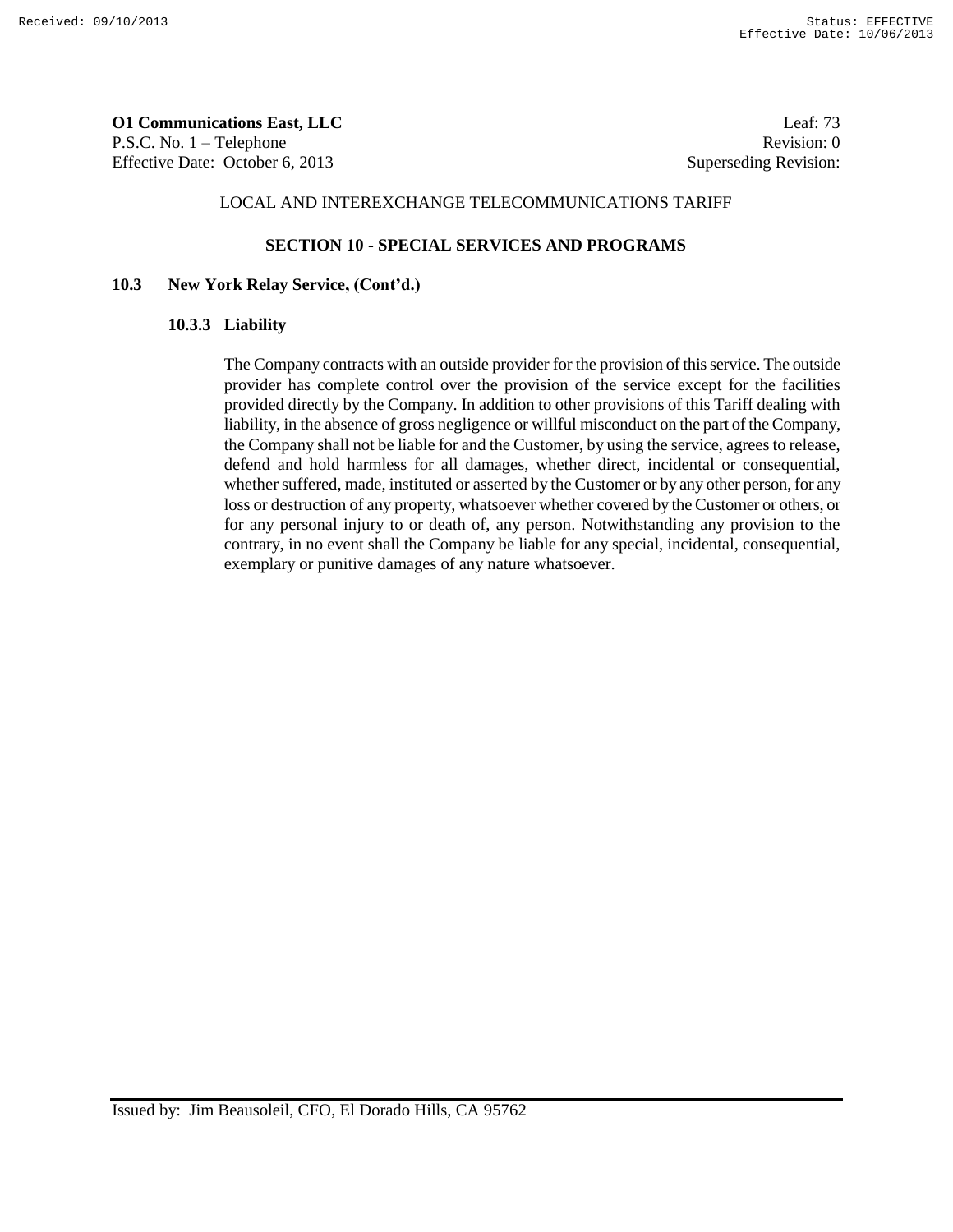**O1 Communications East, LLC ADDENDUM 1 – Price List** P.S.C. No. 1 – Telephone Leaf: 1 Effective Date: October 6, 2013 Revision: 0

Superseding Revision:

#### LOCAL AND INTEREXCHANGE TELECOMMUNICATIONS TARIFF

# **ADDENDUM – PRICE LIST**

# **Service Order and Change Charges**

|                          | <b>Business</b> |
|--------------------------|-----------------|
| Line Connection Charge   |                 |
| Primary Line             | \$79.99         |
| Secondary Line           | \$26.01         |
| <b>Conversion Charge</b> |                 |
| Primary Line             | \$10.99         |
| Secondary Line           | \$10.99         |
| Service Order Charge     |                 |
| Moves/Adds/Changes       | \$20.00         |
|                          |                 |

#### **Premises Visit Charge**

| Premises Visit Charge      | <b>Business</b> |
|----------------------------|-----------------|
| Initial Hour               | \$184.00        |
| Each additional 30 minutes | \$45.00         |

## **Restoral Charge**

| $\cdots$                | <b>Business</b> |
|-------------------------|-----------------|
| Per occasion, per line: | \$40.00         |

#### **Presubscription Charges**

# **Nonrecurring Charges**

| Per business or residence line, trunk, or port |        |
|------------------------------------------------|--------|
| Initial Line, or Trunk or Port                 | \$5.00 |
| Additional Line. Trunk or Port                 | \$5.00 |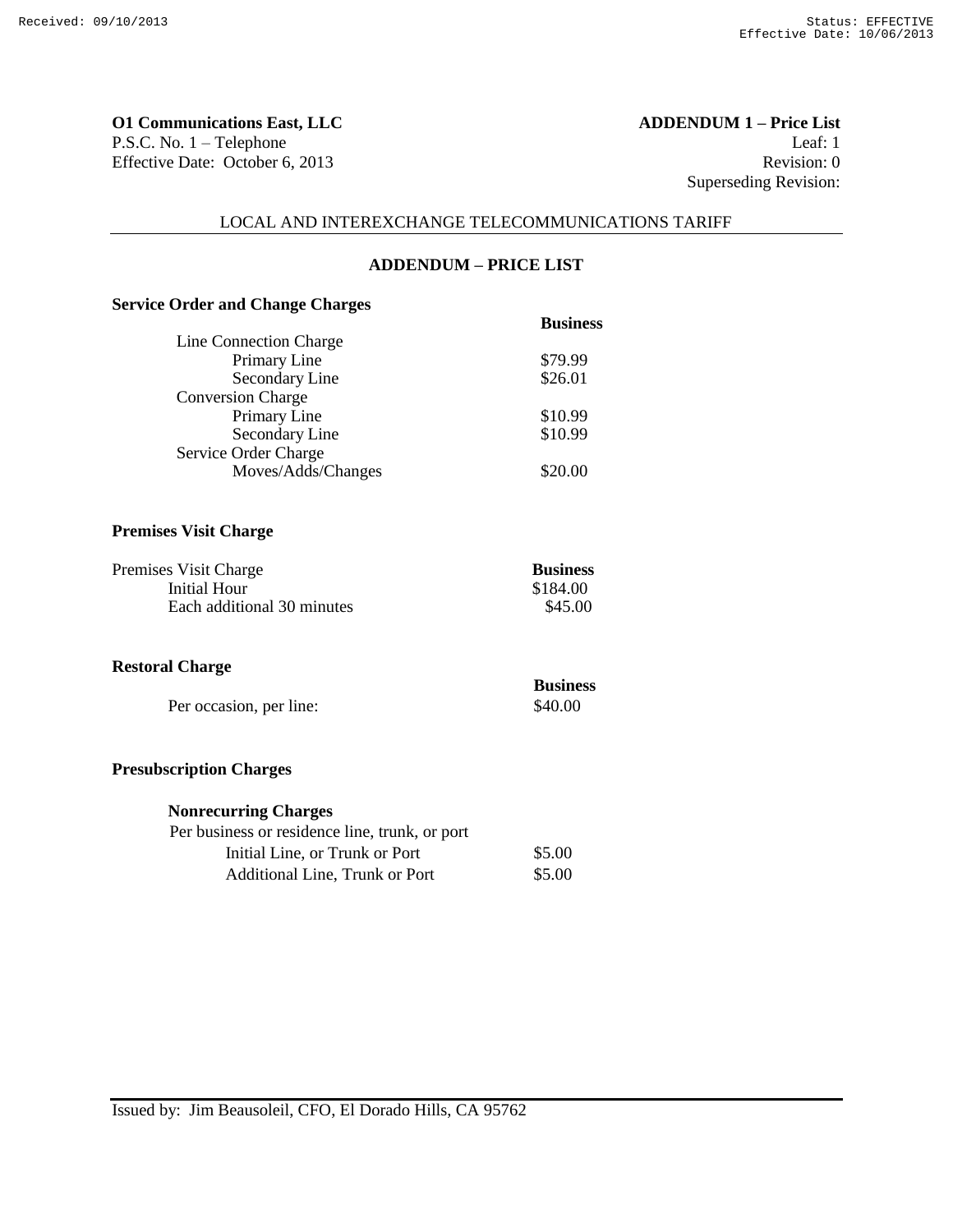**O1 Communications East, LLC ADDENDUM 1 – Price List** P.S.C. No. 1 – Telephone Leaf: 2 Effective Date: October 6, 2013 Revision: 0

Superseding Revision:

# LOCAL AND INTEREXCHANGE TELECOMMUNICATIONS TARIFF

#### **ADDENDUM – PRICE LIST**

**Local Service Plans**

**Economy Plan**

|                          | 12-Month | 24-Month | 36-Month |
|--------------------------|----------|----------|----------|
|                          | Term     | Term     | Term     |
| Monthly Charge, per line | \$42.99  | \$41.99  | \$40.99  |
| Usage rate, per minute:  | \$0.030  |          |          |
| <b>Unlimited Plan</b>    |          |          |          |
|                          | 12-Month | 24-Month | 36-Month |
|                          | Term     | Term     | Term     |
| Monthly Charge, per line | \$59.99  | \$58.99  | \$57.99  |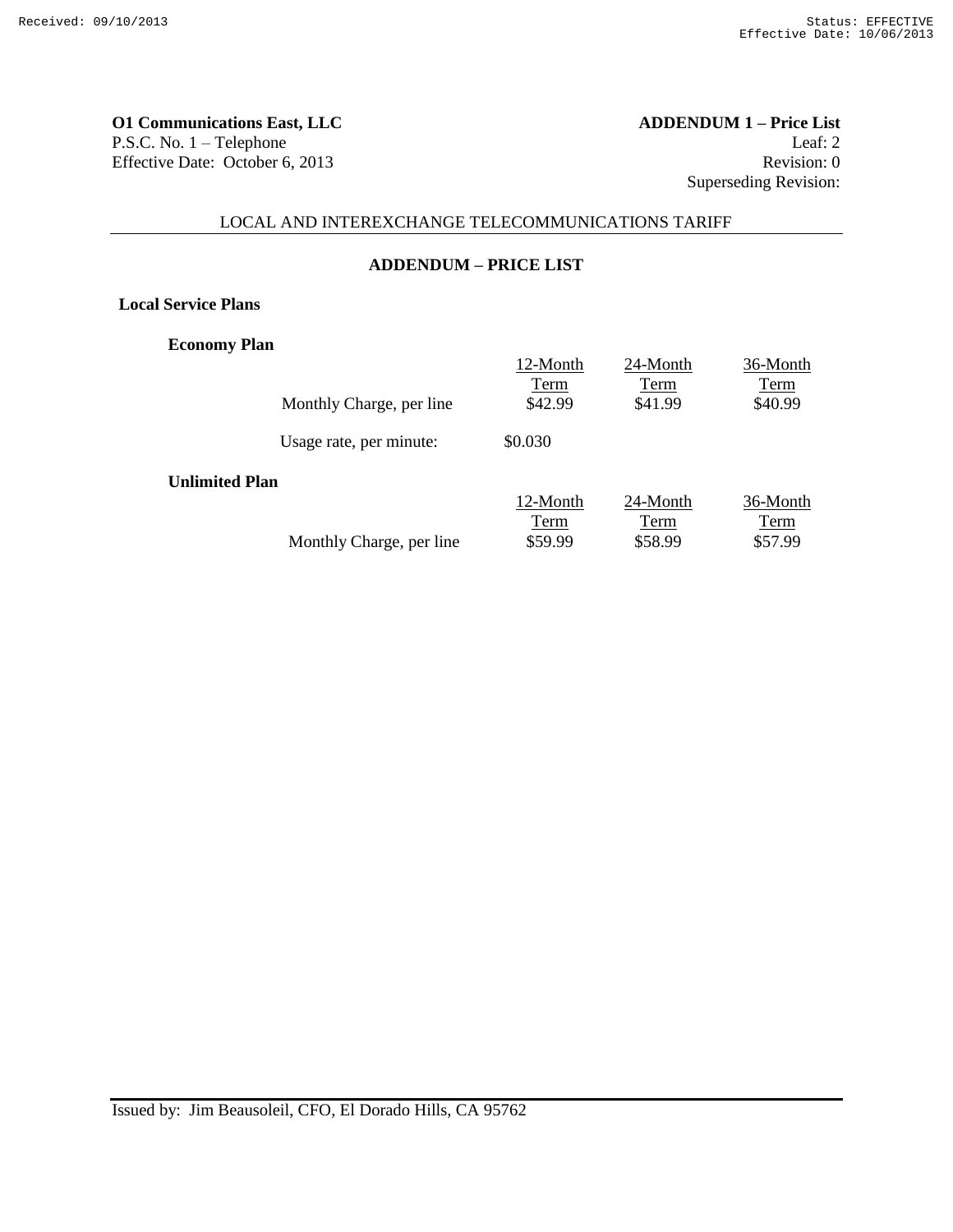**O1 Communications East, LLC ADDENDUM 1 – Price List** P.S.C. No. 1 – Telephone Leaf: 3 Effective Date: October 6, 2013 Revision: 0

Superseding Revision:

# LOCAL AND INTEREXCHANGE TELECOMMUNICATIONS TARIFF

#### **ADDENDUM – PRICE LIST**

### **Optional Calling Features**

# **Features Offered on a Monthly Basis**

| Feature                             | <b>Monthly Rate</b> |
|-------------------------------------|---------------------|
| Anonymous Call Rejection            | \$3.50              |
| Call Block (*60)                    | \$3.50              |
| Call Forwarding/Don't Answer        | \$3.50              |
| Call Forwarding/Busy Line           | \$3.50              |
| Call Forward/Variable               | \$3.50              |
| Call Return (*69)                   | \$3.50              |
| Call Trace (*57)                    | \$3.50              |
| Call Waiting                        | \$3.50              |
| Call Waiting ID                     | \$3.50              |
| Caller ID (Number Only)             | \$3.50              |
| Caller ID Deluxe (Name and Number)  | \$3.50              |
| Hunting                             | \$3.50              |
| Remote Access to Call Forwarding    | \$3.50              |
| <b>Ring Master/Distinctive Ring</b> | \$3.50              |
| Speed Calling 8                     | \$3.50              |
| Speed Calling 30                    | \$3.50              |
| Three Way Calling                   | \$3.50              |
| Repeat Dialing (*66)                | \$3.50              |

#### **Features Offered on a Usage Sensitive Basis**

| Feature           | Per Use |
|-------------------|---------|
| Call Block        | \$1.00  |
| Call Return       | \$1.00  |
| Call Trace        | \$1.00  |
| Three Way Calling | \$1.00  |
| Repeat Dialing    | \$1.00  |